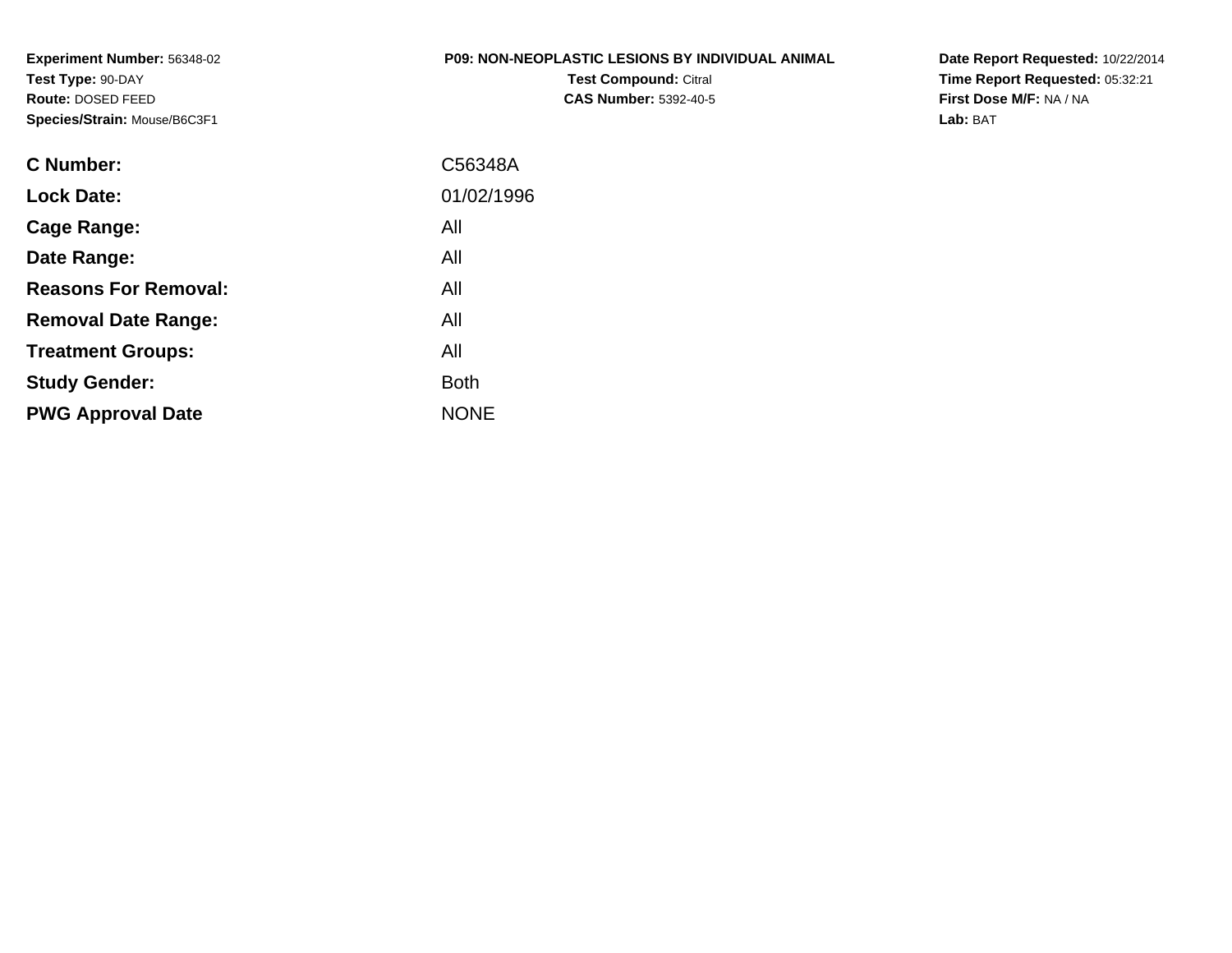**P09: NON-NEOPLASTIC LESIONS BY INDIVIDUAL ANIMALTest Compound:** Citral

**CAS Number:** 5392-40-5

**Experiment Number:** 56348-02

**Test Type:** 90-DAY**Route:** DOSED FEED

**Species/Strain:** Mouse/B6C3F1

| Date Report Requested: 10/22/2014 |
|-----------------------------------|
| Time Report Requested: 05:32:21   |
| First Dose M/F: NA / NA           |
| Lab: BAT                          |

| <b>B6C3F1 Mouse Male</b><br><b>UNTREAT CONTROL</b> | DAY ON TEST<br><b>ANIMAL ID</b> | 0<br>0<br>9<br>$\overline{\mathbf{3}}$<br>$\mathbf 0$<br>$\mathbf 0$<br>0 | 0<br>$\boldsymbol{\theta}$<br>9<br>$\mathfrak{z}$<br>$\mathbf 0$<br>$\Omega$<br>$\mathbf 0$ | 0<br>0<br>9<br>$\boldsymbol{\beta}$<br>$\mathbf 0$<br>0<br>0 | 0<br>0<br>9<br>$\boldsymbol{\beta}$<br>$\Omega$<br>$\Omega$<br>$\mathbf 0$ | 0<br>0<br>9<br>$\boldsymbol{\beta}$<br>$\mathbf 0$<br>0<br>$\mathbf 0$ | 0<br>0<br>9<br>$\boldsymbol{\beta}$<br>$\Omega$<br>$\Omega$<br>$\mathbf 0$ | 0<br>0<br>9<br>$\boldsymbol{\beta}$<br>$\Omega$<br>0<br>$\mathbf 0$ | 0<br>0<br>9<br>$\boldsymbol{\beta}$<br>$\Omega$<br>$\Omega$<br>$\mathbf 0$ | 0<br>0<br>9<br>$\boldsymbol{\beta}$<br>$\Omega$<br>0<br>$\mathbf 0$ | 0<br>0<br>9<br>$\boldsymbol{\beta}$<br>$\mathbf 0$<br>0<br>$\mathbf 0$ |                       |
|----------------------------------------------------|---------------------------------|---------------------------------------------------------------------------|---------------------------------------------------------------------------------------------|--------------------------------------------------------------|----------------------------------------------------------------------------|------------------------------------------------------------------------|----------------------------------------------------------------------------|---------------------------------------------------------------------|----------------------------------------------------------------------------|---------------------------------------------------------------------|------------------------------------------------------------------------|-----------------------|
|                                                    |                                 | 0<br>1                                                                    | 0<br>$\overline{2}$                                                                         | 0<br>3                                                       | 0<br>4                                                                     | 0<br>5                                                                 | 0<br>6                                                                     | 0<br>$\overline{7}$                                                 | 0<br>8                                                                     | 0<br>9                                                              | 1<br>$\mathbf 0$                                                       | <i><b>*TOTALS</b></i> |
| <b>Alimentary System</b>                           |                                 |                                                                           |                                                                                             |                                                              |                                                                            |                                                                        |                                                                            |                                                                     |                                                                            |                                                                     |                                                                        |                       |
| Esophagus                                          |                                 | +                                                                         | +                                                                                           | +                                                            | +                                                                          | +                                                                      | +                                                                          | +                                                                   | +                                                                          | +                                                                   | +                                                                      | 10                    |
| Gallbladder                                        |                                 | M                                                                         | $\ddot{}$                                                                                   | $\ddot{}$                                                    | +                                                                          | +                                                                      | +                                                                          | +                                                                   | +                                                                          | +                                                                   | +                                                                      | 9                     |
| Intestine Large, Cecum                             |                                 | +                                                                         | +                                                                                           | +                                                            | +                                                                          | +                                                                      | +                                                                          | +                                                                   | +                                                                          | +                                                                   | $\ddot{}$                                                              | 10                    |
| Intestine Large, Colon                             |                                 | $\ddot{}$                                                                 | $\ddot{}$                                                                                   | +                                                            | +                                                                          | $\ddot{}$                                                              | $\ddot{}$                                                                  | $\ddot{}$                                                           | $\ddot{}$                                                                  | $\ddot{}$                                                           | $\ddot{}$                                                              | 10                    |
| Intestine Large, Rectum                            |                                 | $\ddot{}$                                                                 | $\ddot{}$                                                                                   | $\ddot{}$                                                    | $\ddot{}$                                                                  | $\ddot{}$                                                              | $\ddot{}$                                                                  | $\ddot{}$                                                           | $\ddot{}$                                                                  | $\ddot{}$                                                           | $\ddot{}$                                                              | 10                    |
| Intestine Small, Duodenum                          |                                 | $\ddot{}$                                                                 | $\ddot{}$                                                                                   | $\ddot{}$                                                    | $\ddot{}$                                                                  | $\ddot{}$                                                              | $\ddot{}$                                                                  | $\ddot{}$                                                           | $\ddot{}$                                                                  | $\ddot{}$                                                           | $\ddot{}$                                                              | 10                    |
| Intestine Small, Ileum                             |                                 | $\ddot{}$                                                                 | $\ddot{}$                                                                                   | +                                                            | +                                                                          | +                                                                      | +                                                                          | +                                                                   | +                                                                          | $\ddot{}$                                                           | $\ddot{}$                                                              | 10                    |
| Intestine Small, Jejunum                           |                                 | +                                                                         | +                                                                                           | +                                                            | +                                                                          | +                                                                      | +                                                                          | $\ddot{}$                                                           | +                                                                          | +                                                                   | +                                                                      | 10                    |
| Liver                                              |                                 | $\ddot{}$                                                                 | $\ddot{}$                                                                                   | +                                                            | $\ddot{}$                                                                  | +                                                                      | $\ddot{}$                                                                  | +                                                                   | $\ddot{}$                                                                  | $\ddot{}$                                                           | $\ddot{}$                                                              | 10                    |
| Pancreas                                           |                                 | $\ddot{}$                                                                 | +                                                                                           | +                                                            | +                                                                          | +                                                                      | +                                                                          | +                                                                   | +                                                                          | +                                                                   | +                                                                      | 10                    |
| Salivary Glands                                    |                                 | $\ddot{}$                                                                 | $\ddot{}$                                                                                   | +                                                            | $\ddot{}$                                                                  | +                                                                      | $\ddot{}$                                                                  | +                                                                   | $\ddot{}$                                                                  | $\ddot{}$                                                           | $\ddot{}$                                                              | 10                    |
| Stomach, Forestomach                               |                                 | +                                                                         | $\ddot{}$                                                                                   | +                                                            | +                                                                          | +                                                                      | $\ddot{}$                                                                  | $\ddot{}$                                                           | $\ddot{}$                                                                  | +                                                                   | $\ddot{}$                                                              | 10                    |
| Stomach, Glandular                                 |                                 | $\ddot{}$                                                                 |                                                                                             | $\ddot{}$                                                    | $\ddot{}$                                                                  | $\ddot{}$                                                              | $\ddot{}$                                                                  | $\ddot{}$                                                           | $\ddot{}$                                                                  | $\ddot{}$                                                           | $\ddot{}$                                                              | 10                    |
| Cardiovascular System                              |                                 |                                                                           |                                                                                             |                                                              |                                                                            |                                                                        |                                                                            |                                                                     |                                                                            |                                                                     |                                                                        |                       |
| <b>Blood Vessel</b>                                |                                 | +                                                                         | +                                                                                           | +                                                            | +                                                                          | +                                                                      | +                                                                          | +                                                                   | +                                                                          | +                                                                   | +                                                                      | 10                    |
| Heart                                              |                                 | $\ddot{}$                                                                 |                                                                                             | $\ddot{}$                                                    | $\ddot{}$                                                                  | $\ddot{}$                                                              | $\ddot{}$                                                                  | $\ddot{}$                                                           | $\ddot{}$                                                                  | $\ddot{}$                                                           | $\ddot{}$                                                              | 10                    |
| <b>Endocrine System</b>                            |                                 |                                                                           |                                                                                             |                                                              |                                                                            |                                                                        |                                                                            |                                                                     |                                                                            |                                                                     |                                                                        |                       |
| <b>Adrenal Cortex</b>                              |                                 | +                                                                         | +                                                                                           | +                                                            | +                                                                          | +                                                                      | +                                                                          | +                                                                   | +                                                                          | +                                                                   | +                                                                      | 10                    |
| Adrenal Medulla                                    |                                 | $\ddot{}$                                                                 | +                                                                                           | +                                                            | $\ddot{}$                                                                  | $\ddot{}$                                                              | $\ddot{}$                                                                  | $\ddot{}$                                                           | $\ddot{}$                                                                  | +                                                                   | +                                                                      | 10                    |
| Islets, Pancreatic                                 |                                 | +                                                                         | +                                                                                           | +                                                            | $\pmb{+}$                                                                  | $\pmb{+}$                                                              | $\pmb{+}$                                                                  | +                                                                   | +                                                                          | +                                                                   | $\ddot{}$                                                              | 10                    |
|                                                    |                                 |                                                                           |                                                                                             |                                                              |                                                                            |                                                                        |                                                                            |                                                                     |                                                                            |                                                                     |                                                                        |                       |

\* ..Total animals with tissue examined microscopically; Total animals with lesion and mean severity grade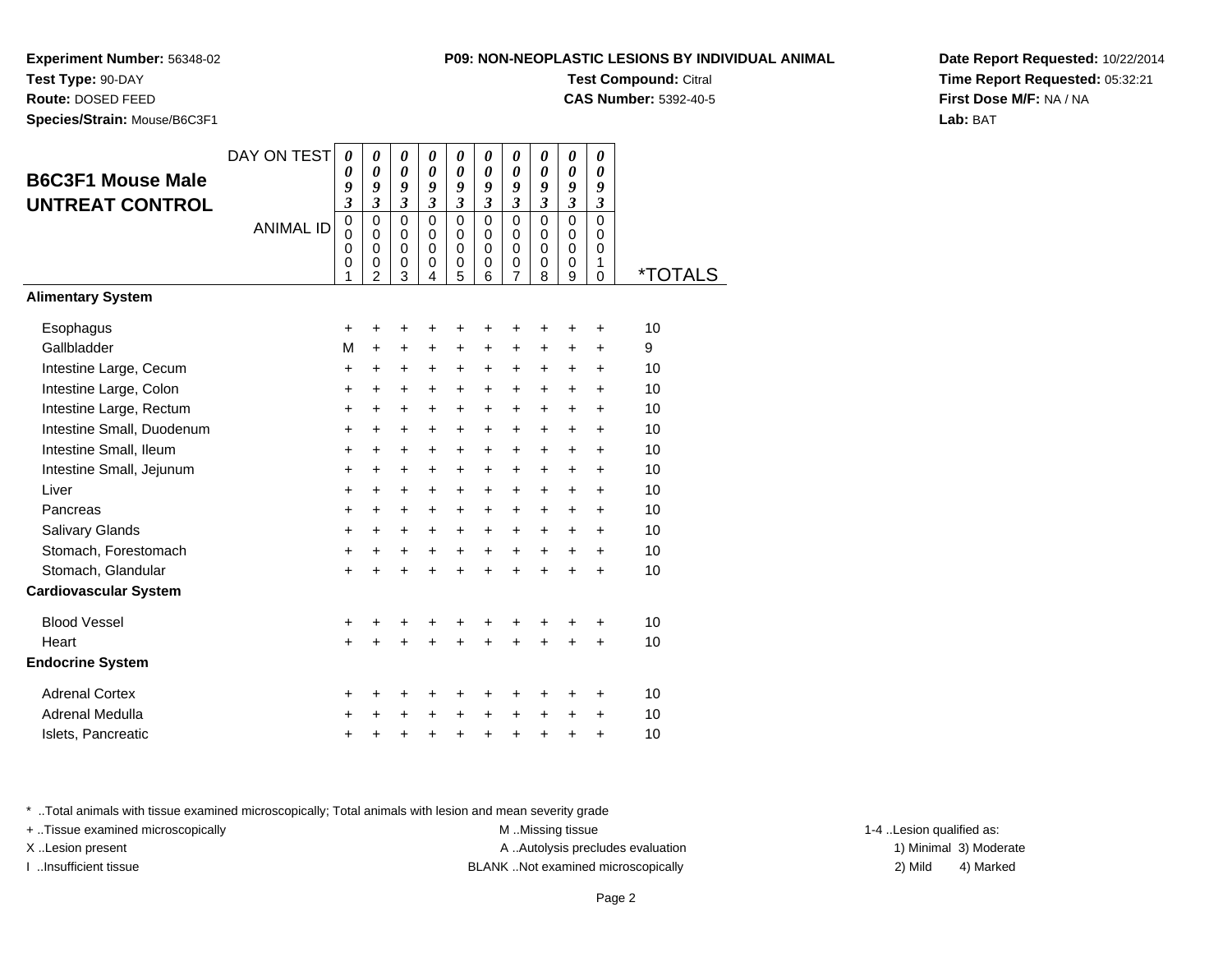**Experiment Number:** 56348-02

**Test Type:** 90-DAY

**Route:** DOSED FEED

**Species/Strain:** Mouse/B6C3F1

|                  |                       |                       |                       |                       |                       |                  |                       |                       |                       | <b>Test Compound: Citral</b><br><b>CAS Number: 5392-40-5</b> |
|------------------|-----------------------|-----------------------|-----------------------|-----------------------|-----------------------|------------------|-----------------------|-----------------------|-----------------------|--------------------------------------------------------------|
| 0<br>9<br>3      | 0<br>0<br>9<br>3      | 0<br>0<br>9<br>3      | 0<br>0<br>9<br>3      | 0<br>0<br>9<br>3      | 0<br>0<br>9<br>3      | 0<br>0<br>9<br>3 | 0<br>0<br>9<br>3      | 0<br>0<br>9<br>3      | 0<br>0<br>9<br>3      |                                                              |
| 0<br>ი<br>ი<br>ი | 0<br>0<br>0<br>0<br>2 | 0<br>0<br>0<br>0<br>3 | 0<br>0<br>0<br>0<br>4 | 0<br>0<br>0<br>0<br>5 | 0<br>0<br>0<br>0<br>6 | 0<br>0<br>0<br>0 | 0<br>0<br>0<br>0<br>8 | 0<br>0<br>0<br>0<br>9 | 0<br>0<br>0<br>1<br>ი |                                                              |

**Date Report Requested:** 10/22/2014**Time Report Requested:** 05:32:21**First Dose M/F:** NA / NA**Lab:** BAT

| <b>B6C3F1 Mouse Male</b>    | DAY ON TEST      | 0<br>0<br>9                                                                    | 0<br>$\boldsymbol{\theta}$<br>9                                          | $\boldsymbol{\theta}$<br>$\boldsymbol{\theta}$<br>9                  | 0<br>$\boldsymbol{\theta}$<br>9                                          | 0<br>$\boldsymbol{\theta}$<br>9                             | 0<br>0<br>9                                                          | 0<br>0<br>9                                                              | 0<br>$\boldsymbol{\theta}$<br>9                   | 0<br>0<br>9                                                | 0<br>$\boldsymbol{\theta}$<br>9      |                |
|-----------------------------|------------------|--------------------------------------------------------------------------------|--------------------------------------------------------------------------|----------------------------------------------------------------------|--------------------------------------------------------------------------|-------------------------------------------------------------|----------------------------------------------------------------------|--------------------------------------------------------------------------|---------------------------------------------------|------------------------------------------------------------|--------------------------------------|----------------|
| <b>UNTREAT CONTROL</b>      | <b>ANIMAL ID</b> | $\overline{\mathbf{3}}$<br>$\mathbf 0$<br>$\mathbf 0$<br>$\mathbf 0$<br>0<br>1 | $\mathfrak{z}$<br>$\mathbf 0$<br>0<br>$\mathbf 0$<br>0<br>$\overline{c}$ | $\overline{\mathbf{3}}$<br>$\mathbf 0$<br>0<br>$\mathbf 0$<br>0<br>3 | $\mathfrak{z}$<br>$\mathbf 0$<br>0<br>$\mathbf 0$<br>0<br>$\overline{4}$ | $\mathfrak{z}$<br>$\mathbf 0$<br>0<br>$\mathbf 0$<br>0<br>5 | $\overline{\mathbf{3}}$<br>$\mathbf 0$<br>0<br>$\mathbf 0$<br>0<br>6 | $\mathfrak{z}$<br>$\mathbf 0$<br>0<br>$\mathbf 0$<br>0<br>$\overline{7}$ | $\mathfrak{z}$<br>$\mathbf 0$<br>0<br>0<br>0<br>8 | $\overline{\mathbf{3}}$<br>$\mathbf 0$<br>0<br>0<br>0<br>9 | 3<br>$\mathbf 0$<br>0<br>0<br>1<br>0 | *TOTAI         |
| Parathyroid Gland           |                  | $\ddot{}$                                                                      | $\ddot{}$                                                                | $\ddot{}$                                                            | М                                                                        | $\ddot{}$                                                   | M                                                                    | $\ddot{}$                                                                | M                                                 | $+$                                                        | $\ddot{}$                            | $\overline{7}$ |
| <b>Pituitary Gland</b>      |                  | $\ddot{}$                                                                      | +                                                                        | +                                                                    | +                                                                        | $\ddot{}$                                                   | $\ddot{}$                                                            | $\ddot{}$                                                                | $\ddot{}$                                         | $\ddot{}$                                                  | $\ddot{}$                            | 10             |
| <b>Thyroid Gland</b>        |                  | $\ddot{}$                                                                      | $\ddot{}$                                                                | ÷                                                                    | ÷                                                                        | ÷                                                           | ÷                                                                    | ÷                                                                        | $\ddot{}$                                         | $\ddot{}$                                                  | $\ddot{}$                            | 10             |
| <b>General Body System</b>  |                  |                                                                                |                                                                          |                                                                      |                                                                          |                                                             |                                                                      |                                                                          |                                                   |                                                            |                                      |                |
| <b>NONE</b>                 |                  |                                                                                |                                                                          |                                                                      |                                                                          |                                                             |                                                                      |                                                                          |                                                   |                                                            |                                      |                |
| <b>Genital System</b>       |                  |                                                                                |                                                                          |                                                                      |                                                                          |                                                             |                                                                      |                                                                          |                                                   |                                                            |                                      |                |
| Epididymis                  |                  | $\ddot{}$                                                                      | +                                                                        | +                                                                    |                                                                          | +                                                           | +                                                                    | ٠                                                                        | +                                                 | ٠                                                          | +                                    | 10             |
| <b>Preputial Gland</b>      |                  | $\pm$                                                                          | +                                                                        | +                                                                    | +                                                                        | +                                                           | +                                                                    | +                                                                        | +                                                 | $\ddot{}$                                                  | +                                    | 10             |
| Prostate                    |                  | $\ddot{}$                                                                      | +                                                                        | $\ddot{}$                                                            | +                                                                        | $\ddot{}$                                                   | $\ddot{}$                                                            | $\ddot{}$                                                                | $\ddot{}$                                         | $\ddot{}$                                                  | $\ddot{}$                            | 10             |
| Seminal Vesicle             |                  | $\pm$                                                                          | +                                                                        | +                                                                    | +                                                                        | $\ddot{}$                                                   | +                                                                    | $\ddot{}$                                                                | $\ddot{}$                                         | $\ddot{}$                                                  | +                                    | 10             |
| <b>Testes</b>               |                  | $\ddot{}$                                                                      | $\ddot{}$                                                                | $\ddot{}$                                                            | ÷                                                                        | $\ddot{}$                                                   | $\ddot{}$                                                            | $\ddot{}$                                                                | $\ddot{}$                                         | $\ddot{}$                                                  | $\ddot{}$                            | 10             |
| <b>Hematopoietic System</b> |                  |                                                                                |                                                                          |                                                                      |                                                                          |                                                             |                                                                      |                                                                          |                                                   |                                                            |                                      |                |
| <b>Bone Marrow</b>          |                  | +                                                                              | +                                                                        | +                                                                    | ٠                                                                        | +                                                           | +                                                                    | +                                                                        | +                                                 | ٠                                                          | +                                    | 10             |
| Lymph Node, Mandibular      |                  | +                                                                              | +                                                                        | +                                                                    | +                                                                        | $\ddot{}$                                                   | +                                                                    | +                                                                        | +                                                 | +                                                          | +                                    | 10             |
| Lymph Node, Mesenteric      |                  | $\ddot{}$                                                                      | +                                                                        | +                                                                    | +                                                                        | $\ddot{}$                                                   | +                                                                    | $\ddot{}$                                                                | +                                                 | $\ddot{}$                                                  | +                                    | 10             |
| Spleen                      |                  | $\ddot{}$                                                                      | $\ddot{}$                                                                | $\ddot{}$                                                            | $\ddot{}$                                                                | $\ddot{}$                                                   | $\ddot{}$                                                            | $\ddot{}$                                                                | +                                                 | $\ddot{}$                                                  | $\ddot{}$                            | 10             |
| Thymus                      |                  | +                                                                              | $\ddot{}$                                                                | $\ddot{}$                                                            | +                                                                        | +                                                           | +                                                                    | $\ddot{}$                                                                | $\ddot{}$                                         | $\ddot{}$                                                  | $\ddot{}$                            | 10             |
| <b>Integumentary System</b> |                  |                                                                                |                                                                          |                                                                      |                                                                          |                                                             |                                                                      |                                                                          |                                                   |                                                            |                                      |                |
| <b>Mammary Gland</b>        |                  | м                                                                              | М                                                                        | М                                                                    | М                                                                        | М                                                           | M                                                                    | M                                                                        | M                                                 | M                                                          | M                                    | 0              |
| Skin                        |                  | +                                                                              | +                                                                        | +                                                                    | +                                                                        | +                                                           | +                                                                    | +                                                                        | +                                                 | +                                                          | +                                    | 10             |

\* ..Total animals with tissue examined microscopically; Total animals with lesion and mean severity grade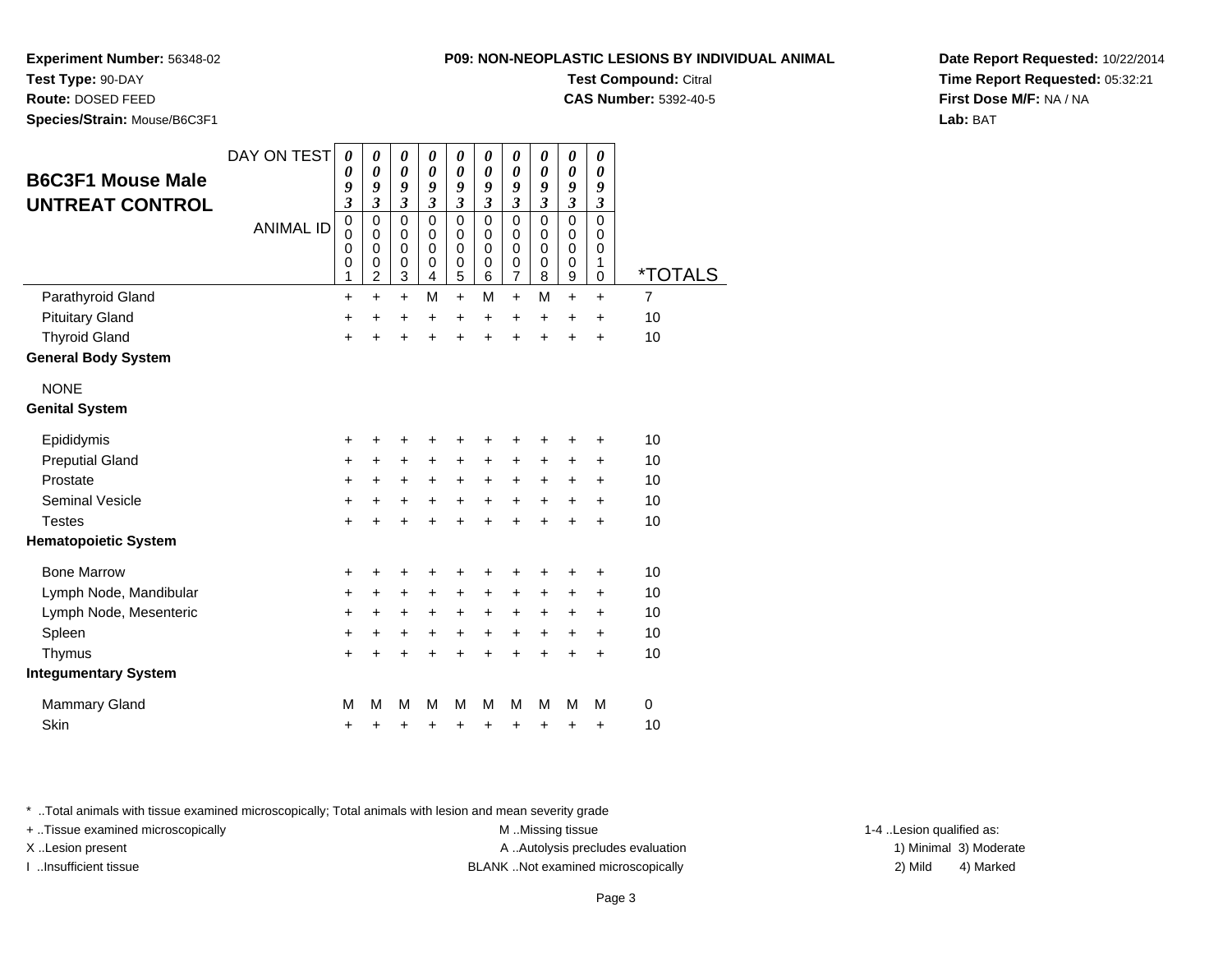### **P09: NON-NEOPLASTIC**

**Experiment Number:** 56348-02

**Test Type:** 90-DAY

**Route:** DOSED FEED

**Species/Strain:** Mouse/B6C3F1

| ASTIC LESIONS BY INDIVIDUAL ANIMAL. |  |
|-------------------------------------|--|
| <b>Test Compound: Citral</b>        |  |
| <b>CAS Number: 5392-40-5</b>        |  |

**Date Report Requested:** 10/22/2014**Time Report Requested:** 05:32:21**First Dose M/F:** NA / NA**Lab:** BAT

| <b>B6C3F1 Mouse Male</b><br><b>UNTREAT CONTROL</b> | DAY ON TEST<br><b>ANIMAL ID</b> | 0<br>0<br>9<br>$\overline{\mathbf{3}}$<br>0<br>$\mathbf 0$<br>$\mathbf 0$<br>$\mathbf 0$<br>1 | 0<br>0<br>9<br>3<br>0<br>$\mathbf 0$<br>0<br>0<br>2 | 0<br>$\boldsymbol{\theta}$<br>9<br>$\overline{\mathbf{3}}$<br>0<br>$\pmb{0}$<br>$\mathbf 0$<br>$\mathbf 0$<br>3 | 0<br>0<br>9<br>3<br>0<br>0<br>0<br>0<br>4 | $\boldsymbol{\theta}$<br>$\boldsymbol{\theta}$<br>9<br>$\overline{\mathbf{3}}$<br>0<br>$\pmb{0}$<br>$\mathbf 0$<br>$\pmb{0}$<br>5 | 0<br>$\boldsymbol{\theta}$<br>9<br>$\overline{\mathbf{3}}$<br>0<br>$\mathbf 0$<br>$\mathbf 0$<br>0<br>6 | $\boldsymbol{\theta}$<br>$\boldsymbol{\theta}$<br>9<br>$\mathfrak{z}$<br>0<br>$\mathbf 0$<br>$\mathbf 0$<br>$\mathbf 0$<br>7 | 0<br>$\boldsymbol{\theta}$<br>9<br>$\boldsymbol{\beta}$<br>0<br>$\mathbf 0$<br>$\mathbf 0$<br>0<br>8 | 0<br>$\boldsymbol{\theta}$<br>9<br>$\mathfrak{z}$<br>0<br>0<br>$\mathbf 0$<br>0<br>9 | 0<br>$\boldsymbol{\theta}$<br>9<br>$\mathfrak{z}$<br>$\Omega$<br>$\mathbf 0$<br>$\mathbf 0$<br>1<br>$\Omega$ | <i><b>*TOTALS</b></i> |
|----------------------------------------------------|---------------------------------|-----------------------------------------------------------------------------------------------|-----------------------------------------------------|-----------------------------------------------------------------------------------------------------------------|-------------------------------------------|-----------------------------------------------------------------------------------------------------------------------------------|---------------------------------------------------------------------------------------------------------|------------------------------------------------------------------------------------------------------------------------------|------------------------------------------------------------------------------------------------------|--------------------------------------------------------------------------------------|--------------------------------------------------------------------------------------------------------------|-----------------------|
| <b>Musculoskeletal System</b>                      |                                 |                                                                                               |                                                     |                                                                                                                 |                                           |                                                                                                                                   |                                                                                                         |                                                                                                                              |                                                                                                      |                                                                                      |                                                                                                              |                       |
| <b>Bone</b>                                        |                                 | $+$                                                                                           | $\div$                                              | $\div$                                                                                                          | ÷                                         | +                                                                                                                                 | +                                                                                                       | +                                                                                                                            | $\div$                                                                                               | $\div$                                                                               | $\div$                                                                                                       | 10                    |
| <b>Nervous System</b>                              |                                 |                                                                                               |                                                     |                                                                                                                 |                                           |                                                                                                                                   |                                                                                                         |                                                                                                                              |                                                                                                      |                                                                                      |                                                                                                              |                       |
| <b>Brain</b>                                       |                                 | $\ddot{}$                                                                                     | ÷                                                   | +                                                                                                               | +                                         | +                                                                                                                                 | +                                                                                                       | +                                                                                                                            | +                                                                                                    | +                                                                                    | $\div$                                                                                                       | 10                    |
| <b>Respiratory System</b>                          |                                 |                                                                                               |                                                     |                                                                                                                 |                                           |                                                                                                                                   |                                                                                                         |                                                                                                                              |                                                                                                      |                                                                                      |                                                                                                              |                       |
| Lung                                               |                                 | $\ddot{}$                                                                                     | $\ddot{}$                                           | $\ddot{}$                                                                                                       | $\ddot{}$                                 | +                                                                                                                                 | +                                                                                                       | +                                                                                                                            | +                                                                                                    | $\ddot{}$                                                                            | $\ddot{}$                                                                                                    | 10                    |
| Nose                                               |                                 | $\ddot{}$                                                                                     | $\ddot{}$                                           | $\ddot{}$                                                                                                       | $\ddot{}$                                 | $\ddot{}$                                                                                                                         | $\ddot{}$                                                                                               | $\ddot{}$                                                                                                                    | $+$                                                                                                  | $\ddot{}$                                                                            | $\ddot{}$                                                                                                    | 10                    |
| Trachea                                            |                                 | $\ddot{}$                                                                                     | $\ddot{}$                                           | $+$                                                                                                             | $\ddot{}$                                 | $+$                                                                                                                               | $\ddot{}$                                                                                               | $\ddot{}$                                                                                                                    | $\ddot{}$                                                                                            | $\pm$                                                                                | $\ddot{}$                                                                                                    | 10                    |
| <b>Special Senses System</b>                       |                                 |                                                                                               |                                                     |                                                                                                                 |                                           |                                                                                                                                   |                                                                                                         |                                                                                                                              |                                                                                                      |                                                                                      |                                                                                                              |                       |
| <b>NONE</b>                                        |                                 |                                                                                               |                                                     |                                                                                                                 |                                           |                                                                                                                                   |                                                                                                         |                                                                                                                              |                                                                                                      |                                                                                      |                                                                                                              |                       |
| <b>Urinary System</b>                              |                                 |                                                                                               |                                                     |                                                                                                                 |                                           |                                                                                                                                   |                                                                                                         |                                                                                                                              |                                                                                                      |                                                                                      |                                                                                                              |                       |
| Kidney                                             |                                 | +                                                                                             |                                                     | +                                                                                                               | ٠                                         | +                                                                                                                                 | +                                                                                                       | +                                                                                                                            | ٠                                                                                                    | +                                                                                    | ÷                                                                                                            | 10                    |
| <b>Urinary Bladder</b>                             |                                 | $\ddot{}$                                                                                     |                                                     |                                                                                                                 | +                                         | +                                                                                                                                 | +                                                                                                       | +                                                                                                                            | +                                                                                                    | +                                                                                    | $\ddot{}$                                                                                                    | 10                    |

\* ..Total animals with tissue examined microscopically; Total animals with lesion and mean severity grade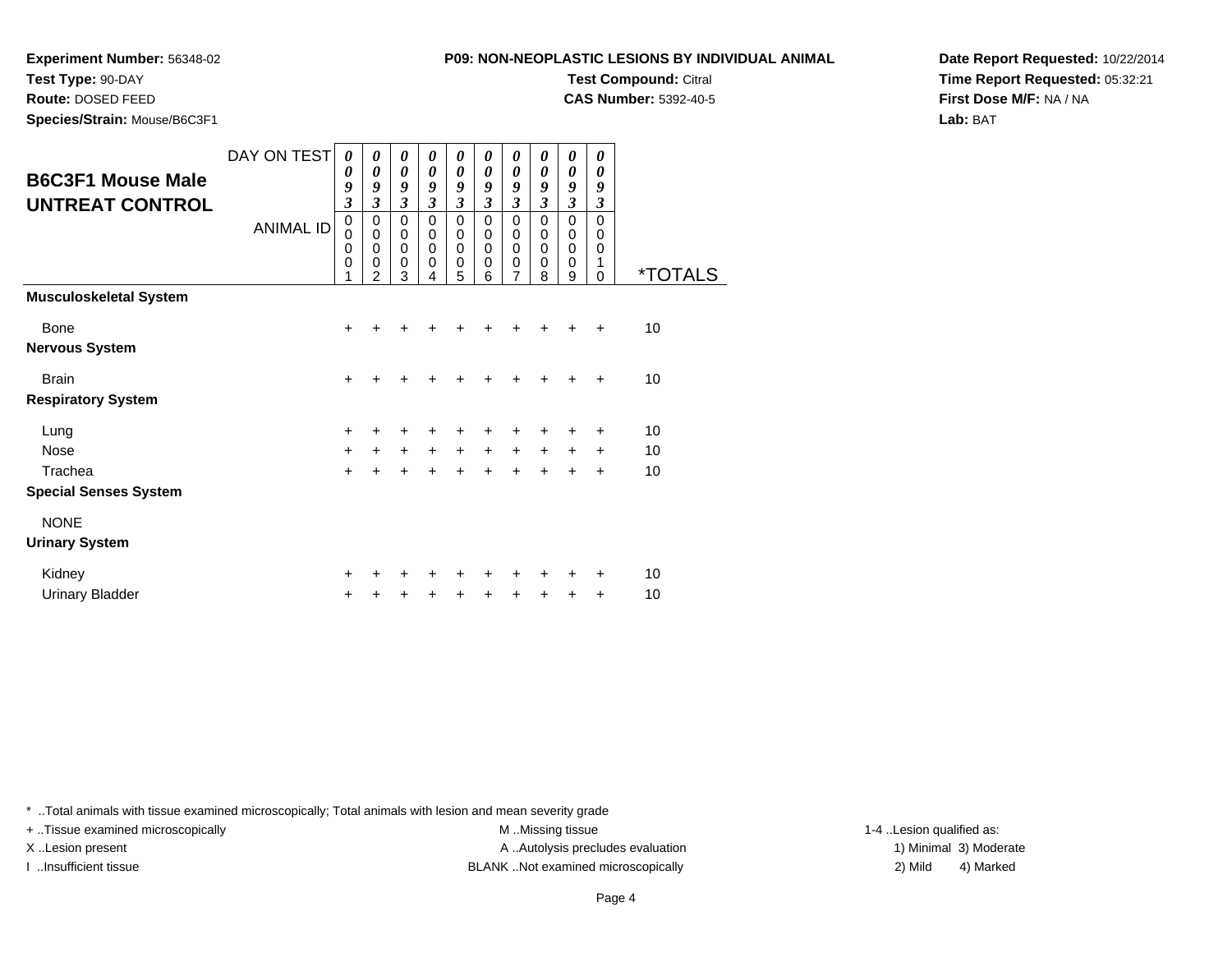**Experiment Number:** 56348-02

**Test Type:** 90-DAY**Route:** DOSED FEED

**Species/Strain:** Mouse/B6C3F1

| <b>Test Compound: Citral</b> |  |
|------------------------------|--|
| <b>CAS Number: 5392-40-5</b> |  |
|                              |  |

**Date Report Requested:** 10/22/2014**Time Report Requested:** 05:32:21**First Dose M/F:** NA / NA**Lab:** BAT

| <b>B6C3F1 Mouse Male</b><br><b>VEHICLE CONTROL</b>                                                                                                                                                                                 | DAY ON TEST<br><b>ANIMAL ID</b> | $\boldsymbol{\theta}$<br>0<br>9<br>3<br>$\mathbf 0$<br>$\mathbf 0$<br>$\mathbf 0$<br>1<br>1         | $\boldsymbol{\theta}$<br>0<br>9<br>$\mathfrak{z}$<br>$\mathbf 0$<br>$\mathbf 0$<br>$\mathbf 0$<br>1<br>$\overline{2}$ | 0<br>0<br>9<br>$\mathfrak{z}$<br>$\mathbf 0$<br>$\mathbf 0$<br>0<br>1<br>3          | 0<br>0<br>9<br>$\mathfrak{z}$<br>$\mathbf 0$<br>$\mathbf 0$<br>0<br>1<br>4                          | 0<br>0<br>9<br>$\mathfrak{z}$<br>$\mathbf 0$<br>$\mathbf 0$<br>$\mathbf 0$<br>1<br>5                                | 0<br>0<br>$\boldsymbol{g}$<br>$\mathfrak{z}$<br>$\mathbf 0$<br>$\mathbf 0$<br>$\mathbf 0$<br>$\mathbf{1}$<br>6              | 0<br>0<br>9<br>$\boldsymbol{\mathfrak{z}}$<br>$\mathbf 0$<br>$\mathbf 0$<br>0<br>1<br>$\overline{7}$ | 0<br>0<br>9<br>$\mathfrak{z}$<br>$\mathbf 0$<br>$\Omega$<br>0<br>1<br>8 | $\boldsymbol{\theta}$<br>$\boldsymbol{\theta}$<br>9<br>$\mathfrak{z}$<br>$\mathbf 0$<br>$\mathbf 0$<br>0<br>1<br>9 | $\boldsymbol{\theta}$<br>0<br>9<br>$\mathfrak{z}$<br>$\Omega$<br>$\Omega$<br>$\mathbf 0$<br>$\overline{2}$<br>$\Omega$ | <i><b>*TOTALS</b></i>                                         |
|------------------------------------------------------------------------------------------------------------------------------------------------------------------------------------------------------------------------------------|---------------------------------|-----------------------------------------------------------------------------------------------------|-----------------------------------------------------------------------------------------------------------------------|-------------------------------------------------------------------------------------|-----------------------------------------------------------------------------------------------------|---------------------------------------------------------------------------------------------------------------------|-----------------------------------------------------------------------------------------------------------------------------|------------------------------------------------------------------------------------------------------|-------------------------------------------------------------------------|--------------------------------------------------------------------------------------------------------------------|------------------------------------------------------------------------------------------------------------------------|---------------------------------------------------------------|
| <b>Alimentary System</b>                                                                                                                                                                                                           |                                 |                                                                                                     |                                                                                                                       |                                                                                     |                                                                                                     |                                                                                                                     |                                                                                                                             |                                                                                                      |                                                                         |                                                                                                                    |                                                                                                                        |                                                               |
| Esophagus<br>Gallbladder<br>Intestine Large, Cecum<br>Intestine Large, Colon<br>Intestine Large, Rectum<br>Intestine Small, Duodenum<br>Intestine Small, Ileum<br>Intestine Small, Jejunum<br>Liver<br>Pancreas<br>Salivary Glands |                                 | +<br>$\ddot{}$<br>$\ddot{}$<br>+<br>+<br>$\ddot{}$<br>+<br>$\ddot{}$<br>$\ddot{}$<br>+<br>$\ddot{}$ | +<br>+<br>$\ddot{}$<br>+<br>$\ddot{}$<br>$\ddot{}$<br>$\ddot{}$<br>$\ddot{}$<br>$\ddot{}$<br>+<br>$\ddot{}$           | +<br>$\ddot{}$<br>+<br>+<br>+<br>+<br>$\ddot{}$<br>$\ddot{}$<br>$\ddot{}$<br>+<br>+ | +<br>+<br>$\ddot{}$<br>+<br>$\ddot{}$<br>$\ddot{}$<br>$\ddot{}$<br>$\ddot{}$<br>$\ddot{}$<br>+<br>+ | +<br>$\ddot{}$<br>$\ddot{}$<br>+<br>$\ddot{}$<br>$\ddot{}$<br>$\ddot{}$<br>$\ddot{}$<br>$\ddot{}$<br>+<br>$\ddot{}$ | +<br>$\ddot{}$<br>$\ddot{}$<br>$\ddot{}$<br>$\ddot{}$<br>$\ddot{}$<br>$\ddot{}$<br>$\ddot{}$<br>$\ddot{}$<br>+<br>$\ddot{}$ | +<br>M<br>+<br>+<br>+<br>+<br>+<br>+<br>$\ddot{}$<br>+<br>+                                          | +<br>M<br>+<br>+<br>$\ddot{}$<br>+<br>+<br>+<br>+<br>+<br>+             | +<br>+<br>+<br>+<br>$\ddot{}$<br>+<br>$\ddot{}$<br>+<br>$\ddot{}$<br>+<br>+                                        | +<br>+<br>$\ddot{}$<br>+<br>$\ddot{}$<br>$\ddot{}$<br>$\ddot{}$<br>+<br>$\ddot{}$<br>+<br>$\ddot{}$                    | 10<br>8<br>10<br>10<br>10<br>10<br>10<br>10<br>10<br>10<br>10 |
| Stomach, Forestomach<br>Stomach, Glandular                                                                                                                                                                                         |                                 | $\ddot{}$<br>$\ddot{}$                                                                              | $\ddot{}$                                                                                                             | +<br>$\ddot{}$                                                                      | $\ddot{}$                                                                                           | $\ddot{}$<br>$\ddot{}$                                                                                              | $\ddot{}$<br>$\ddot{}$                                                                                                      | +<br>$\ddot{}$                                                                                       | $\ddot{}$<br>$\ddot{}$                                                  | +<br>$\ddot{}$                                                                                                     | $\ddot{}$<br>$\ddot{}$                                                                                                 | 10<br>10                                                      |
| <b>Cardiovascular System</b>                                                                                                                                                                                                       |                                 |                                                                                                     |                                                                                                                       |                                                                                     |                                                                                                     |                                                                                                                     |                                                                                                                             |                                                                                                      |                                                                         |                                                                                                                    |                                                                                                                        |                                                               |
| <b>Blood Vessel</b><br>Heart<br><b>Endocrine System</b>                                                                                                                                                                            |                                 | +<br>$\ddot{}$                                                                                      | +                                                                                                                     | +<br>$\ddot{}$                                                                      | +                                                                                                   | +<br>Ŧ.                                                                                                             | +                                                                                                                           | +<br>$\ddot{}$                                                                                       | +<br>÷                                                                  | +<br>$\ddot{}$                                                                                                     | +<br>$\ddot{}$                                                                                                         | 10<br>10                                                      |
| <b>Adrenal Cortex</b><br>Adrenal Medulla<br>Islets, Pancreatic                                                                                                                                                                     |                                 | +<br>$\ddot{}$<br>+                                                                                 | ٠                                                                                                                     | +<br>+<br>+                                                                         | +<br>+<br>+                                                                                         | +<br>+<br>+                                                                                                         | +<br>+<br>$\ddot{}$                                                                                                         | +<br>+<br>+                                                                                          | +<br>+<br>+                                                             | +<br>+<br>+                                                                                                        | +<br>+<br>$\ddot{}$                                                                                                    | 10<br>10<br>10                                                |

\* ..Total animals with tissue examined microscopically; Total animals with lesion and mean severity grade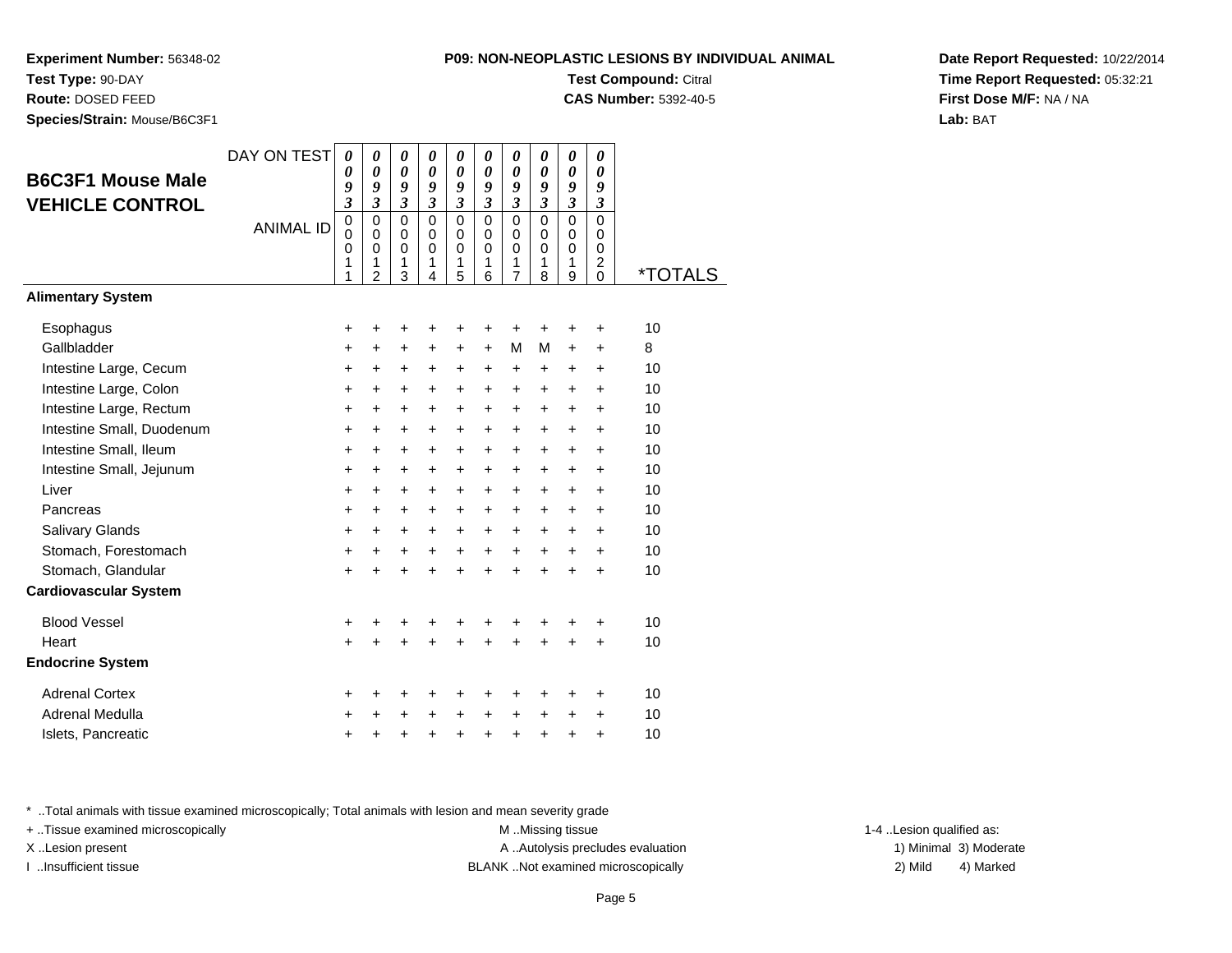## **P09: NON-NEOPLASTIC LESIONS BY INDIVIDUAL ANIMALTest Compound:** Citral

**Experiment Number:** 56348-02

**Test Type:** 90-DAY

| Route: DOSED FEED<br>Species/Strain: Mouse/B6C3F1 |                  |                                              |                                                        |                                           |                                                |                                   |                                                    |                                                    |                                       |                                         |                                       | <b>CAS Number: 5392-40-5</b> |
|---------------------------------------------------|------------------|----------------------------------------------|--------------------------------------------------------|-------------------------------------------|------------------------------------------------|-----------------------------------|----------------------------------------------------|----------------------------------------------------|---------------------------------------|-----------------------------------------|---------------------------------------|------------------------------|
|                                                   | DAY ON TEST      | 0                                            | $\boldsymbol{\theta}$                                  | $\boldsymbol{\theta}$                     | $\boldsymbol{\theta}$<br>$\boldsymbol{\theta}$ | $\boldsymbol{\theta}$             | $\boldsymbol{\theta}$                              | 0                                                  | $\boldsymbol{\theta}$                 | $\boldsymbol{\theta}$                   | 0                                     |                              |
| <b>B6C3F1 Mouse Male</b>                          |                  | 0<br>9<br>$\overline{\mathbf{3}}$            | $\boldsymbol{\theta}$<br>9<br>$\overline{\mathbf{3}}$  | 0<br>9<br>$\mathfrak{z}$                  | 9<br>$\mathfrak{z}$                            | 0<br>9<br>$\overline{\mathbf{3}}$ | $\boldsymbol{\theta}$<br>9<br>$\boldsymbol{\beta}$ | $\boldsymbol{\theta}$<br>9<br>$\boldsymbol{\beta}$ | 0<br>9<br>$\boldsymbol{\mathfrak{z}}$ | $\boldsymbol{\theta}$<br>9<br>3         | 0<br>9<br>$\boldsymbol{\mathfrak{z}}$ |                              |
| <b>VEHICLE CONTROL</b>                            | <b>ANIMAL ID</b> | $\mathbf 0$<br>$\overline{0}$<br>0<br>1<br>1 | $\mathbf 0$<br>$\mathbf 0$<br>0<br>1<br>$\overline{c}$ | $\mathbf 0$<br>$\mathbf 0$<br>0<br>1<br>3 | $\mathbf 0$<br>0<br>0<br>1<br>4                | 0<br>0<br>0<br>1<br>5             | $\mathbf 0$<br>0<br>0<br>1<br>$6\phantom{1}6$      | 0<br>0<br>0<br>1<br>$\overline{7}$                 | 0<br>0<br>0<br>1<br>8                 | $\pmb{0}$<br>$\mathbf 0$<br>0<br>1<br>9 | 0<br>0<br>0<br>$^2_{0}$               | <i><b>*TOTALS</b></i>        |
| Parathyroid Gland                                 |                  | $\ddot{}$                                    | $\ddot{}$                                              | $\ddot{}$                                 | $\ddot{}$                                      | $\ddot{}$                         | $\ddot{}$                                          | $\ddot{}$                                          | M                                     | $\ddot{}$                               | M                                     | 8                            |
| <b>Pituitary Gland</b>                            |                  | $\ddot{}$                                    | +                                                      | $\ddot{}$                                 | +                                              | +                                 | $\ddot{}$                                          | $\ddot{}$                                          | +                                     | $\ddot{}$                               | $\ddot{}$                             | 10                           |
| <b>Thyroid Gland</b>                              |                  | $\ddot{}$                                    | $\ddot{}$                                              | $\ddot{}$                                 | $\ddot{}$                                      | $\ddot{}$                         | $\ddot{}$                                          | $\ddot{}$                                          | $\ddot{}$                             | $\ddot{}$                               | $\ddot{}$                             | 10                           |
| <b>General Body System</b>                        |                  |                                              |                                                        |                                           |                                                |                                   |                                                    |                                                    |                                       |                                         |                                       |                              |
| <b>NONE</b>                                       |                  |                                              |                                                        |                                           |                                                |                                   |                                                    |                                                    |                                       |                                         |                                       |                              |
| <b>Genital System</b>                             |                  |                                              |                                                        |                                           |                                                |                                   |                                                    |                                                    |                                       |                                         |                                       |                              |
| Epididymis                                        |                  | +                                            | +                                                      | +                                         | +                                              | +                                 | +                                                  | +                                                  | +                                     | +                                       | +                                     | 10                           |
| <b>Preputial Gland</b>                            |                  | $\ddot{}$                                    | +                                                      | +                                         | +                                              | $\ddot{}$                         | $\ddot{}$                                          | +                                                  | +                                     | +                                       | $\ddot{}$                             | 10                           |
| Prostate                                          |                  | +                                            | +                                                      | +                                         | +                                              | +                                 | +                                                  | +                                                  | +                                     | +                                       | +                                     | 10                           |
| <b>Seminal Vesicle</b>                            |                  | $\ddot{}$                                    | $\ddot{}$                                              | +                                         | +                                              | +                                 | $\ddot{}$                                          | +                                                  | $\ddot{}$                             | $\ddot{}$                               | $\ddot{}$                             | 10                           |
| <b>Testes</b>                                     |                  | $\ddot{}$                                    | $\ddot{}$                                              | $\ddot{}$                                 | $\ddot{}$                                      | $\ddot{}$                         | $\ddot{}$                                          | $\ddot{}$                                          | $\ddot{}$                             | $\ddot{}$                               | $\ddot{}$                             | 10                           |
| <b>Hematopoietic System</b>                       |                  |                                              |                                                        |                                           |                                                |                                   |                                                    |                                                    |                                       |                                         |                                       |                              |
| <b>Bone Marrow</b>                                |                  | +                                            | +                                                      | +                                         | +                                              | +                                 | +                                                  | +                                                  | +                                     | +                                       | +                                     | 10                           |
| Lymph Node, Mandibular                            |                  | +                                            | $\ddot{}$                                              | +                                         | $\ddot{}$                                      | $\ddot{}$                         | $\ddot{}$                                          | $\ddot{}$                                          | $\ddot{}$                             | +                                       | $\ddot{}$                             | 10                           |
| Lymph Node, Mesenteric                            |                  | +                                            | +                                                      | +                                         | $\ddot{}$                                      | $\ddot{}$                         | M                                                  | $\ddot{}$                                          | $\ddot{}$                             | $\ddot{}$                               | +                                     | 9                            |
| Spleen                                            |                  | $\ddot{}$                                    | $\ddot{}$                                              | +                                         | $\ddot{}$                                      | $\ddot{}$                         | $\ddot{}$                                          | $\ddot{}$                                          | $\ddot{}$                             | $\ddot{}$                               | $+$                                   | 10                           |
| Thymus                                            |                  | $\ddot{}$                                    | $\ddot{}$                                              | $\ddot{}$                                 | $\ddot{}$                                      | $\ddot{}$                         | $\ddot{}$                                          | $\ddot{}$                                          | $\ddot{}$                             | $\ddot{}$                               | $\ddot{}$                             | 10                           |
| <b>Integumentary System</b>                       |                  |                                              |                                                        |                                           |                                                |                                   |                                                    |                                                    |                                       |                                         |                                       |                              |
| <b>Mammary Gland</b>                              |                  | М                                            | M                                                      | M                                         | M                                              | M                                 | M                                                  | м                                                  | M                                     | м                                       | M                                     | 0                            |
| Skin                                              |                  | +                                            | +                                                      | +                                         | +                                              | +                                 | +                                                  | +                                                  | +                                     | +                                       | +                                     | 10                           |

\* ..Total animals with tissue examined microscopically; Total animals with lesion and mean severity grade

+ ..Tissue examined microscopically examined microscopically examined as:  $M$  ..Missing tissue 1-4 ..Lesion qualified as: X..Lesion present **A ..Autolysis precludes evaluation** A ..Autolysis precludes evaluation 1) Minimal 3) Moderate I ..Insufficient tissue BLANK ..Not examined microscopically 2) Mild 4) Marked

**Date Report Requested:** 10/22/2014**Time Report Requested:** 05:32:21**First Dose M/F:** NA / NA**Lab:** BAT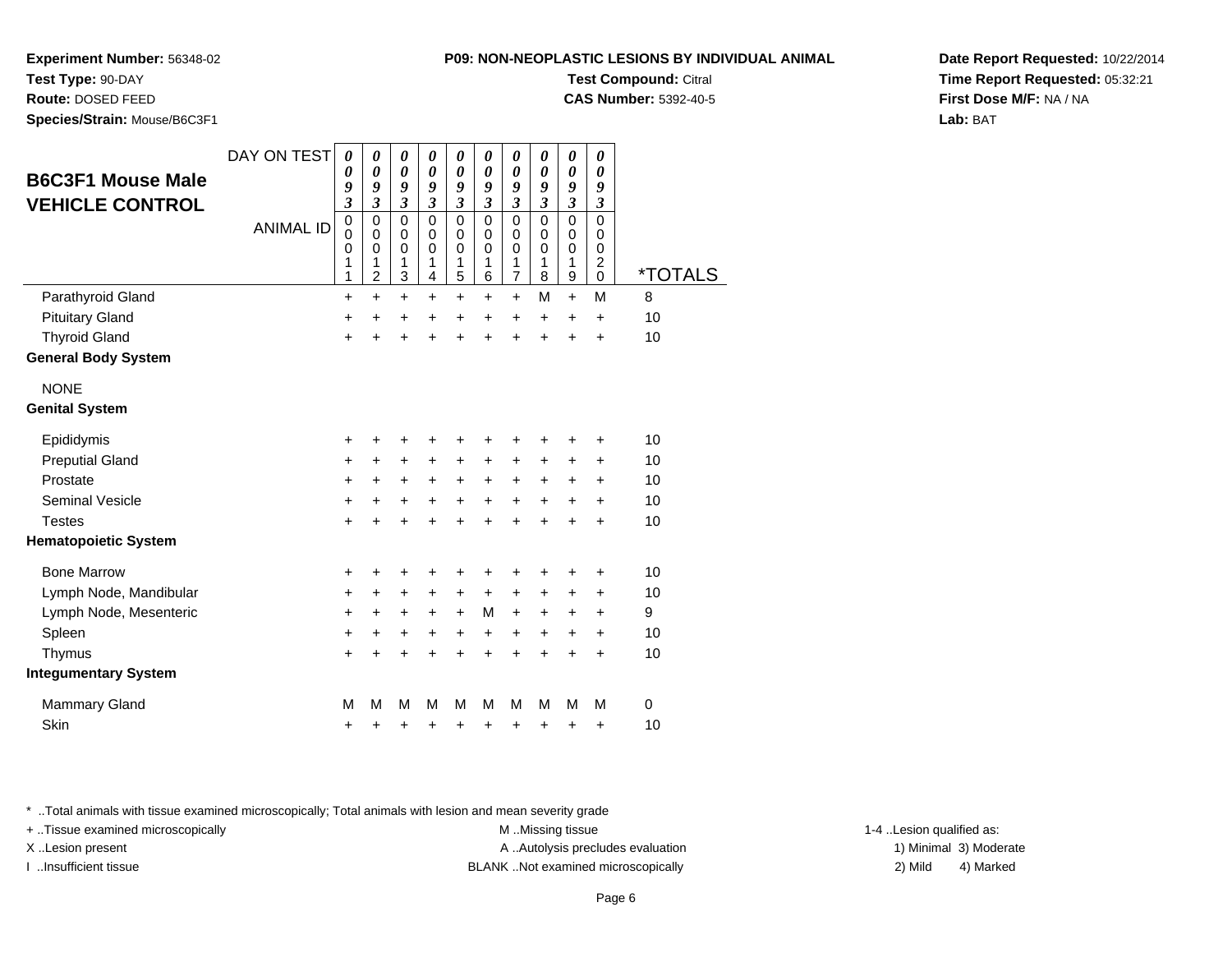### **P09: NON-NEOPLASTIC**

**Experiment Number:** 56348-02

**Test Type:** 90-DAY

**Route:** DOSED FEED

**Species/Strain:** Mouse/B6C3F1

| ASTIC LESIONS BY INDIVIDUAL ANIMAL. |  |
|-------------------------------------|--|
| <b>Test Compound: Citral</b>        |  |
| <b>CAS Number: 5392-40-5</b>        |  |

**Date Report Requested:** 10/22/2014**Time Report Requested:** 05:32:21**First Dose M/F:** NA / NA**Lab:** BAT

| <b>B6C3F1 Mouse Male</b><br><b>VEHICLE CONTROL</b> | DAY ON TEST<br><b>ANIMAL ID</b> | 0<br>0<br>9<br>3<br>0<br>0<br>0<br>1<br>1 | 0<br>0<br>9<br>$\boldsymbol{\mathfrak{z}}$<br>0<br>$\pmb{0}$<br>$\mathbf 0$<br>1<br>$\overline{2}$ | 0<br>0<br>9<br>$\mathfrak{z}$<br>0<br>0<br>$\mathbf 0$<br>1<br>3 | 0<br>$\boldsymbol{\theta}$<br>9<br>$\mathfrak{z}$<br>$\pmb{0}$<br>$\mathbf 0$<br>$\mathbf 0$<br>4 | 0<br>0<br>9<br>$\mathfrak{z}$<br>$\mathbf 0$<br>$\pmb{0}$<br>$\mathbf 0$<br>1<br>5 | 0<br>$\boldsymbol{\theta}$<br>9<br>$\mathfrak{z}$<br>$\mathbf 0$<br>$\mathbf 0$<br>$\mathbf 0$<br>1<br>6 | 0<br>0<br>9<br>$\mathfrak{z}$<br>$\pmb{0}$<br>$\pmb{0}$<br>$\mathbf 0$<br>1<br>$\overline{7}$ | 0<br>0<br>9<br>$\boldsymbol{\beta}$<br>0<br>0<br>$\mathbf 0$<br>1<br>8 | 0<br>0<br>9<br>$\mathfrak{z}$<br>$\mathbf 0$<br>0<br>$\mathbf 0$<br>1<br>9 | 0<br>0<br>9<br>$\mathfrak{z}$<br>$\Omega$<br>0<br>$\mathbf 0$<br>$\overline{c}$<br>$\mathbf 0$ | <i><b>*TOTALS</b></i> |
|----------------------------------------------------|---------------------------------|-------------------------------------------|----------------------------------------------------------------------------------------------------|------------------------------------------------------------------|---------------------------------------------------------------------------------------------------|------------------------------------------------------------------------------------|----------------------------------------------------------------------------------------------------------|-----------------------------------------------------------------------------------------------|------------------------------------------------------------------------|----------------------------------------------------------------------------|------------------------------------------------------------------------------------------------|-----------------------|
| <b>Musculoskeletal System</b>                      |                                 |                                           |                                                                                                    |                                                                  |                                                                                                   |                                                                                    |                                                                                                          |                                                                                               |                                                                        |                                                                            |                                                                                                |                       |
| <b>Bone</b>                                        |                                 | $\ddot{}$                                 | +                                                                                                  | ٠                                                                |                                                                                                   | +                                                                                  | +                                                                                                        | +                                                                                             |                                                                        |                                                                            | ÷                                                                                              | 10                    |
| <b>Nervous System</b>                              |                                 |                                           |                                                                                                    |                                                                  |                                                                                                   |                                                                                    |                                                                                                          |                                                                                               |                                                                        |                                                                            |                                                                                                |                       |
| <b>Brain</b>                                       |                                 | $\ddot{}$                                 | $\ddot{}$                                                                                          | +                                                                | ÷                                                                                                 | +                                                                                  | $\ddot{}$                                                                                                | $\ddot{}$                                                                                     | $\ddot{}$                                                              | $\ddot{}$                                                                  | $\ddot{}$                                                                                      | 10                    |
| <b>Respiratory System</b>                          |                                 |                                           |                                                                                                    |                                                                  |                                                                                                   |                                                                                    |                                                                                                          |                                                                                               |                                                                        |                                                                            |                                                                                                |                       |
| Lung                                               |                                 | $\ddot{}$                                 | +                                                                                                  | $\ddot{}$                                                        | +                                                                                                 | +                                                                                  | +                                                                                                        | +                                                                                             |                                                                        | +                                                                          | +                                                                                              | 10                    |
| Nose                                               |                                 | $\ddot{}$                                 | $+$                                                                                                | $+$                                                              | $+$                                                                                               | $\ddot{}$                                                                          | $+$                                                                                                      | $\ddot{}$                                                                                     | $+$                                                                    | $\ddot{}$                                                                  | $\ddot{}$                                                                                      | 10                    |
| Trachea                                            |                                 | $\ddot{}$                                 | $\ddot{}$                                                                                          | $\ddot{}$                                                        | $\ddot{}$                                                                                         | $\ddot{}$                                                                          | $\ddot{}$                                                                                                | $\ddot{}$                                                                                     | $\ddot{}$                                                              | $\ddot{}$                                                                  | $\ddot{}$                                                                                      | 10                    |
| <b>Special Senses System</b>                       |                                 |                                           |                                                                                                    |                                                                  |                                                                                                   |                                                                                    |                                                                                                          |                                                                                               |                                                                        |                                                                            |                                                                                                |                       |
| <b>NONE</b>                                        |                                 |                                           |                                                                                                    |                                                                  |                                                                                                   |                                                                                    |                                                                                                          |                                                                                               |                                                                        |                                                                            |                                                                                                |                       |
| <b>Urinary System</b>                              |                                 |                                           |                                                                                                    |                                                                  |                                                                                                   |                                                                                    |                                                                                                          |                                                                                               |                                                                        |                                                                            |                                                                                                |                       |
| Kidney                                             |                                 | +                                         |                                                                                                    |                                                                  |                                                                                                   | ٠                                                                                  |                                                                                                          |                                                                                               |                                                                        |                                                                            |                                                                                                | 10                    |
| <b>Urinary Bladder</b>                             |                                 | +                                         |                                                                                                    |                                                                  |                                                                                                   | +                                                                                  | +                                                                                                        | +                                                                                             |                                                                        | ٠                                                                          | $\ddot{}$                                                                                      | 10                    |

\* ..Total animals with tissue examined microscopically; Total animals with lesion and mean severity grade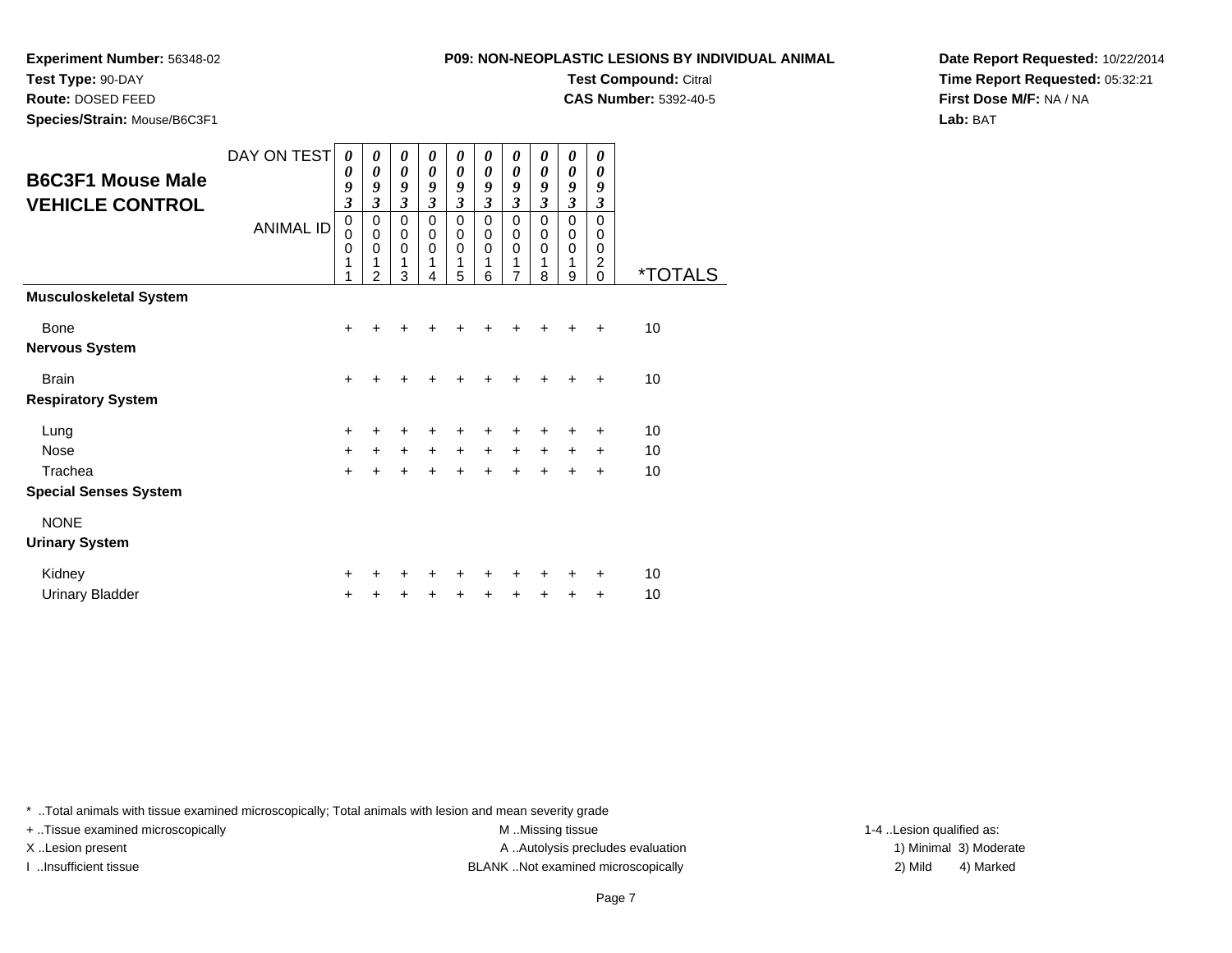| Experiment Number: 56348-02                                                                             | P09: NON-NEOPLASTIC LESIONS BY INDIVIDUAL ANIMAL | Date Report Requested: 10/22/2014 |
|---------------------------------------------------------------------------------------------------------|--------------------------------------------------|-----------------------------------|
| Test Type: 90-DAY                                                                                       | Test Compound: Citral                            | Time Report Requested: 05:32:21   |
| Route: DOSED FEED                                                                                       | <b>CAS Number: 5392-40-5</b>                     | First Dose M/F: NA / NA           |
| Species/Strain: Mouse/B6C3F1                                                                            |                                                  | Lab: BAT                          |
| DAY ON TEST                                                                                             |                                                  |                                   |
| <b>B6C3F1 Mouse Male</b>                                                                                |                                                  |                                   |
| <b>3900 PPM</b>                                                                                         |                                                  |                                   |
| <b>ANIMAL ID</b>                                                                                        |                                                  |                                   |
| <i><b>*TOTALS</b></i>                                                                                   |                                                  |                                   |
| <b>Alimentary System</b>                                                                                |                                                  |                                   |
| <b>NONE</b>                                                                                             |                                                  |                                   |
| <b>Cardiovascular System</b>                                                                            |                                                  |                                   |
| <b>NONE</b>                                                                                             |                                                  |                                   |
| <b>Endocrine System</b>                                                                                 |                                                  |                                   |
| <b>NONE</b>                                                                                             |                                                  |                                   |
| <b>General Body System</b>                                                                              |                                                  |                                   |
| <b>NONE</b>                                                                                             |                                                  |                                   |
| <b>Genital System</b>                                                                                   |                                                  |                                   |
| <b>NONE</b>                                                                                             |                                                  |                                   |
| <b>Hematopoietic System</b>                                                                             |                                                  |                                   |
| <b>NONE</b>                                                                                             |                                                  |                                   |
| <b>Integumentary System</b>                                                                             |                                                  |                                   |
| <b>NONE</b>                                                                                             |                                                  |                                   |
| <b>Musculoskeletal System</b>                                                                           |                                                  |                                   |
| <b>NONE</b>                                                                                             |                                                  |                                   |
| <b>Nervous System</b>                                                                                   |                                                  |                                   |
| <b>NONE</b>                                                                                             |                                                  |                                   |
|                                                                                                         |                                                  |                                   |
|                                                                                                         |                                                  |                                   |
|                                                                                                         |                                                  |                                   |
| * Total animals with tissue examined microscopically; Total animals with lesion and mean severity grade |                                                  |                                   |

+ ..Tissue examined microscopically **M** ..Missing tissue M ..Missing tissue 1-4 ..Lesion qualified as: X ..Lesion present A .. Autolysis precludes evaluation I ..Insufficient tissue 2) Mild 3 and SLANK ..Not examined microscopically and the state of the state of the Mild

1) Minimal 3) Moderate 4) Marked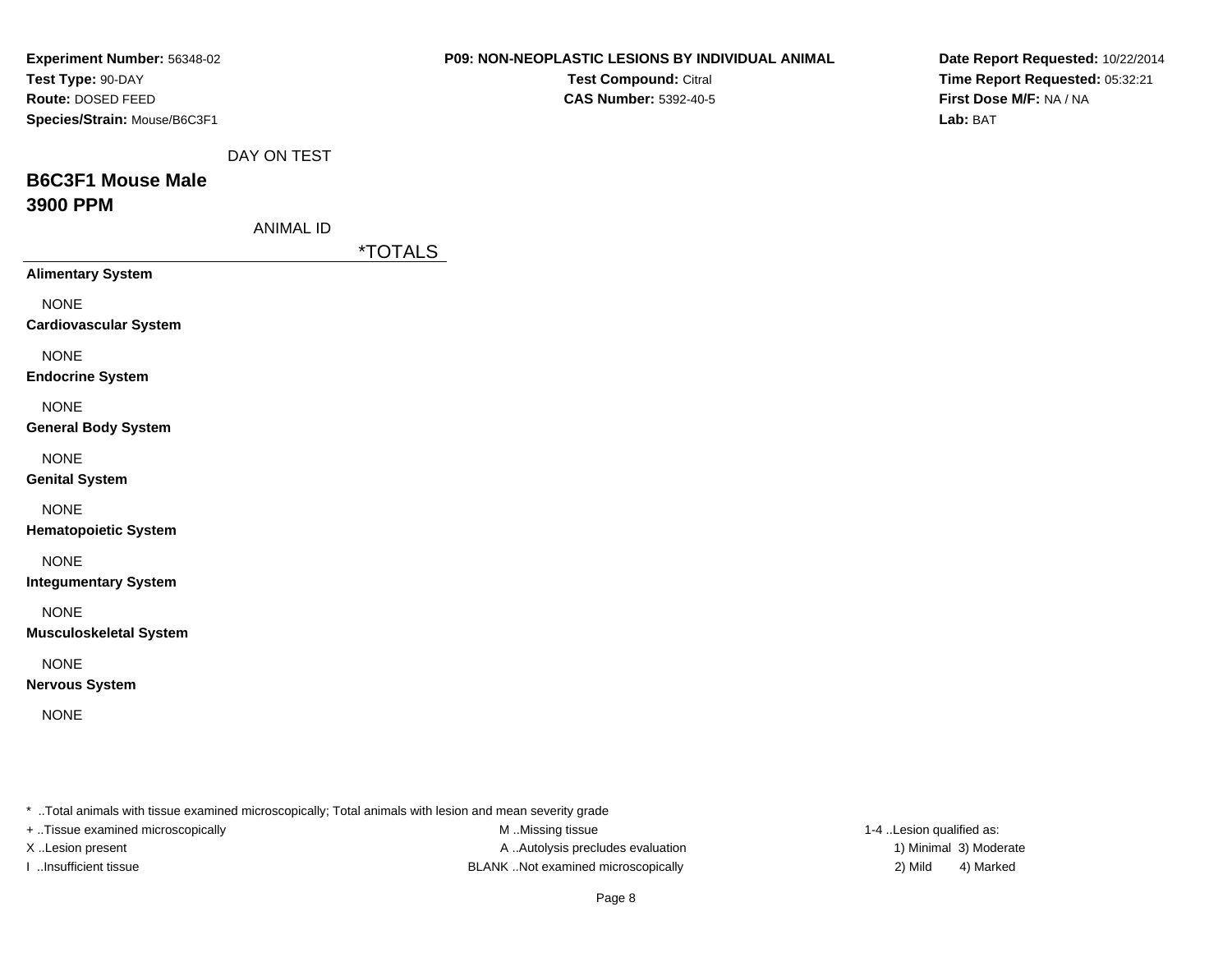| Experiment Number: 56348-02  |
|------------------------------|
| Test Type: 90-DAY            |
| <b>Route: DOSED FEED</b>     |
| Species/Strain: Mouse/B6C3F1 |
|                              |

**Test Compound:** Citral **CAS Number:** 5392-40-5

**Date Report Requested:** 10/22/2014**Time Report Requested:** 05:32:21**First Dose M/F:** NA / NA**Lab:** BAT

DAY ON TEST

# **B6C3F1 Mouse Male3900 PPM**

ANIMAL ID

\*TOTALS

**Respiratory System**

NONE

**Special Senses System**

NONE

**Urinary System**

NONE

\* ..Total animals with tissue examined microscopically; Total animals with lesion and mean severity grade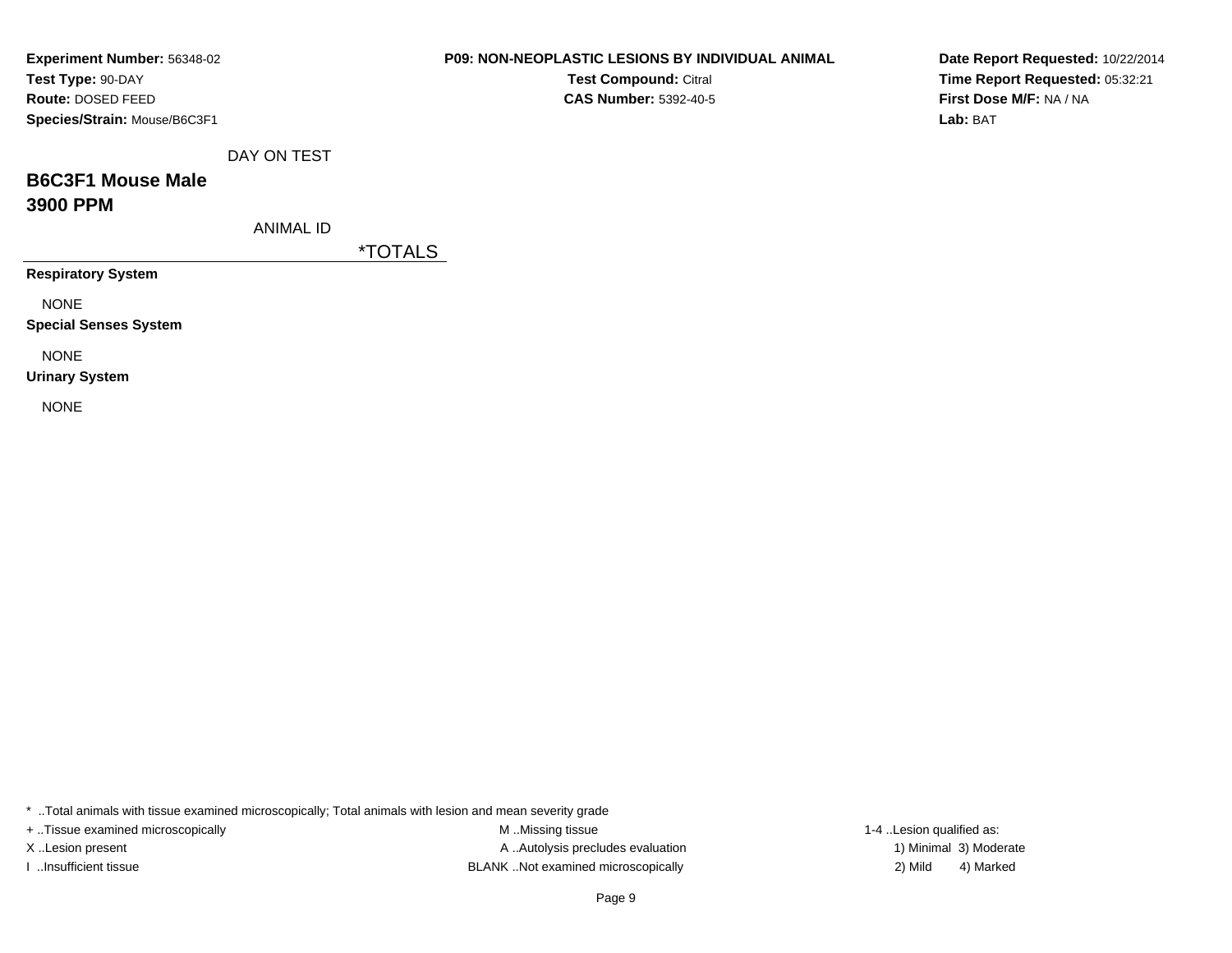| Experiment Number: 56348-02                  |                  | P09: NON-NEOPLASTIC LESIONS BY INDIVIDUAL ANIMAL                                                        | Date Report Requested: 10/22/2014 |
|----------------------------------------------|------------------|---------------------------------------------------------------------------------------------------------|-----------------------------------|
| Test Type: 90-DAY                            |                  | Test Compound: Citral                                                                                   | Time Report Requested: 05:32:21   |
| Route: DOSED FEED                            |                  | <b>CAS Number: 5392-40-5</b>                                                                            | First Dose M/F: NA / NA           |
| Species/Strain: Mouse/B6C3F1                 |                  |                                                                                                         | Lab: BAT                          |
|                                              | DAY ON TEST      |                                                                                                         |                                   |
| <b>B6C3F1 Mouse Male</b>                     |                  |                                                                                                         |                                   |
| <b>7800 PPM</b>                              |                  |                                                                                                         |                                   |
|                                              | <b>ANIMAL ID</b> |                                                                                                         |                                   |
|                                              |                  | <i><b>*TOTALS</b></i>                                                                                   |                                   |
| <b>Alimentary System</b>                     |                  |                                                                                                         |                                   |
| <b>NONE</b>                                  |                  |                                                                                                         |                                   |
| <b>Cardiovascular System</b>                 |                  |                                                                                                         |                                   |
| <b>NONE</b>                                  |                  |                                                                                                         |                                   |
| <b>Endocrine System</b>                      |                  |                                                                                                         |                                   |
| <b>NONE</b>                                  |                  |                                                                                                         |                                   |
| <b>General Body System</b>                   |                  |                                                                                                         |                                   |
| <b>NONE</b>                                  |                  |                                                                                                         |                                   |
| <b>Genital System</b>                        |                  |                                                                                                         |                                   |
| <b>NONE</b>                                  |                  |                                                                                                         |                                   |
| <b>Hematopoietic System</b>                  |                  |                                                                                                         |                                   |
|                                              |                  |                                                                                                         |                                   |
| <b>NONE</b><br><b>Integumentary System</b>   |                  |                                                                                                         |                                   |
|                                              |                  |                                                                                                         |                                   |
| <b>NONE</b><br><b>Musculoskeletal System</b> |                  |                                                                                                         |                                   |
|                                              |                  |                                                                                                         |                                   |
| <b>NONE</b>                                  |                  |                                                                                                         |                                   |
| <b>Nervous System</b>                        |                  |                                                                                                         |                                   |
| <b>NONE</b>                                  |                  |                                                                                                         |                                   |
|                                              |                  |                                                                                                         |                                   |
|                                              |                  |                                                                                                         |                                   |
|                                              |                  |                                                                                                         |                                   |
|                                              |                  | * Total animals with tissue examined microscopically; Total animals with lesion and mean severity grade |                                   |

+ ..Tissue examined microscopically **M** ..Missing tissue M ..Missing tissue 1-4 ..Lesion qualified as:

M ..Missing tissue X ..Lesion present A .. Autolysis precludes evaluation I ..Insufficient tissue 2) Mild 3 and SLANK ..Not examined microscopically and the state of the state of the Mild

1) Minimal 3) Moderate 4) Marked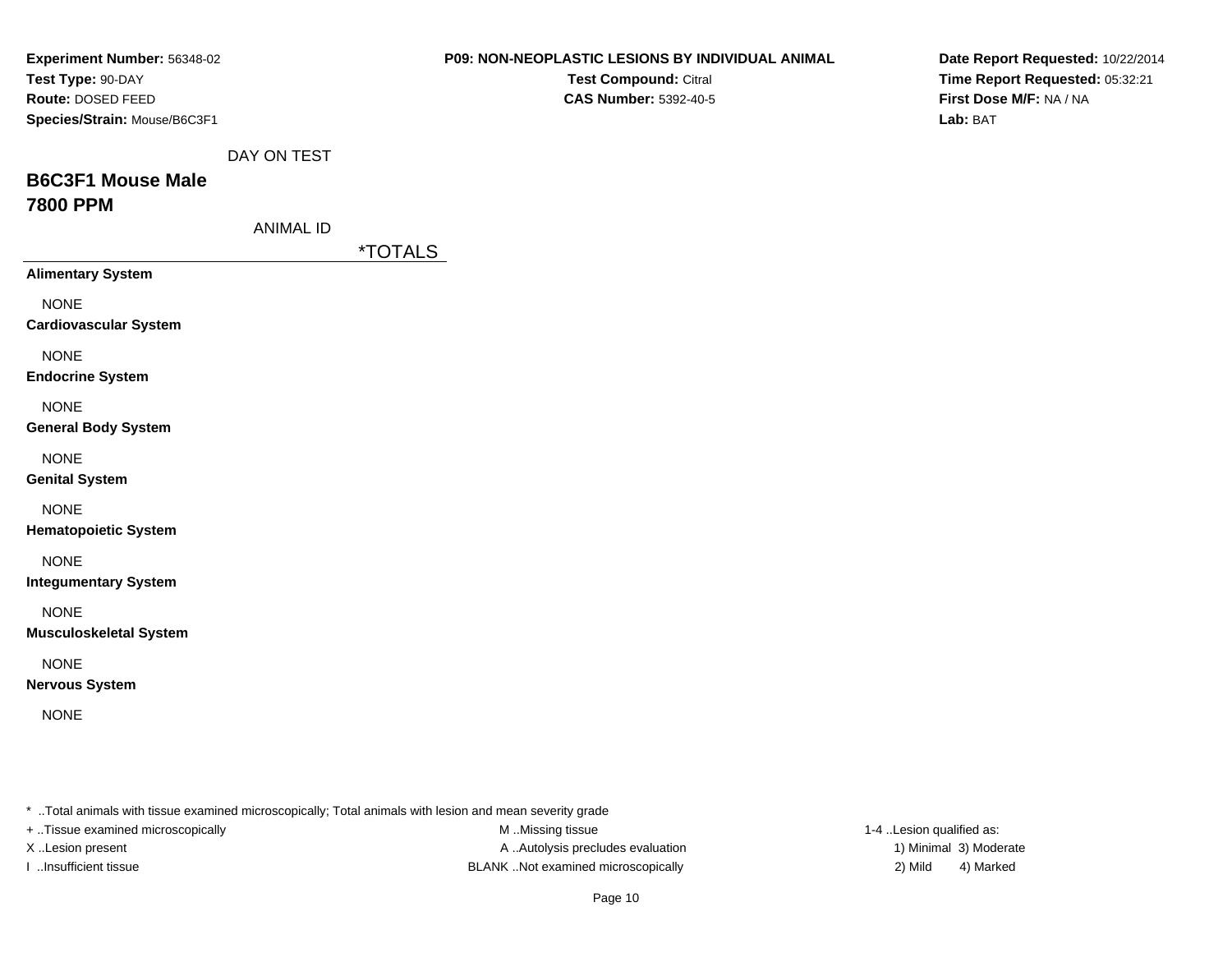| Experiment Number: 56348-02  |
|------------------------------|
| Test Type: 90-DAY            |
| <b>Route:</b> DOSED FEED     |
| Species/Strain: Mouse/B6C3F1 |

**Test Compound:** Citral **CAS Number:** 5392-40-5

**Date Report Requested:** 10/22/2014**Time Report Requested:** 05:32:21**First Dose M/F:** NA / NA**Lab:** BAT

DAY ON TEST

# **B6C3F1 Mouse Male7800 PPM**

ANIMAL ID

\*TOTALS

**Respiratory System**

NONE

**Special Senses System**

NONE

**Urinary System**

NONE

\* ..Total animals with tissue examined microscopically; Total animals with lesion and mean severity grade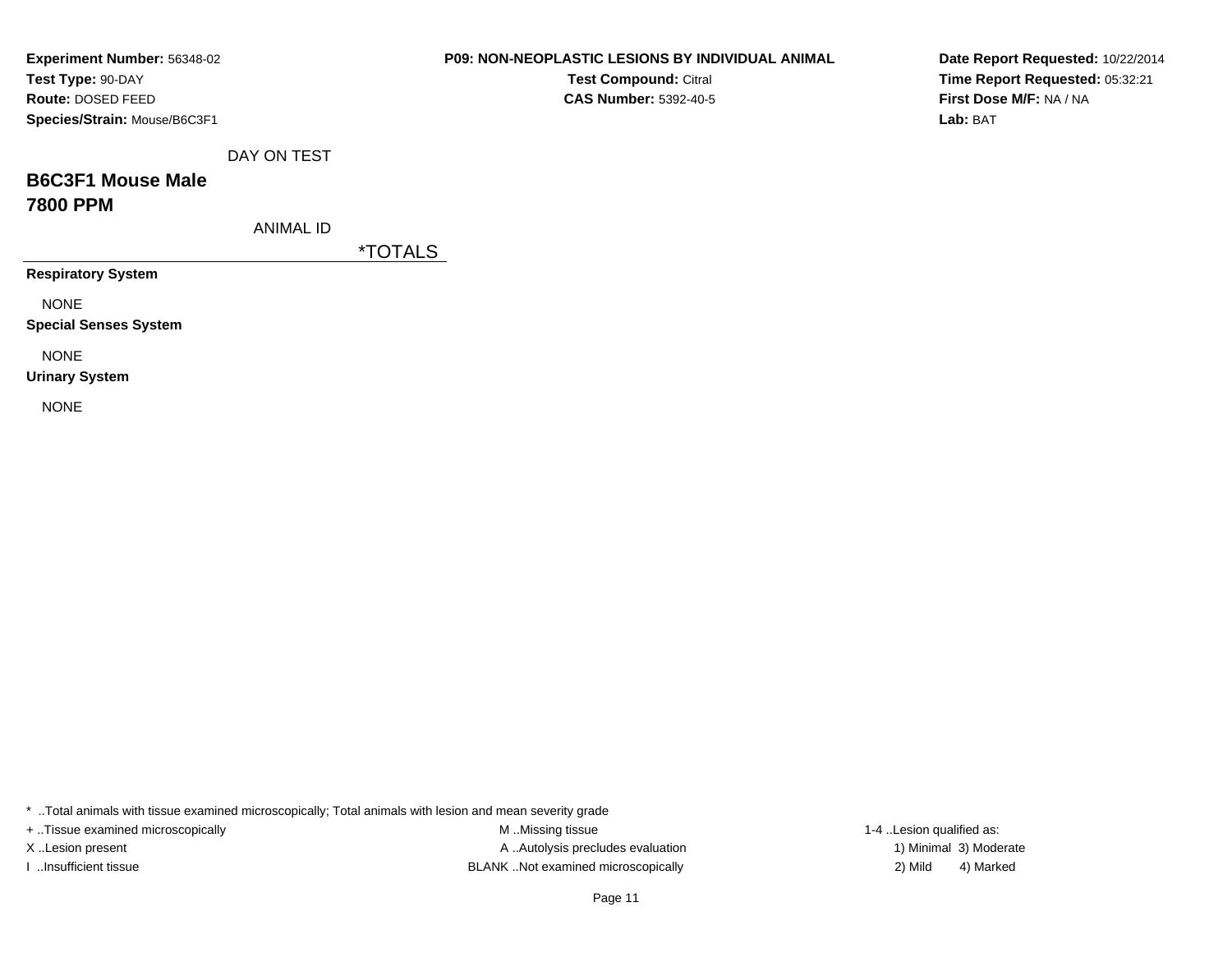**Test Compound:** Citral

**CAS Number:** 5392-40-5

**Date Report Requested:** 10/22/2014**Time Report Requested:** 05:32:21**First Dose M/F:** NA / NA**Lab:** BAT

**Experiment Number:** 56348-02

**Test Type:** 90-DAY**Route:** DOSED FEED

| Species/Strain: Mouse/B6C3F1                         |                  |                                                                                              |                                                                                          |                                                                                            |                                                                             |                                                                                          |                                                                      |                                                                                    |                                                                |                                                 |                                                                 |                       |
|------------------------------------------------------|------------------|----------------------------------------------------------------------------------------------|------------------------------------------------------------------------------------------|--------------------------------------------------------------------------------------------|-----------------------------------------------------------------------------|------------------------------------------------------------------------------------------|----------------------------------------------------------------------|------------------------------------------------------------------------------------|----------------------------------------------------------------|-------------------------------------------------|-----------------------------------------------------------------|-----------------------|
| <b>B6C3F1 Mouse Male</b>                             | DAY ON TEST      | $\boldsymbol{\theta}$<br>0<br>9                                                              | $\pmb{\theta}$<br>$\boldsymbol{\theta}$<br>9                                             | $\pmb{\theta}$<br>$\boldsymbol{\theta}$<br>9                                               | $\pmb{\theta}$<br>$\boldsymbol{\theta}$<br>9                                | $\pmb{\theta}$<br>$\boldsymbol{\theta}$<br>9                                             | $\pmb{\theta}$<br>$\boldsymbol{\theta}$<br>9                         | $\pmb{\theta}$<br>0<br>9                                                           | $\pmb{\theta}$<br>$\boldsymbol{\theta}$<br>9                   | $\pmb{\theta}$<br>$\pmb{\theta}$<br>9           | $\pmb{\theta}$<br>0<br>9                                        |                       |
| 15600<br><b>PPM</b>                                  | <b>ANIMAL ID</b> | $\boldsymbol{\mathfrak{z}}$<br>$\pmb{0}$<br>$\mathbf 0$<br>0<br>$\overline{\mathbf{4}}$<br>1 | $\boldsymbol{\beta}$<br>$\pmb{0}$<br>0<br>0<br>$\overline{\mathbf{4}}$<br>$\overline{c}$ | $\boldsymbol{\beta}$<br>$\mbox{O}$<br>$\,0\,$<br>$\pmb{0}$<br>$\overline{\mathbf{4}}$<br>3 | $\mathfrak{z}$<br>$\mbox{O}$<br>$\pmb{0}$<br>$\,0\,$<br>4<br>$\overline{4}$ | $\boldsymbol{\beta}$<br>$\pmb{0}$<br>0<br>0<br>$\overline{\mathbf{4}}$<br>$\overline{5}$ | $\boldsymbol{\mathfrak{z}}$<br>$\mathbf 0$<br>0<br>$\,0\,$<br>4<br>6 | $\mathfrak{z}$<br>$\pmb{0}$<br>0<br>0<br>$\overline{\mathbf{4}}$<br>$\overline{7}$ | $\boldsymbol{\mathfrak{z}}$<br>$\mathbf 0$<br>0<br>0<br>4<br>8 | $\mathfrak{z}$<br>$\pmb{0}$<br>0<br>0<br>4<br>9 | $\boldsymbol{\beta}$<br>$\pmb{0}$<br>0<br>0<br>$\mathbf 5$<br>0 | <i><b>*TOTALS</b></i> |
| <b>Alimentary System</b>                             |                  |                                                                                              |                                                                                          |                                                                                            |                                                                             |                                                                                          |                                                                      |                                                                                    |                                                                |                                                 |                                                                 |                       |
| Stomach, Forestomach<br><b>Cardiovascular System</b> |                  | +                                                                                            |                                                                                          |                                                                                            |                                                                             |                                                                                          |                                                                      |                                                                                    |                                                                |                                                 | $\ddot{}$                                                       | 10                    |
| <b>NONE</b><br><b>Endocrine System</b>               |                  |                                                                                              |                                                                                          |                                                                                            |                                                                             |                                                                                          |                                                                      |                                                                                    |                                                                |                                                 |                                                                 |                       |
| <b>NONE</b><br><b>General Body System</b>            |                  |                                                                                              |                                                                                          |                                                                                            |                                                                             |                                                                                          |                                                                      |                                                                                    |                                                                |                                                 |                                                                 |                       |
| <b>NONE</b><br><b>Genital System</b>                 |                  |                                                                                              |                                                                                          |                                                                                            |                                                                             |                                                                                          |                                                                      |                                                                                    |                                                                |                                                 |                                                                 |                       |
| <b>NONE</b><br><b>Hematopoietic System</b>           |                  |                                                                                              |                                                                                          |                                                                                            |                                                                             |                                                                                          |                                                                      |                                                                                    |                                                                |                                                 |                                                                 |                       |
| <b>NONE</b><br><b>Integumentary System</b>           |                  |                                                                                              |                                                                                          |                                                                                            |                                                                             |                                                                                          |                                                                      |                                                                                    |                                                                |                                                 |                                                                 |                       |
| <b>NONE</b><br><b>Musculoskeletal System</b>         |                  |                                                                                              |                                                                                          |                                                                                            |                                                                             |                                                                                          |                                                                      |                                                                                    |                                                                |                                                 |                                                                 |                       |
| <b>NONE</b><br><b>Nervous System</b>                 |                  |                                                                                              |                                                                                          |                                                                                            |                                                                             |                                                                                          |                                                                      |                                                                                    |                                                                |                                                 |                                                                 |                       |
| <b>NONE</b>                                          |                  |                                                                                              |                                                                                          |                                                                                            |                                                                             |                                                                                          |                                                                      |                                                                                    |                                                                |                                                 |                                                                 |                       |
|                                                      |                  |                                                                                              |                                                                                          |                                                                                            |                                                                             |                                                                                          |                                                                      |                                                                                    |                                                                |                                                 |                                                                 |                       |

\* ..Total animals with tissue examined microscopically; Total animals with lesion and mean severity grade

+ ..Tissue examined microscopically examined microscopically examined as:  $M$  ..Missing tissue 1-4 ..Lesion qualified as:

X..Lesion present **A ..Autolysis precludes evaluation** A ..Autolysis precludes evaluation 1) Minimal 3) Moderate I ..Insufficient tissue BLANK ..Not examined microscopically 2) Mild 4) Marked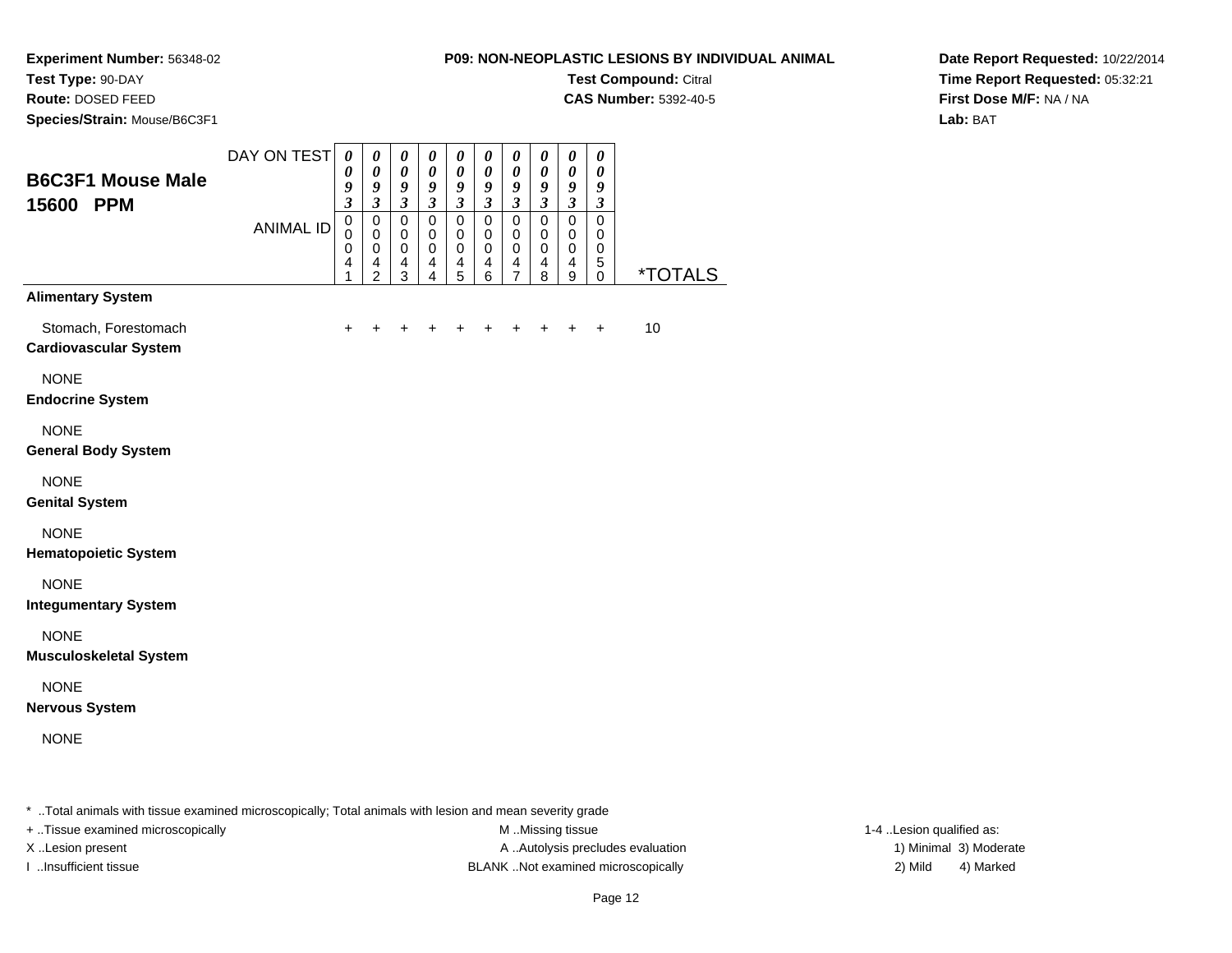**Experiment Number:** 56348-02

# **Test Type:** 90-DAY

**Route:** DOSED FEED

**Species/Strain:** Mouse/B6C3F1

## **P09: NON-NEOPLASTIC LESIONS BY INDIVIDUAL ANIMAL**

**Test Compound:** Citral

**CAS Number:** 5392-40-5

**Date Report Requested:** 10/22/2014**Time Report Requested:** 05:32:22**First Dose M/F:** NA / NA**Lab:** BAT

| <b>B6C3F1 Mouse Male</b> | DAY ON TEST | 0<br>U                | $\boldsymbol{\theta}$<br>a | $\boldsymbol{\theta}$<br>Q | G           | o                     |          | U<br>Q<br>◠           |         | $\boldsymbol{\theta}$<br>0<br>9<br>◠ | U |              |
|--------------------------|-------------|-----------------------|----------------------------|----------------------------|-------------|-----------------------|----------|-----------------------|---------|--------------------------------------|---|--------------|
| <b>PPM</b><br>15600      | ANIMAL ID   | J<br>υ<br>U<br>U<br>4 | 0<br>0<br>0<br>4<br>◠      | 0<br>0<br>0<br>4<br>ว      | O<br>0<br>4 | O<br>0<br>0<br>4<br>5 | 4<br>ี่ค | J<br>O<br>0<br>0<br>4 | 4<br>ິດ | J<br>0<br>0<br>4<br>9                | b | ∗⊤<br>S וATC |

**Respiratory System**

NONE

### **Special Senses System**

NONE

### **Urinary System**

NONE

\* ..Total animals with tissue examined microscopically; Total animals with lesion and mean severity grade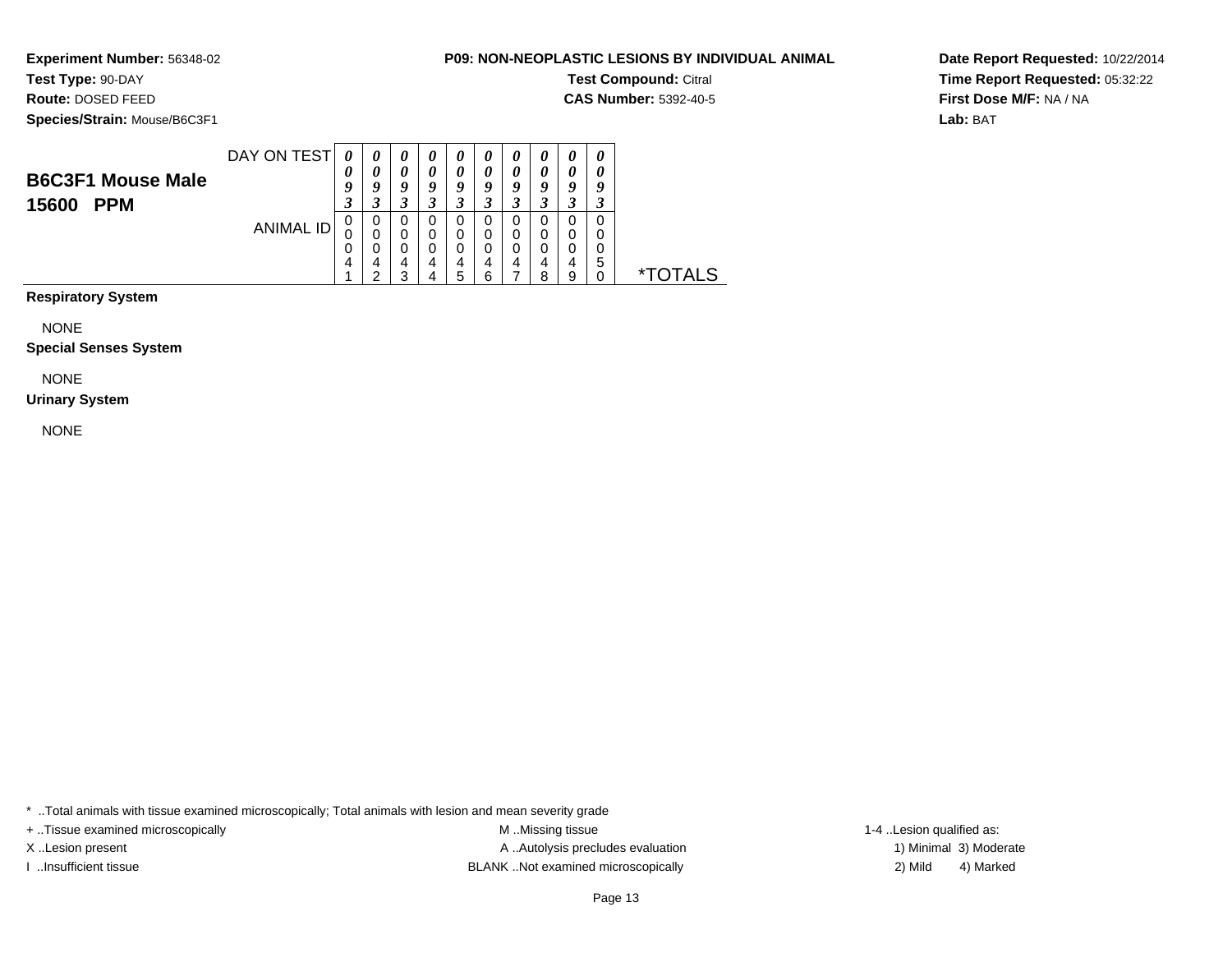**Experiment Number:** 56348-02

**Test Type:** 90-DAY

**Route:** DOSED FEED

**Species/Strain:** Mouse/B6C3F1

| I-NEOPLASTIC LESIONS BY INDIVIDUAL                                                                                                                                                                                                                                                                                                                           |
|--------------------------------------------------------------------------------------------------------------------------------------------------------------------------------------------------------------------------------------------------------------------------------------------------------------------------------------------------------------|
| <b>Test Compound: Citral</b>                                                                                                                                                                                                                                                                                                                                 |
| $\bigcap_{n=1}^{\infty}$ $\bigcap_{n=1}^{\infty}$ $\bigcup_{n=1}^{\infty}$ $\bigcap_{n=1}^{\infty}$ $\bigcap_{n=1}^{\infty}$ $\bigcap_{n=1}^{\infty}$ $\bigcap_{n=1}^{\infty}$ $\bigcap_{n=1}^{\infty}$ $\bigcap_{n=1}^{\infty}$ $\bigcap_{n=1}^{\infty}$ $\bigcap_{n=1}^{\infty}$ $\bigcap_{n=1}^{\infty}$ $\bigcap_{n=1}^{\infty}$ $\bigcap_{n=1}^{\infty$ |

**CAS Number:** 5392-40-5

**Date Report Requested:** 10/22/2014**Time Report Requested:** 05:32:22**First Dose M/F:** NA / NA**Lab:** BAT

| <b>B6C3F1 Mouse Male</b>     | DAY ON TEST      | 0<br>0<br>1                                         | 0<br>$\boldsymbol{\theta}$<br>1                        | 0<br>0<br>9                                      | 0<br>$\boldsymbol{\theta}$<br>1           | 0<br>$\boldsymbol{\theta}$<br>9                  | 0<br>0<br>9                                         | 0<br>0<br>9                                      | 0<br>0<br>9                                      | 0<br>0<br>9                                         | 0<br>$\boldsymbol{\theta}$<br>1               |                       |
|------------------------------|------------------|-----------------------------------------------------|--------------------------------------------------------|--------------------------------------------------|-------------------------------------------|--------------------------------------------------|-----------------------------------------------------|--------------------------------------------------|--------------------------------------------------|-----------------------------------------------------|-----------------------------------------------|-----------------------|
| 31300<br><b>PPM</b>          |                  | 4                                                   | $\boldsymbol{\theta}$                                  | $\boldsymbol{\beta}$                             | 0                                         | $\mathfrak{z}$                                   | $\mathfrak{z}$                                      | $\overline{\mathbf{3}}$                          | $\boldsymbol{\mathfrak{z}}$                      | $\mathfrak{z}$                                      | $\boldsymbol{\theta}$                         |                       |
|                              | <b>ANIMAL ID</b> | $\mathbf 0$<br>$\mathbf 0$<br>$\mathbf 0$<br>5<br>1 | $\mathbf 0$<br>0<br>$\mathbf 0$<br>5<br>$\overline{2}$ | $\mathbf 0$<br>0<br>$\mathbf 0$<br>$\frac{5}{3}$ | $\mathbf 0$<br>0<br>$\mathbf 0$<br>5<br>4 | $\mathbf 0$<br>0<br>$\mathbf 0$<br>$\frac{5}{5}$ | $\mathbf 0$<br>$\mathbf 0$<br>$\mathbf 0$<br>5<br>6 | $\mathbf 0$<br>0<br>$\mathbf 0$<br>$\frac{5}{7}$ | $\mathbf 0$<br>$\Omega$<br>$\mathbf 0$<br>5<br>8 | $\mathbf 0$<br>$\mathbf 0$<br>$\mathbf 0$<br>5<br>9 | $\Omega$<br>$\Omega$<br>$\mathbf 0$<br>6<br>0 | <i><b>*TOTALS</b></i> |
| <b>Alimentary System</b>     |                  |                                                     |                                                        |                                                  |                                           |                                                  |                                                     |                                                  |                                                  |                                                     |                                               |                       |
| Esophagus                    |                  | +                                                   |                                                        | +                                                | +                                         | +                                                | +                                                   | +                                                | +                                                | +                                                   | +                                             | 10                    |
| Gallbladder                  |                  | +                                                   | +                                                      | $\ddot{}$                                        | +                                         | +                                                | +                                                   | +                                                | +                                                | +                                                   | +                                             | 10                    |
| Intestine Large, Cecum       |                  | $\ddot{}$                                           | $\ddot{}$                                              | $\ddot{}$                                        | $\ddot{}$                                 | $\ddot{}$                                        | $\ddot{}$                                           | +                                                | +                                                | +                                                   | $\ddot{}$                                     | 10                    |
| Intestine Large, Colon       |                  | $\ddot{}$                                           | $\ddot{}$                                              | $\ddot{}$                                        | +                                         | $\ddot{}$                                        | $\ddot{}$                                           | $\ddot{}$                                        | +                                                | +                                                   | $\ddot{}$                                     | 10                    |
| Intestine Large, Rectum      |                  | $\ddot{}$                                           | $\ddot{}$                                              | $\ddot{}$                                        | $\ddot{}$                                 | $\ddot{}$                                        | $\ddot{}$                                           | +                                                | +                                                | $\ddot{}$                                           | $\ddot{}$                                     | 10                    |
| Intestine Small, Duodenum    |                  | $\ddot{}$                                           | +                                                      | +                                                | +                                         | +                                                | +                                                   | +                                                | +                                                | +                                                   | +                                             | 10                    |
| Intestine Small, Ileum       |                  | $\ddot{}$                                           | $\ddot{}$                                              | $\ddot{}$                                        | $\ddot{}$                                 | $\ddot{}$                                        | $\ddot{}$                                           | $\ddot{}$                                        | $\ddot{}$                                        | M                                                   | $\ddot{}$                                     | 9                     |
| Intestine Small, Jejunum     |                  | $\ddot{}$                                           | $\ddot{}$                                              | $\ddot{}$                                        | $\ddot{}$                                 | $\ddot{}$                                        | $\ddot{}$                                           | $\ddot{}$                                        | +                                                | +                                                   | +                                             | 10                    |
| Liver                        |                  | +                                                   | $\ddot{}$                                              | $\ddot{}$                                        | $\ddot{}$                                 | $\ddot{}$                                        | $\ddot{}$                                           | +                                                | +                                                | $\ddot{}$                                           | $\ddot{}$                                     | 10                    |
| Pancreas                     |                  | $\ddot{}$                                           | +                                                      | +                                                | +                                         | +                                                | +                                                   | +                                                | +                                                | +                                                   | +                                             | 10                    |
| Salivary Glands              |                  | +                                                   | $\ddot{}$                                              | $\ddot{}$                                        | $\ddot{}$                                 | $\ddot{}$                                        | $\ddot{}$                                           | $\ddot{}$                                        | $\ddot{}$                                        | $\ddot{}$                                           | $\ddot{}$                                     | 10                    |
| Stomach, Forestomach         |                  | $\ddot{}$                                           | $\ddot{}$                                              | $\ddot{}$                                        | $\ddot{}$                                 | $\ddot{}$                                        | $\ddot{}$                                           | $\ddot{}$                                        | $\ddot{}$                                        | +                                                   | +                                             | 10                    |
| Stomach, Glandular           |                  | $\ddot{}$                                           |                                                        | $\ddot{}$                                        |                                           | $\ddot{}$                                        | $\ddot{}$                                           | $\ddot{}$                                        | ÷                                                | $\ddot{}$                                           | $\ddot{}$                                     | 10                    |
| <b>Cardiovascular System</b> |                  |                                                     |                                                        |                                                  |                                           |                                                  |                                                     |                                                  |                                                  |                                                     |                                               |                       |
| <b>Blood Vessel</b>          |                  | +                                                   | +                                                      | +                                                | +                                         | +                                                | +                                                   | +                                                | +                                                | +                                                   | +                                             | 10                    |
| Heart                        |                  | $\ddot{}$                                           |                                                        | $\ddot{}$                                        |                                           | $\ddot{}$                                        |                                                     | $\ddot{}$                                        | ÷                                                | $\ddot{}$                                           | $\ddot{}$                                     | 10                    |
| <b>Endocrine System</b>      |                  |                                                     |                                                        |                                                  |                                           |                                                  |                                                     |                                                  |                                                  |                                                     |                                               |                       |
| <b>Adrenal Cortex</b>        |                  | +                                                   | +                                                      | +                                                | +                                         | +                                                | +                                                   | +                                                | +                                                | +                                                   | +                                             | 10                    |
| Adrenal Medulla              |                  | $\ddot{}$                                           |                                                        | +                                                | $\ddot{}$                                 | $\ddot{}$                                        | $\ddot{}$                                           | +                                                | $\ddot{}$                                        | +                                                   | $\ddot{}$                                     | 10                    |
| Islets, Pancreatic           |                  | +                                                   |                                                        | +                                                | +                                         | +                                                | $\ddot{}$                                           | +                                                | $\ddot{}$                                        | +                                                   | $\ddot{}$                                     | 10                    |

\* ..Total animals with tissue examined microscopically; Total animals with lesion and mean severity grade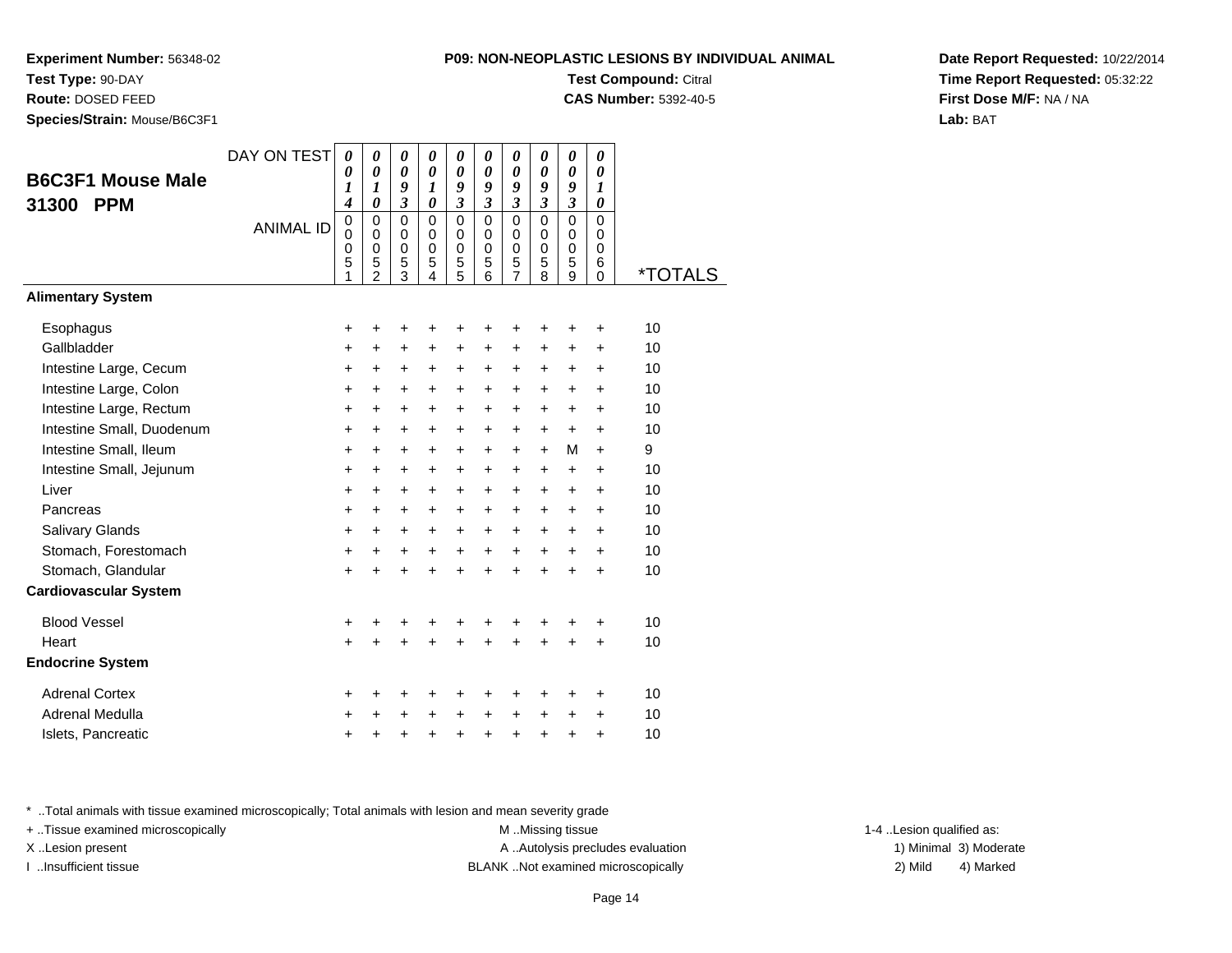**Experiment Number:** 56348-02

**Test Type:** 90-DAY

**Route:** DOSED FEED

**Species/Strain:** Mouse/B6C3F1

|  |                  |                  |                  |                  |                  |                  |                         |   | <b>Test Compound: Citral</b><br><b>CAS Number: 5392-40-5</b> |
|--|------------------|------------------|------------------|------------------|------------------|------------------|-------------------------|---|--------------------------------------------------------------|
|  | 0<br>0<br>9<br>3 | 0<br>0<br>1<br>O | 0<br>0<br>9<br>3 | 0<br>0<br>9<br>3 | 0<br>0<br>9<br>3 | 0<br>0<br>9<br>3 | 0<br>$\theta$<br>9<br>3 |   |                                                              |
|  | 0<br>ი           | 0<br>ი           | 0<br>ი           | O<br>ი           | 0<br>O           | O<br>Ω           | O<br>O                  | ი |                                                              |

**Date Report Requested:** 10/22/2014**Time Report Requested:** 05:32:22**First Dose M/F:** NA / NA**Lab:** BAT

| <b>B6C3F1 Mouse Male</b><br><b>PPM</b><br>31300 | DAY ON TEST<br><b>ANIMAL ID</b> | 0<br>0<br>1<br>4<br>$\mathbf 0$<br>0<br>0<br>5<br>1 | 0<br>$\boldsymbol{\theta}$<br>1<br>$\boldsymbol{\theta}$<br>0<br>$\mathbf 0$<br>$\mathbf 0$<br>5<br>2 | 0<br>$\boldsymbol{\theta}$<br>9<br>$\mathfrak{z}$<br>0<br>0<br>$\mathbf 0$<br>5<br>$\overline{3}$ | 0<br>$\boldsymbol{\theta}$<br>$\boldsymbol{l}$<br>$\boldsymbol{\theta}$<br>0<br>0<br>$\mathbf 0$<br>5<br>$\overline{4}$ | 0<br>$\boldsymbol{\theta}$<br>9<br>$\mathfrak{z}$<br>$\mathbf 0$<br>0<br>$\mathbf 0$<br>5<br>$\overline{5}$ | 0<br>$\boldsymbol{\theta}$<br>9<br>$\mathfrak{z}$<br>$\mathbf 0$<br>0<br>$\mathbf 0$<br>5<br>6 | 0<br>$\boldsymbol{\theta}$<br>9<br>3<br>0<br>0<br>$\mathbf 0$<br>5<br>$\overline{7}$ | 0<br>0<br>9<br>$\mathfrak{z}$<br>$\mathbf 0$<br>0<br>$\mathbf 0$<br>5<br>8 | 0<br>0<br>9<br>$\mathfrak{z}$<br>0<br>0<br>$\mathbf 0$<br>5<br>9 | 0<br>$\boldsymbol{\theta}$<br>1<br>0<br>$\Omega$<br>$\Omega$<br>$\mathbf 0$<br>6<br>$\mathbf 0$ | <i><b>*TOTALS</b></i> |                |     |
|-------------------------------------------------|---------------------------------|-----------------------------------------------------|-------------------------------------------------------------------------------------------------------|---------------------------------------------------------------------------------------------------|-------------------------------------------------------------------------------------------------------------------------|-------------------------------------------------------------------------------------------------------------|------------------------------------------------------------------------------------------------|--------------------------------------------------------------------------------------|----------------------------------------------------------------------------|------------------------------------------------------------------|-------------------------------------------------------------------------------------------------|-----------------------|----------------|-----|
| Parathyroid Gland                               |                                 | +                                                   | $+$                                                                                                   | M                                                                                                 | $+$                                                                                                                     | M                                                                                                           | M                                                                                              | $\ddot{}$                                                                            | $\ddot{}$                                                                  | $\ddot{}$                                                        | M                                                                                               | 6                     |                |     |
| <b>Pituitary Gland</b>                          |                                 | +                                                   | $\ddot{}$                                                                                             | $\ddot{}$                                                                                         | $\ddot{}$                                                                                                               | $\ddot{}$                                                                                                   | M                                                                                              | $\ddot{}$                                                                            | +                                                                          | +                                                                | +                                                                                               | 9                     |                |     |
| <b>Thyroid Gland</b>                            |                                 | $\ddot{}$                                           |                                                                                                       | +                                                                                                 |                                                                                                                         | $\ddot{}$                                                                                                   | $\ddot{}$                                                                                      | Ŧ.                                                                                   | 4                                                                          | $\ddot{}$                                                        | $\ddot{}$                                                                                       | 10                    |                |     |
| <b>General Body System</b>                      |                                 |                                                     |                                                                                                       |                                                                                                   |                                                                                                                         |                                                                                                             |                                                                                                |                                                                                      |                                                                            |                                                                  |                                                                                                 |                       |                |     |
| <b>NONE</b>                                     |                                 |                                                     |                                                                                                       |                                                                                                   |                                                                                                                         |                                                                                                             |                                                                                                |                                                                                      |                                                                            |                                                                  |                                                                                                 |                       |                |     |
| <b>Genital System</b>                           |                                 |                                                     |                                                                                                       |                                                                                                   |                                                                                                                         |                                                                                                             |                                                                                                |                                                                                      |                                                                            |                                                                  |                                                                                                 |                       |                |     |
| Epididymis                                      |                                 | +                                                   | +                                                                                                     | +                                                                                                 |                                                                                                                         | ٠                                                                                                           | ٠                                                                                              | +                                                                                    | ٠                                                                          | +                                                                | +                                                                                               | 10                    |                |     |
| <b>Preputial Gland</b>                          |                                 | +                                                   | $\ddot{}$                                                                                             | $\ddot{}$                                                                                         | +                                                                                                                       | $\ddot{}$                                                                                                   | $\ddot{}$                                                                                      | +                                                                                    | $\ddot{}$                                                                  | $\ddot{}$                                                        | $\ddot{}$                                                                                       | 10                    |                |     |
| Prostate                                        |                                 | +                                                   | +                                                                                                     | +                                                                                                 | +                                                                                                                       | +                                                                                                           | +                                                                                              | +                                                                                    | +                                                                          | +                                                                | +                                                                                               | 10                    |                |     |
| <b>Seminal Vesicle</b>                          |                                 | +                                                   | +                                                                                                     | +                                                                                                 | +                                                                                                                       | +                                                                                                           | +                                                                                              | +                                                                                    | +                                                                          | +                                                                | $\ddot{}$                                                                                       | 10                    |                |     |
| <b>Testes</b>                                   |                                 | $\ddot{}$                                           | +                                                                                                     | $\ddot{}$                                                                                         | ÷                                                                                                                       | $\ddot{}$                                                                                                   | $\ddot{}$                                                                                      | $\ddot{}$                                                                            | $\ddot{}$                                                                  | $\ddot{}$                                                        | $\ddot{}$                                                                                       | 10                    |                |     |
| <b>Hematopoietic System</b>                     |                                 |                                                     |                                                                                                       |                                                                                                   |                                                                                                                         |                                                                                                             |                                                                                                |                                                                                      |                                                                            |                                                                  |                                                                                                 |                       |                |     |
| <b>Bone Marrow</b>                              |                                 | +                                                   | +                                                                                                     | +                                                                                                 |                                                                                                                         | +                                                                                                           | +                                                                                              | +                                                                                    | +                                                                          | +                                                                | +                                                                                               | 10                    |                |     |
| Lymph Node, Mandibular                          |                                 | +                                                   | +                                                                                                     | +                                                                                                 | +                                                                                                                       | +                                                                                                           | +                                                                                              | +                                                                                    | +                                                                          | +                                                                | +                                                                                               | 10                    |                |     |
| Lymph Node, Mesenteric                          |                                 | +                                                   | $\ddot{}$                                                                                             | $\ddot{}$                                                                                         | +                                                                                                                       | $\ddot{}$                                                                                                   | $\ddot{}$                                                                                      | +                                                                                    | $\ddot{}$                                                                  | $\ddot{}$                                                        | $\ddot{}$                                                                                       | 10                    |                |     |
| Spleen                                          |                                 | $\ddot{}$                                           | $\ddot{}$                                                                                             | $\ddot{}$                                                                                         | $\ddot{}$                                                                                                               | $\boldsymbol{+}$                                                                                            | $\ddot{}$                                                                                      | $\boldsymbol{+}$                                                                     | +                                                                          | +                                                                | $\ddot{}$                                                                                       | 10                    |                |     |
| Thymus                                          |                                 | +                                                   | M                                                                                                     | $\ddot{}$                                                                                         | $\ddot{}$                                                                                                               | $\ddot{}$                                                                                                   |                                                                                                | +                                                                                    | Ŧ.                                                                         | $\ddot{}$                                                        | M                                                                                               | 8                     |                |     |
| Atrophy                                         |                                 | 3                                                   |                                                                                                       |                                                                                                   | 3                                                                                                                       |                                                                                                             |                                                                                                |                                                                                      |                                                                            |                                                                  |                                                                                                 |                       | $\overline{2}$ | 3.0 |
| <b>Integumentary System</b>                     |                                 |                                                     |                                                                                                       |                                                                                                   |                                                                                                                         |                                                                                                             |                                                                                                |                                                                                      |                                                                            |                                                                  |                                                                                                 |                       |                |     |
| <b>Mammary Gland</b>                            |                                 | M                                                   | +                                                                                                     | M                                                                                                 | +                                                                                                                       | M                                                                                                           | M                                                                                              | M                                                                                    | M                                                                          | M                                                                | M                                                                                               | $\overline{c}$        |                |     |
| Skin                                            |                                 | $\ddot{}$                                           | +                                                                                                     | +                                                                                                 | +                                                                                                                       | +                                                                                                           | +                                                                                              | +                                                                                    | +                                                                          | +                                                                | +                                                                                               | 10                    |                |     |

\* ..Total animals with tissue examined microscopically; Total animals with lesion and mean severity grade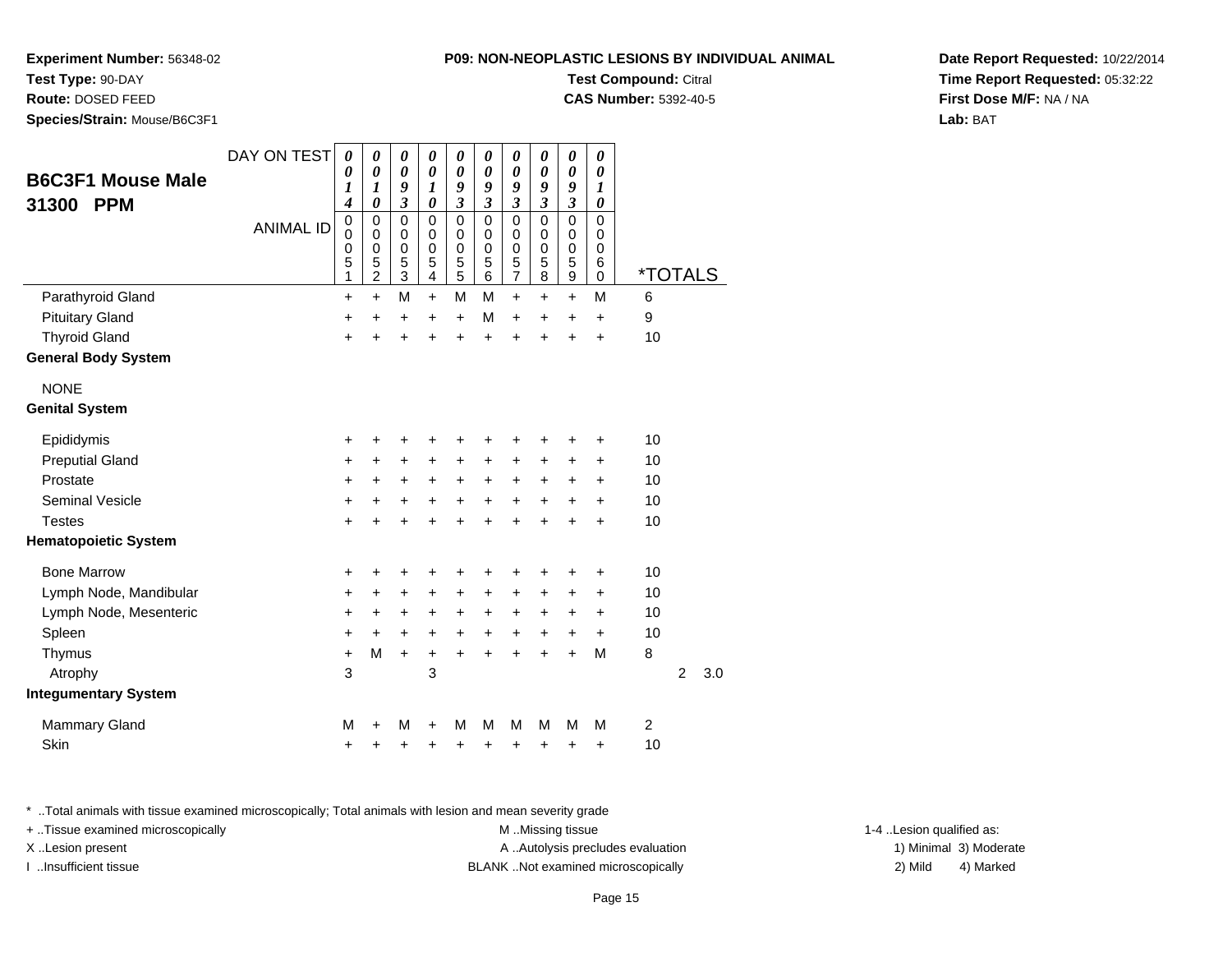**Test Compound:** Citral

**CAS Number:** 5392-40-5

**Date Report Requested:** 10/22/2014**Time Report Requested:** 05:32:22**First Dose M/F:** NA / NA**Lab:** BAT

\* ..Total animals with tissue examined microscopically; Total animals with lesion and mean severity grade

X..Lesion present **A ..Autolysis precludes evaluation** A ..Autolysis precludes evaluation 1) Minimal 3) Moderate

I ..Insufficient tissue BLANK ..Not examined microscopically 2) Mild 4) Marked

+ ..Tissue examined microscopically examined microscopically examined as:  $M$  ..Missing tissue 1-4 ..Lesion qualified as:

Kidney $\mathsf y$  <sup>+</sup> <sup>+</sup> <sup>+</sup> <sup>+</sup> <sup>+</sup> <sup>+</sup> <sup>+</sup> <sup>+</sup> + 10 Urinary Bladder $\mathsf{r}$  + <sup>+</sup> <sup>+</sup> <sup>+</sup> <sup>+</sup> <sup>+</sup> <sup>+</sup> <sup>+</sup> <sup>M</sup>M + 9  $^{\circ}$ END OF MALE DATA $^{\circ}$ 

| inimals with tissue examined microscopically; Total animals with lesion and mean severity grade |  |  |
|-------------------------------------------------------------------------------------------------|--|--|

| <b>Experiment Number: 56348-02</b> |  |
|------------------------------------|--|

**Test Type:** 90-DAY

**Route:** DOSED FEED

**Species/Strain:** Mouse/B6C3F1

|                                                 | DAY ON TEST      | 0<br>0                | 0<br>0                                    | 0<br>0                                        | 0<br>$\boldsymbol{\theta}$                  | 0<br>0                                | 0<br>$\boldsymbol{\theta}$              | 0<br>$\boldsymbol{\theta}$                             | 0<br>$\boldsymbol{\theta}$              | 0<br>0                                                 | 0<br>$\boldsymbol{\theta}$                |                          |  |
|-------------------------------------------------|------------------|-----------------------|-------------------------------------------|-----------------------------------------------|---------------------------------------------|---------------------------------------|-----------------------------------------|--------------------------------------------------------|-----------------------------------------|--------------------------------------------------------|-------------------------------------------|--------------------------|--|
| <b>B6C3F1 Mouse Male</b><br><b>PPM</b><br>31300 |                  | 1<br>4                | $\boldsymbol{l}$<br>$\boldsymbol{\theta}$ | 9<br>$\overline{\mathbf{3}}$                  | 1<br>$\pmb{\theta}$                         | 9<br>$\boldsymbol{\mathfrak{z}}$      | 9<br>$\mathfrak{z}$                     | 9<br>$\mathfrak{z}$                                    | 9<br>$\boldsymbol{\beta}$               | 9<br>$\mathfrak{z}$                                    | 1<br>$\boldsymbol{\theta}$                |                          |  |
|                                                 | <b>ANIMAL ID</b> | 0<br>0<br>0<br>5<br>1 | 0<br>0<br>0<br>5<br>$\overline{c}$        | $\pmb{0}$<br>$\pmb{0}$<br>$\pmb{0}$<br>5<br>3 | $\,0\,$<br>$\pmb{0}$<br>$\pmb{0}$<br>5<br>4 | $\pmb{0}$<br>0<br>$\pmb{0}$<br>5<br>5 | $\mathbf 0$<br>0<br>$\pmb{0}$<br>5<br>6 | $\mathbf 0$<br>0<br>$\mathbf 0$<br>5<br>$\overline{7}$ | $\mathbf 0$<br>0<br>$\pmb{0}$<br>5<br>8 | $\mathbf 0$<br>0<br>$\pmb{0}$<br>5<br>$\boldsymbol{9}$ | $\mathbf 0$<br>0<br>0<br>6<br>$\mathbf 0$ | <i><b>*TOTALS</b></i>    |  |
| Skin                                            |                  | $\ddot{}$             | $\ddot{}$                                 | $\ddot{}$                                     | +                                           | +                                     | $\ddot{}$                               | +                                                      | +                                       | +                                                      | $\ddot{}$                                 | 10                       |  |
| Musculoskeletal System                          |                  |                       |                                           |                                               |                                             |                                       |                                         |                                                        |                                         |                                                        |                                           |                          |  |
| <b>Bone</b>                                     |                  | +                     | +                                         | ٠                                             | ٠                                           | +                                     | ٠                                       | +                                                      | +                                       | ٠                                                      | $\ddot{}$                                 | 10                       |  |
| Nervous System                                  |                  |                       |                                           |                                               |                                             |                                       |                                         |                                                        |                                         |                                                        |                                           |                          |  |
| <b>Brain</b>                                    |                  | $\ddot{}$             |                                           |                                               |                                             |                                       |                                         |                                                        |                                         |                                                        | +                                         | 10                       |  |
| <b>Respiratory System</b>                       |                  |                       |                                           |                                               |                                             |                                       |                                         |                                                        |                                         |                                                        |                                           |                          |  |
| Lung                                            |                  | +                     | ٠                                         | ٠                                             | +                                           | +                                     | +                                       | +                                                      | +                                       | +                                                      | $\ddot{}$                                 | 10                       |  |
| <b>Nose</b>                                     |                  | $\ddot{}$             | ÷                                         | $\ddot{}$                                     | $\ddot{}$                                   | $+$                                   | $\ddot{}$                               | $+$                                                    | $\ddot{}$                               | $\ddot{}$                                              | $\ddot{}$                                 | 10                       |  |
| Trachea                                         |                  | $+$                   | ÷                                         | $\ddot{}$                                     | $\ddot{}$                                   | $\ddot{}$                             | $\ddot{}$                               | $\ddot{}$                                              | $\ddot{}$                               | $\ddot{}$                                              | $\ddot{}$                                 | 10                       |  |
| <b>Special Senses System</b>                    |                  |                       |                                           |                                               |                                             |                                       |                                         |                                                        |                                         |                                                        |                                           |                          |  |
| <b>NONE</b>                                     |                  |                       |                                           |                                               |                                             |                                       |                                         |                                                        |                                         |                                                        |                                           |                          |  |
| <b>Urinary System</b>                           |                  |                       |                                           |                                               |                                             |                                       |                                         |                                                        |                                         |                                                        |                                           |                          |  |
| Kidney                                          |                  | ٠                     |                                           |                                               |                                             |                                       | +                                       |                                                        |                                         |                                                        | +                                         | 10                       |  |
| Urinary Bladder                                 |                  | +                     | +                                         | +                                             | +                                           | +                                     | +                                       | +                                                      | +                                       | M                                                      | $\ddot{}$                                 | 9                        |  |
|                                                 |                  |                       |                                           |                                               |                                             |                                       |                                         |                                                        |                                         |                                                        |                                           | ***CNID OC MAI E DATA*** |  |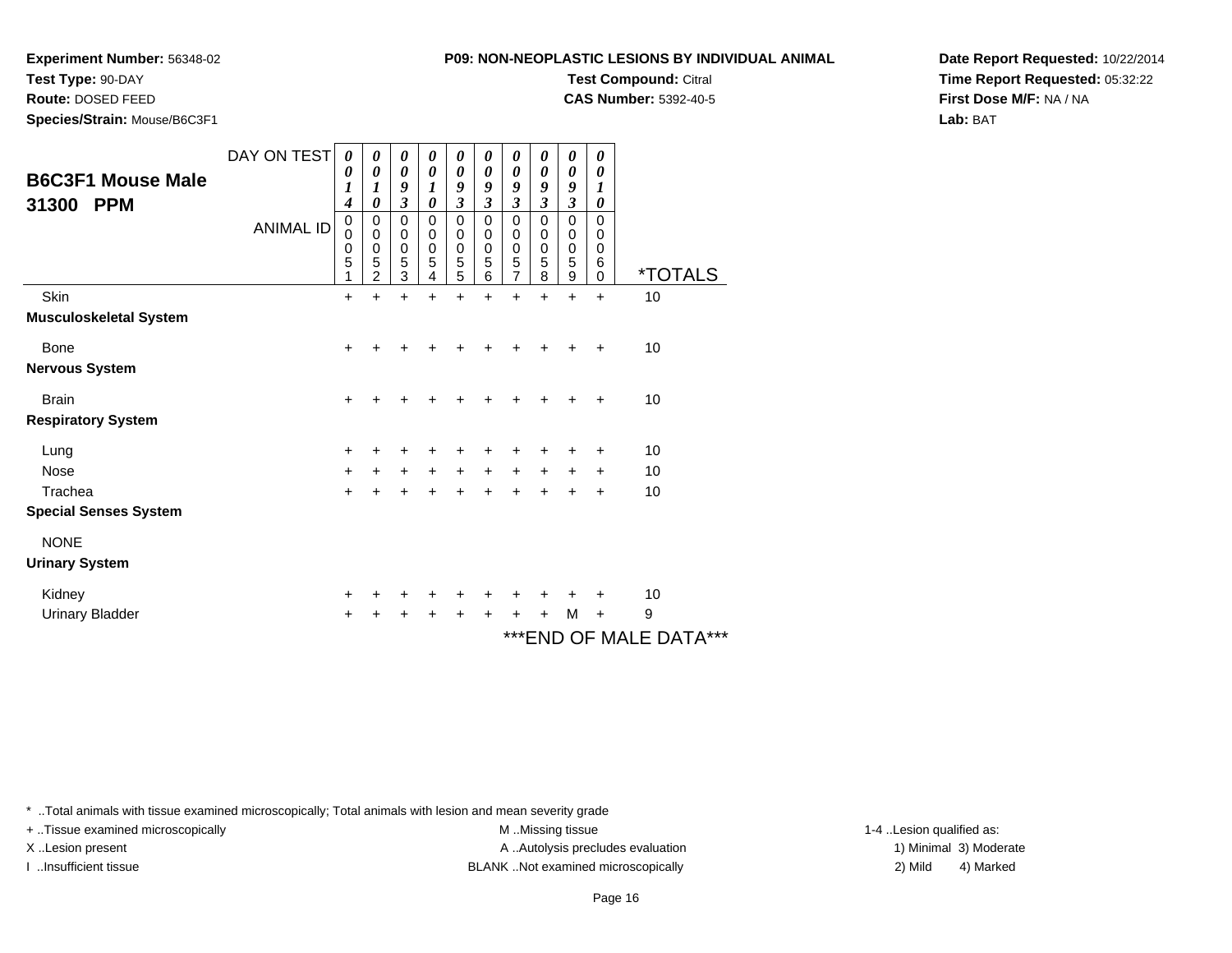**Experiment Number:** 56348-02

**Test Type:** 90-DAY**Route:** DOSED FEED

**Species/Strain:** Mouse/B6C3F1

**Test Compound:** Citral

**CAS Number:** 5392-40-5

**Date Report Requested:** 10/22/2014**Time Report Requested:** 05:32:22**First Dose M/F:** NA / NA**Lab:** BAT

| <b>B6C3F1 Mouse Female</b><br><b>UNTREAT CONTROL</b> | DAY ON TEST<br><b>ANIMAL ID</b> | 0<br>0<br>9<br>$\overline{3}$<br>$\mathbf 0$<br>0<br>0<br>6<br>1 | 0<br>$\pmb{\theta}$<br>9<br>$\overline{\mathbf{3}}$<br>$\mathbf 0$<br>$\mathbf 0$<br>$\pmb{0}$<br>6<br>$\overline{a}$ | 0<br>$\boldsymbol{\theta}$<br>9<br>$\overline{\mathbf{3}}$<br>$\Omega$<br>$\pmb{0}$<br>$\mathbf 0$<br>6<br>3 | 0<br>$\boldsymbol{\theta}$<br>9<br>$\overline{\mathbf{3}}$<br>$\Omega$<br>$\mathbf 0$<br>$\mathbf 0$<br>6<br>4 | 0<br>$\boldsymbol{\theta}$<br>9<br>$\mathfrak{z}$<br>$\Omega$<br>0<br>$\pmb{0}$<br>6<br>5 | 0<br>$\boldsymbol{\theta}$<br>9<br>$\mathfrak{z}$<br>$\Omega$<br>$\mathbf 0$<br>$\mathbf 0$<br>6<br>6 | 0<br>$\boldsymbol{\theta}$<br>9<br>$\mathfrak{z}$<br>$\mathbf 0$<br>$\pmb{0}$<br>$\mathbf 0$<br>6<br>$\overline{7}$ | 0<br>$\boldsymbol{\theta}$<br>9<br>$\mathfrak{z}$<br>$\Omega$<br>$\mathbf 0$<br>$\mathbf 0$<br>6<br>8 | 0<br>$\boldsymbol{\theta}$<br>9<br>$\overline{\mathbf{3}}$<br>$\mathbf 0$<br>$\mathbf 0$<br>$\mathbf 0$<br>$\,6$<br>9 | 0<br>$\boldsymbol{\theta}$<br>9<br>$\mathfrak{z}$<br>$\Omega$<br>$\mathbf 0$<br>$\mathbf 0$<br>$\overline{7}$<br>0 | <i><b>*TOTALS</b></i> |
|------------------------------------------------------|---------------------------------|------------------------------------------------------------------|-----------------------------------------------------------------------------------------------------------------------|--------------------------------------------------------------------------------------------------------------|----------------------------------------------------------------------------------------------------------------|-------------------------------------------------------------------------------------------|-------------------------------------------------------------------------------------------------------|---------------------------------------------------------------------------------------------------------------------|-------------------------------------------------------------------------------------------------------|-----------------------------------------------------------------------------------------------------------------------|--------------------------------------------------------------------------------------------------------------------|-----------------------|
| <b>Alimentary System</b>                             |                                 |                                                                  |                                                                                                                       |                                                                                                              |                                                                                                                |                                                                                           |                                                                                                       |                                                                                                                     |                                                                                                       |                                                                                                                       |                                                                                                                    |                       |
| Esophagus                                            |                                 | +                                                                | +                                                                                                                     | +                                                                                                            | +                                                                                                              | +                                                                                         | +                                                                                                     | +                                                                                                                   | ٠                                                                                                     | +                                                                                                                     | +                                                                                                                  | 10                    |
| Gallbladder                                          |                                 | +                                                                | +                                                                                                                     | +                                                                                                            | $\ddot{}$                                                                                                      | M                                                                                         | $\ddot{}$                                                                                             | $\ddot{}$                                                                                                           | $\ddot{}$                                                                                             | $\ddot{}$                                                                                                             | $\ddot{}$                                                                                                          | 9                     |
| Intestine Large, Cecum                               |                                 | +                                                                | +                                                                                                                     | +                                                                                                            | $\ddot{}$                                                                                                      | $\ddot{}$                                                                                 | $\ddot{}$                                                                                             | $\ddot{}$                                                                                                           | $\ddot{}$                                                                                             | $\ddot{}$                                                                                                             | $\ddot{}$                                                                                                          | 10                    |
| Intestine Large, Colon                               |                                 | +                                                                | $\ddot{}$                                                                                                             | $\ddot{}$                                                                                                    | $\ddot{}$                                                                                                      | +                                                                                         | $\ddot{}$                                                                                             | $\ddot{}$                                                                                                           | $\ddot{}$                                                                                             | $\ddot{}$                                                                                                             | $\ddot{}$                                                                                                          | 10                    |
| Intestine Large, Rectum                              |                                 | +                                                                | +                                                                                                                     | +                                                                                                            | +                                                                                                              | $\ddot{}$                                                                                 | $\ddot{}$                                                                                             | $\ddot{}$                                                                                                           | +                                                                                                     | +                                                                                                                     | +                                                                                                                  | 10                    |
| Intestine Small, Duodenum                            |                                 | +                                                                | +                                                                                                                     | $\ddot{}$                                                                                                    | $\ddot{}$                                                                                                      | $\ddot{}$                                                                                 | $\ddot{}$                                                                                             | $\ddot{}$                                                                                                           | $\ddot{}$                                                                                             | $\ddot{}$                                                                                                             | $\ddot{}$                                                                                                          | 10                    |
| Intestine Small, Ileum                               |                                 | +                                                                | +                                                                                                                     | $\ddot{}$                                                                                                    | $\ddot{}$                                                                                                      | $\ddot{}$                                                                                 | $\ddot{}$                                                                                             | $\ddot{}$                                                                                                           | $\ddot{}$                                                                                             | $\ddot{}$                                                                                                             | +                                                                                                                  | 10                    |
| Intestine Small, Jejunum                             |                                 | +                                                                | +                                                                                                                     | $\ddot{}$                                                                                                    | $\ddot{}$                                                                                                      | $\ddot{}$                                                                                 | $\ddot{}$                                                                                             | $\ddot{}$                                                                                                           | $\ddot{}$                                                                                             | $\ddot{}$                                                                                                             | $\ddot{}$                                                                                                          | 10                    |
| Liver                                                |                                 | +                                                                | +                                                                                                                     | +                                                                                                            | $\ddot{}$                                                                                                      | $\ddot{}$                                                                                 | $\ddot{}$                                                                                             | $\ddot{}$                                                                                                           | +                                                                                                     | +                                                                                                                     | +                                                                                                                  | 10                    |
| Pancreas                                             |                                 | $\ddot{}$                                                        | +                                                                                                                     | $\ddot{}$                                                                                                    | $\ddot{}$                                                                                                      | $\ddot{}$                                                                                 | $\ddot{}$                                                                                             | $\ddot{}$                                                                                                           | $\ddot{}$                                                                                             | +                                                                                                                     | $\ddot{}$                                                                                                          | 10                    |
| Salivary Glands                                      |                                 | +                                                                | $\ddot{}$                                                                                                             | $\ddot{}$                                                                                                    | $\ddot{}$                                                                                                      | $\ddot{}$                                                                                 | $\ddot{}$                                                                                             | $\ddot{}$                                                                                                           | $\ddot{}$                                                                                             | $\ddot{}$                                                                                                             | +                                                                                                                  | 10                    |
| Stomach, Forestomach                                 |                                 | $\ddot{}$                                                        | $\ddot{}$                                                                                                             | $\ddot{}$                                                                                                    | $\ddot{}$                                                                                                      | $\ddot{}$                                                                                 | $\ddot{}$                                                                                             | $\ddot{}$                                                                                                           | $\ddot{}$                                                                                             | $\ddot{}$                                                                                                             | $\ddot{}$                                                                                                          | 10                    |
| Stomach, Glandular                                   |                                 | $\ddot{}$                                                        | $\ddot{}$                                                                                                             | $\ddot{}$                                                                                                    | $\ddot{}$                                                                                                      | $\ddot{}$                                                                                 | $\ddot{}$                                                                                             | $\ddot{}$                                                                                                           | $\ddot{}$                                                                                             | $\ddot{}$                                                                                                             | $\ddot{}$                                                                                                          | 10                    |
| <b>Cardiovascular System</b>                         |                                 |                                                                  |                                                                                                                       |                                                                                                              |                                                                                                                |                                                                                           |                                                                                                       |                                                                                                                     |                                                                                                       |                                                                                                                       |                                                                                                                    |                       |
| <b>Blood Vessel</b>                                  |                                 | +                                                                | +                                                                                                                     | +                                                                                                            | +                                                                                                              | +                                                                                         | +                                                                                                     | +                                                                                                                   |                                                                                                       | +                                                                                                                     | +                                                                                                                  | 10                    |
| Heart                                                |                                 | $\ddot{}$                                                        |                                                                                                                       | +                                                                                                            | +                                                                                                              | $\ddot{}$                                                                                 |                                                                                                       |                                                                                                                     |                                                                                                       | $\ddot{}$                                                                                                             | $\ddot{}$                                                                                                          | 10                    |
| <b>Endocrine System</b>                              |                                 |                                                                  |                                                                                                                       |                                                                                                              |                                                                                                                |                                                                                           |                                                                                                       |                                                                                                                     |                                                                                                       |                                                                                                                       |                                                                                                                    |                       |
| <b>Adrenal Cortex</b>                                |                                 | +                                                                | ٠                                                                                                                     | +                                                                                                            | +                                                                                                              | +                                                                                         | +                                                                                                     | +                                                                                                                   | +                                                                                                     | +                                                                                                                     | +                                                                                                                  | 10                    |
| <b>Adrenal Medulla</b>                               |                                 | +                                                                |                                                                                                                       | +                                                                                                            | $\ddot{}$                                                                                                      | $\ddot{}$                                                                                 | $\ddot{}$                                                                                             | $\ddot{}$                                                                                                           | +                                                                                                     | +                                                                                                                     | +                                                                                                                  | 10                    |
| Islets, Pancreatic                                   |                                 | +                                                                | +                                                                                                                     | +                                                                                                            | +                                                                                                              | $\ddot{}$                                                                                 | $\ddot{}$                                                                                             | $\ddot{}$                                                                                                           | $\ddot{}$                                                                                             | +                                                                                                                     | $\ddot{}$                                                                                                          | 10                    |

\* ..Total animals with tissue examined microscopically; Total animals with lesion and mean severity grade

+ ..Tissue examined microscopically M ...Missing tissue 1-4 ... M ...Missing tissue

X..Lesion present **A ..Autolysis precludes evaluation** A ..Autolysis precludes evaluation 1) Minimal 3) Moderate I ..Insufficient tissue BLANK ..Not examined microscopically 2) Mild 4) Marked

1-4 ..Lesion qualified as: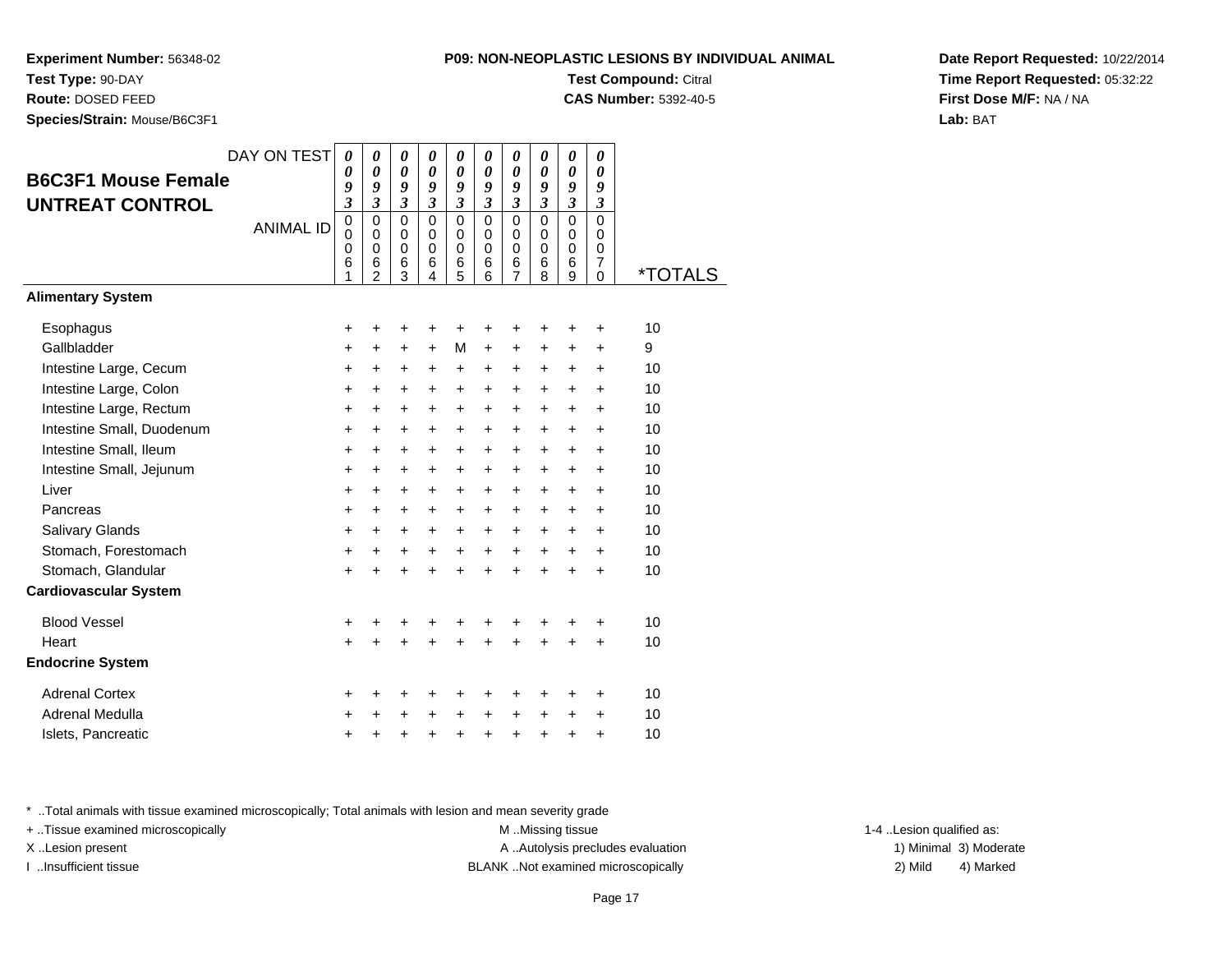# **P09: NON-NEOPLASTIC LESIONS BY INDIVIDUAL ANIMALTest Compound:** Citral

**CAS Number:** 5392-40-5

**Experiment Number:** 56348-02

**Test Type:** 90-DAY

**Route:** DOSED FEED

**Species/Strain:** Mouse/B6C3F1

| <b>B6C3F1 Mouse Female</b><br><b>UNTREAT CONTROL</b> | DAY ON TEST      | $\boldsymbol{\theta}$<br>0<br>9<br>$\overline{\mathbf{3}}$ | 0<br>0<br>9<br>$\overline{\mathbf{3}}$                           | 0<br>$\boldsymbol{\theta}$<br>9<br>$\mathfrak{z}$ | $\pmb{\theta}$<br>$\boldsymbol{\theta}$<br>9<br>$\mathfrak{z}$ | 0<br>0<br>9<br>$\mathfrak{z}$   | 0<br>0<br>9<br>$\mathfrak{z}$             | 0<br>$\boldsymbol{\theta}$<br>9<br>$\mathfrak{z}$ | 0<br>0<br>9<br>$\mathfrak{z}$             | 0<br>$\boldsymbol{\theta}$<br>9<br>$\boldsymbol{\beta}$ | $\boldsymbol{\theta}$<br>$\boldsymbol{\theta}$<br>9<br>$\boldsymbol{\beta}$ |         |
|------------------------------------------------------|------------------|------------------------------------------------------------|------------------------------------------------------------------|---------------------------------------------------|----------------------------------------------------------------|---------------------------------|-------------------------------------------|---------------------------------------------------|-------------------------------------------|---------------------------------------------------------|-----------------------------------------------------------------------------|---------|
|                                                      | <b>ANIMAL ID</b> | $\mathbf 0$<br>0<br>$\mathbf 0$<br>6<br>1                  | $\mathbf 0$<br>$\mathbf 0$<br>$\mathbf 0$<br>6<br>$\overline{2}$ | $\mathbf 0$<br>0<br>$\mathbf 0$<br>6<br>3         | $\mathbf 0$<br>0<br>$\mathbf 0$<br>6<br>4                      | 0<br>0<br>$\mathbf 0$<br>6<br>5 | $\mathbf 0$<br>0<br>$\mathbf 0$<br>6<br>6 | $\mathbf 0$<br>0<br>$\mathbf 0$<br>6<br>7         | $\mathbf 0$<br>0<br>$\mathbf 0$<br>6<br>8 | $\overline{0}$<br>0<br>0<br>6<br>9                      | $\mathbf 0$<br>0<br>$\mathbf 0$<br>$\overline{7}$<br>0                      | *TOTALS |
| Parathyroid Gland                                    |                  | $\ddot{}$                                                  | $\ddot{}$                                                        | $\ddot{}$                                         | $\ddot{}$                                                      | $\ddot{}$                       | $\ddot{}$                                 | $\pm$                                             | +                                         | $\ddot{}$                                               | M                                                                           | 9       |
| <b>Pituitary Gland</b>                               |                  | +                                                          | $\ddot{}$                                                        | $\ddot{}$                                         | $\ddot{}$                                                      | $\ddot{}$                       | $\ddot{}$                                 | $+$                                               | $\ddot{}$                                 | $\ddot{}$                                               | $\ddot{}$                                                                   | 10      |
| <b>Thyroid Gland</b>                                 |                  | $\ddot{}$                                                  | $\ddot{}$                                                        | $\ddot{}$                                         | $\ddot{}$                                                      | ÷                               | ÷                                         | ÷                                                 | $\ddot{}$                                 | $\ddot{}$                                               | $\ddot{}$                                                                   | 10      |
| <b>General Body System</b>                           |                  |                                                            |                                                                  |                                                   |                                                                |                                 |                                           |                                                   |                                           |                                                         |                                                                             |         |
| <b>NONE</b>                                          |                  |                                                            |                                                                  |                                                   |                                                                |                                 |                                           |                                                   |                                           |                                                         |                                                                             |         |
| <b>Genital System</b>                                |                  |                                                            |                                                                  |                                                   |                                                                |                                 |                                           |                                                   |                                           |                                                         |                                                                             |         |
| <b>Clitoral Gland</b>                                |                  | +                                                          |                                                                  |                                                   | ٠                                                              | ÷                               | +                                         | ٠                                                 | ٠                                         | ٠                                                       | $\ddot{}$                                                                   | 10      |
| Ovary                                                |                  | +                                                          | +                                                                | $\ddot{}$                                         | +                                                              | +                               | +                                         | $\ddot{}$                                         | +                                         | $\pm$                                                   | +                                                                           | 10      |
| Uterus                                               |                  | +                                                          |                                                                  |                                                   | $\ddot{}$                                                      | $\ddot{}$                       | $\ddot{}$                                 | $\ddot{}$                                         | $\ddot{}$                                 | $\ddot{}$                                               | $\ddot{}$                                                                   | 10      |
| <b>Hematopoietic System</b>                          |                  |                                                            |                                                                  |                                                   |                                                                |                                 |                                           |                                                   |                                           |                                                         |                                                                             |         |
| <b>Bone Marrow</b>                                   |                  | +                                                          | ٠                                                                | ÷                                                 | +                                                              | +                               | +                                         | +                                                 | +                                         | ٠                                                       | +                                                                           | 10      |
| Lymph Node, Mandibular                               |                  | +                                                          | $\ddot{}$                                                        | $\ddot{}$                                         | $+$                                                            | $\ddot{}$                       | $\ddot{}$                                 | $\ddot{}$                                         | $\ddot{}$                                 | $\ddot{}$                                               | $\ddot{}$                                                                   | 10      |
| Lymph Node, Mesenteric                               |                  | +                                                          | $\pm$                                                            | $\ddot{}$                                         | $\ddot{}$                                                      | $\ddot{}$                       | +                                         | $\pm$                                             | $\ddot{}$                                 | $\pm$                                                   | $\ddot{}$                                                                   | 10      |
| Spleen                                               |                  | $\ddot{}$                                                  | +                                                                | $\ddot{}$                                         | +                                                              | $\ddot{}$                       | +                                         | $\ddot{}$                                         | $\ddot{}$                                 | $\ddot{}$                                               | $\ddot{}$                                                                   | 10      |
| Thymus                                               |                  | +                                                          |                                                                  | +                                                 | +                                                              | +                               | $\ddot{}$                                 | $\ddot{}$                                         | $\ddot{}$                                 | $\ddot{}$                                               | $\ddot{}$                                                                   | 10      |
| <b>Integumentary System</b>                          |                  |                                                            |                                                                  |                                                   |                                                                |                                 |                                           |                                                   |                                           |                                                         |                                                                             |         |
| Mammary Gland                                        |                  | ٠                                                          | ٠                                                                |                                                   | +                                                              | ٠                               | +                                         | ٠                                                 | +                                         | +                                                       | +                                                                           | 10      |
| Skin                                                 |                  | +                                                          | $\ddot{}$                                                        | $\ddot{}$                                         | $\ddot{}$                                                      | $\ddot{}$                       | $\ddot{}$                                 | $\ddot{}$                                         | $\ddot{}$                                 | $\ddot{}$                                               | $\ddot{}$                                                                   | 10      |
| <b>Musculoskeletal System</b>                        |                  |                                                            |                                                                  |                                                   |                                                                |                                 |                                           |                                                   |                                           |                                                         |                                                                             |         |
| <b>Bone</b>                                          |                  |                                                            |                                                                  |                                                   |                                                                |                                 |                                           |                                                   |                                           |                                                         | +                                                                           | 10      |
|                                                      |                  |                                                            |                                                                  |                                                   |                                                                |                                 |                                           |                                                   |                                           |                                                         |                                                                             |         |

\* ..Total animals with tissue examined microscopically; Total animals with lesion and mean severity grade

+ ..Tissue examined microscopically examined microscopically examined as:  $M$  ..Missing tissue 1-4 ..Lesion qualified as: X..Lesion present **A ..Autolysis precludes evaluation** A ..Autolysis precludes evaluation 1) Minimal 3) Moderate I ..Insufficient tissue BLANK ..Not examined microscopically 2) Mild 4) Marked

**Date Report Requested:** 10/22/2014**Time Report Requested:** 05:32:22**First Dose M/F:** NA / NA**Lab:** BAT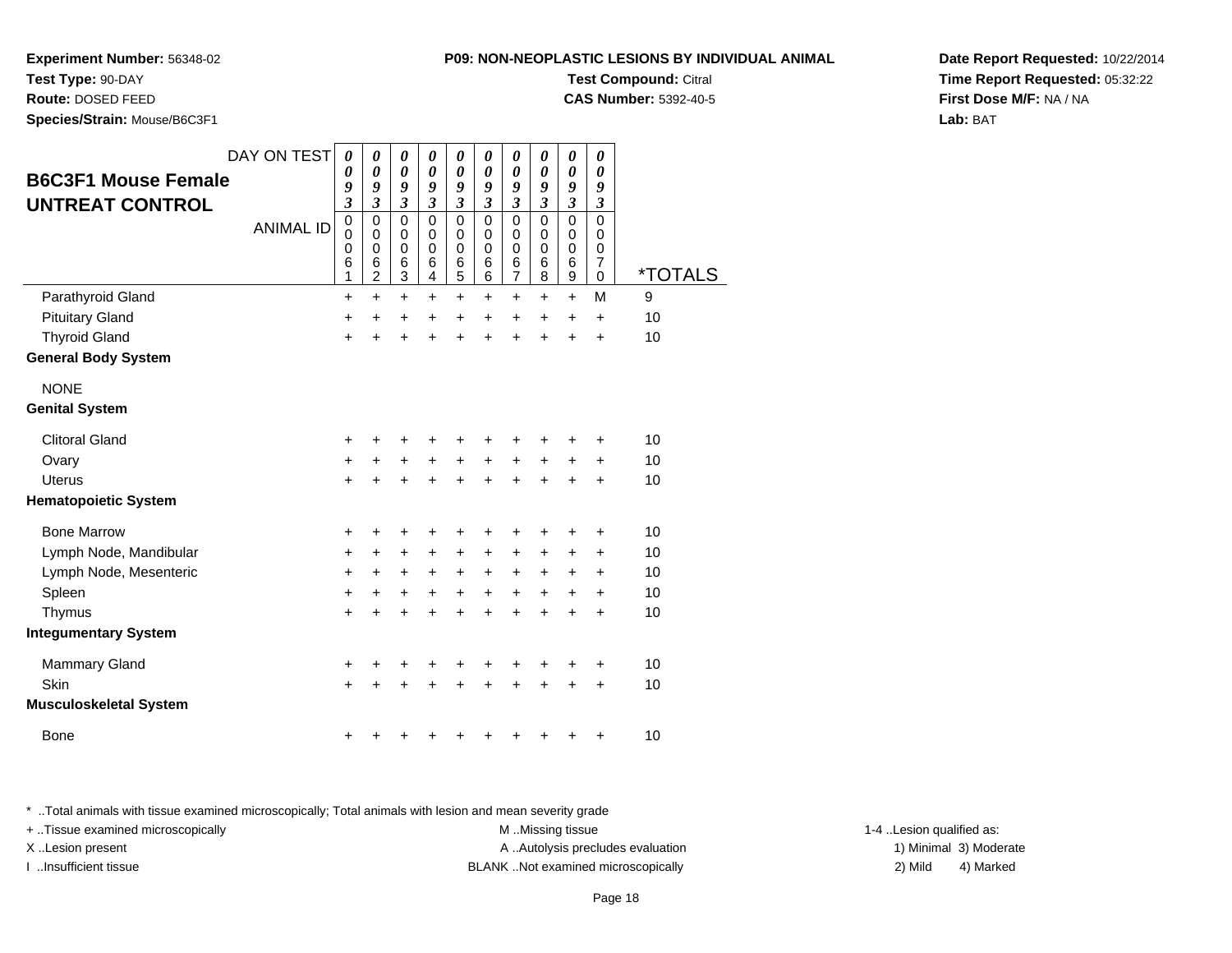**Experiment Number:** 56348-02

| <b>EXPERIMENT NUMBER.</b> 50540-02 | <u>T VJ. NON-NEOLEADTIO EEUIONU DT INDIVIDUAE</u> |          |        |                            |               |               |                              |        |              |                  |        |                              |
|------------------------------------|---------------------------------------------------|----------|--------|----------------------------|---------------|---------------|------------------------------|--------|--------------|------------------|--------|------------------------------|
| Test Type: 90-DAY                  |                                                   |          |        |                            |               |               | <b>Test Compound: Citral</b> |        |              |                  |        |                              |
| Route: DOSED FEED                  |                                                   |          |        |                            |               |               |                              |        |              |                  |        | <b>CAS Number: 5392-40-5</b> |
| Species/Strain: Mouse/B6C3F1       |                                                   |          |        |                            |               |               |                              |        |              |                  |        |                              |
|                                    | DAY ON TEST                                       | $\theta$ | 0      | 0                          | 0             | 0             | 0                            |        |              | 0                | 0      |                              |
| <b>B6C3F1 Mouse Female</b>         |                                                   | 0        | 0<br>9 | 0<br>9                     | 0<br>9        | 0<br>9        | 0<br>9                       | 9      | 0<br>9       | 0<br>9           | 0<br>9 |                              |
| <b>UNTREAT CONTROL</b>             |                                                   | 9<br>3   | 3      | 3                          | 3             | 3             | 3                            | 3      | 3            | 3                | 3      |                              |
|                                    | <b>ANIMAL ID</b>                                  | 0        | 0      | $\Omega$                   | $\Omega$      | $\Omega$      | 0                            | 0      | 0            | 0                | 0      |                              |
|                                    |                                                   | 0<br>0   | 0<br>0 | $\mathbf 0$<br>$\mathbf 0$ | $\Omega$<br>0 | $\Omega$<br>0 | 0<br>0                       | 0<br>0 | 0<br>0       | 0<br>$\mathbf 0$ | 0<br>0 |                              |
|                                    |                                                   | 6        | 6<br>2 | 6<br>3                     | 6             | 6<br>5        | 6<br>6                       | 6      | $\,6\,$<br>8 | 6<br>9           |        | <i><b>*TOTALS</b></i>        |
| <b>Nervous System</b>              |                                                   |          |        |                            |               |               |                              |        |              |                  |        |                              |
| <b>Brain</b>                       |                                                   | +        |        |                            |               |               |                              |        |              | $\div$           | $\div$ | 10                           |
| <b>Respiratory System</b>          |                                                   |          |        |                            |               |               |                              |        |              |                  |        |                              |
| Lung                               |                                                   | +        |        |                            |               |               |                              |        |              |                  | +      | 10                           |

<sup>+</sup> <sup>+</sup> <sup>+</sup> <sup>+</sup> <sup>+</sup> <sup>+</sup> <sup>+</sup> <sup>+</sup> + 10

<sup>+</sup> <sup>+</sup> <sup>+</sup> <sup>+</sup> <sup>+</sup> <sup>+</sup> <sup>+</sup> <sup>+</sup> + 10

a  $+$ **Special Senses System**

 $e$  +

# NONE

### **Urinary System**

Nose

Trachea

| Kidnev          |  |  |  |  | + + + + + + + + + + | - 10 |
|-----------------|--|--|--|--|---------------------|------|
| Urinary Bladder |  |  |  |  | + + + + + + + + + + | - 10 |

\* ..Total animals with tissue examined microscopically; Total animals with lesion and mean severity grade

+ ..Tissue examined microscopically examined microscopically examined as:  $M$  ..Missing tissue 1-4 ..Lesion qualified as: X..Lesion present **A ..Autolysis precludes evaluation** A ..Autolysis precludes evaluation 1) Minimal 3) Moderate I ..Insufficient tissue BLANK ..Not examined microscopically 2) Mild 4) Marked

**Date Report Requested:** 10/22/2014**Time Report Requested:** 05:32:22**First Dose M/F:** NA / NA**Lab:** BAT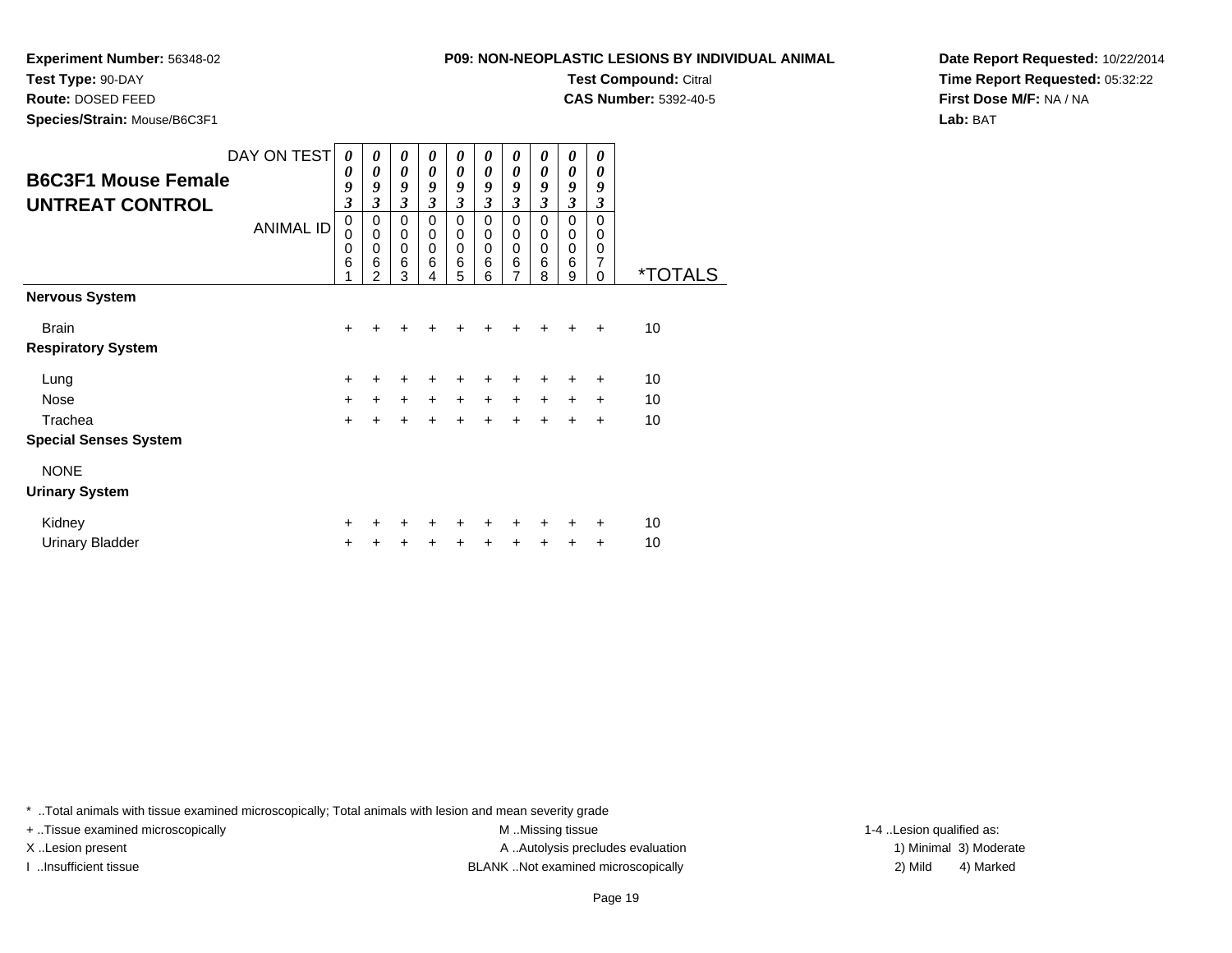**Experiment Number:** 56348-02

**Test Type:** 90-DAY

 **Route:** DOSED FEED**Species/Strain:** Mouse/B6C3F1

**Test Compound:** Citral **CAS Number:** 5392-40-5

**Date Report Requested:** 10/22/2014**Time Report Requested:** 05:32:22**First Dose M/F:** NA / NA**Lab:** BAT

| <b>B6C3F1 Mouse Female</b><br><b>VEHICLE CONTROL</b> | DAY ON TEST<br><b>ANIMAL ID</b> | $\boldsymbol{\theta}$<br>0<br>9<br>$\overline{\mathbf{3}}$<br>$\mathbf 0$<br>$\Omega$<br>0<br>$\overline{7}$<br>1 | 0<br>$\boldsymbol{\theta}$<br>9<br>$\mathfrak{z}$<br>$\mathbf 0$<br>$\Omega$<br>$\mathbf 0$<br>$\boldsymbol{7}$<br>$\overline{c}$ | 0<br>$\boldsymbol{\theta}$<br>9<br>$\boldsymbol{\beta}$<br>$\Omega$<br>$\Omega$<br>$\mathbf 0$<br>$\overline{7}$<br>3 | 0<br>$\boldsymbol{\theta}$<br>9<br>$\mathfrak{z}$<br>$\mathbf 0$<br>$\Omega$<br>$\mathbf 0$<br>$\overline{7}$<br>4 | 0<br>$\boldsymbol{\theta}$<br>9<br>$\boldsymbol{\beta}$<br>$\mathbf 0$<br>$\mathbf 0$<br>$\mathbf 0$<br>$\boldsymbol{7}$<br>5 | 0<br>0<br>9<br>$\mathfrak{z}$<br>$\Omega$<br>$\Omega$<br>$\mathbf 0$<br>$\boldsymbol{7}$<br>6 | 0<br>$\boldsymbol{\theta}$<br>9<br>$\boldsymbol{\beta}$<br>$\mathbf 0$<br>$\mathbf 0$<br>$\mathbf 0$<br>$\boldsymbol{7}$<br>$\overline{7}$ | 0<br>$\boldsymbol{\theta}$<br>9<br>$\mathfrak{z}$<br>$\mathbf 0$<br>$\mathbf 0$<br>$\mathbf 0$<br>$\overline{7}$<br>8 | 0<br>0<br>9<br>$\boldsymbol{\mathfrak{z}}$<br>$\mathbf 0$<br>$\mathbf 0$<br>$\mathbf 0$<br>$\boldsymbol{7}$<br>9 | 0<br>0<br>9<br>$\mathfrak{z}$<br>$\Omega$<br>$\Omega$<br>0<br>8<br>$\mathbf 0$ | <i><b>*TOTALS</b></i> |
|------------------------------------------------------|---------------------------------|-------------------------------------------------------------------------------------------------------------------|-----------------------------------------------------------------------------------------------------------------------------------|-----------------------------------------------------------------------------------------------------------------------|--------------------------------------------------------------------------------------------------------------------|-------------------------------------------------------------------------------------------------------------------------------|-----------------------------------------------------------------------------------------------|--------------------------------------------------------------------------------------------------------------------------------------------|-----------------------------------------------------------------------------------------------------------------------|------------------------------------------------------------------------------------------------------------------|--------------------------------------------------------------------------------|-----------------------|
| <b>Alimentary System</b>                             |                                 |                                                                                                                   |                                                                                                                                   |                                                                                                                       |                                                                                                                    |                                                                                                                               |                                                                                               |                                                                                                                                            |                                                                                                                       |                                                                                                                  |                                                                                |                       |
| Esophagus                                            |                                 | +                                                                                                                 | +                                                                                                                                 | +                                                                                                                     | +                                                                                                                  | +                                                                                                                             | +                                                                                             | +                                                                                                                                          | +                                                                                                                     | +                                                                                                                | +                                                                              | 10                    |
| Gallbladder                                          |                                 | $\ddot{}$                                                                                                         | +                                                                                                                                 | $\ddot{}$                                                                                                             | M                                                                                                                  | $\ddot{}$                                                                                                                     | +                                                                                             | $\ddot{}$                                                                                                                                  | M                                                                                                                     | +                                                                                                                | +                                                                              | 8                     |
| Intestine Large, Cecum                               |                                 | +                                                                                                                 | $\ddot{}$                                                                                                                         | +                                                                                                                     | $\ddot{}$                                                                                                          | +                                                                                                                             | +                                                                                             | +                                                                                                                                          | +                                                                                                                     | +                                                                                                                | $\ddot{}$                                                                      | 10                    |
| Intestine Large, Colon                               |                                 | +                                                                                                                 | $\ddot{}$                                                                                                                         | +                                                                                                                     | $\ddot{}$                                                                                                          | $\ddot{}$                                                                                                                     | $\ddot{}$                                                                                     | $\ddot{}$                                                                                                                                  | $\ddot{}$                                                                                                             | $\ddot{}$                                                                                                        | +                                                                              | 10                    |
| Intestine Large, Rectum                              |                                 | $\ddot{}$                                                                                                         | $\ddot{}$                                                                                                                         | $\ddot{}$                                                                                                             | $\ddot{}$                                                                                                          | $\ddot{}$                                                                                                                     | +                                                                                             | $\ddot{}$                                                                                                                                  | $\ddot{}$                                                                                                             | +                                                                                                                | $\ddot{}$                                                                      | 10                    |
| Intestine Small, Duodenum                            |                                 | $\ddot{}$                                                                                                         | +                                                                                                                                 | $\ddot{}$                                                                                                             | +                                                                                                                  | $\ddot{}$                                                                                                                     | +                                                                                             | $\ddot{}$                                                                                                                                  | $\ddot{}$                                                                                                             | +                                                                                                                | $\ddot{}$                                                                      | 10                    |
| Intestine Small, Ileum                               |                                 | +                                                                                                                 | $\ddot{}$                                                                                                                         | $\ddot{}$                                                                                                             | $\ddot{}$                                                                                                          | $\ddot{}$                                                                                                                     | $\ddot{}$                                                                                     | $\ddot{}$                                                                                                                                  | $\ddot{}$                                                                                                             | $\ddot{}$                                                                                                        | $\ddot{}$                                                                      | 10                    |
| Intestine Small, Jejunum                             |                                 | +                                                                                                                 | +                                                                                                                                 | +                                                                                                                     | +                                                                                                                  | $\ddot{}$                                                                                                                     | $\ddot{}$                                                                                     | $\ddot{}$                                                                                                                                  | $\ddot{}$                                                                                                             | $\pm$                                                                                                            | +                                                                              | 10                    |
| Liver                                                |                                 | $\ddot{}$                                                                                                         | $\ddot{}$                                                                                                                         | $\ddot{}$                                                                                                             | $\ddot{}$                                                                                                          | $\ddot{}$                                                                                                                     | $\ddot{}$                                                                                     | $\ddot{}$                                                                                                                                  | $\ddot{}$                                                                                                             | $\ddot{}$                                                                                                        | $\ddot{}$                                                                      | 10                    |
| Pancreas                                             |                                 | +                                                                                                                 | +                                                                                                                                 | +                                                                                                                     | +                                                                                                                  | +                                                                                                                             | +                                                                                             | +                                                                                                                                          | +                                                                                                                     | +                                                                                                                | $\ddot{}$                                                                      | 10                    |
| Salivary Glands                                      |                                 | +                                                                                                                 | +                                                                                                                                 | +                                                                                                                     | $\ddot{}$                                                                                                          | $\ddot{}$                                                                                                                     | $\ddot{}$                                                                                     | $\ddot{}$                                                                                                                                  | $\ddot{}$                                                                                                             | +                                                                                                                | $\ddot{}$                                                                      | 10                    |
| Stomach, Forestomach                                 |                                 | +                                                                                                                 | $\pm$                                                                                                                             | +                                                                                                                     | $\ddot{}$                                                                                                          | $\ddot{}$                                                                                                                     | $\ddot{}$                                                                                     | $\ddot{}$                                                                                                                                  | $\ddot{}$                                                                                                             | $\ddot{}$                                                                                                        | +                                                                              | 10                    |
| Stomach, Glandular                                   |                                 | $\ddot{}$                                                                                                         |                                                                                                                                   | $\ddot{}$                                                                                                             |                                                                                                                    | $\ddot{}$                                                                                                                     |                                                                                               | $\ddot{}$                                                                                                                                  | $\ddot{}$                                                                                                             | $\ddot{}$                                                                                                        | $\ddot{}$                                                                      | 10                    |
| <b>Cardiovascular System</b>                         |                                 |                                                                                                                   |                                                                                                                                   |                                                                                                                       |                                                                                                                    |                                                                                                                               |                                                                                               |                                                                                                                                            |                                                                                                                       |                                                                                                                  |                                                                                |                       |
| <b>Blood Vessel</b>                                  |                                 | +                                                                                                                 | +                                                                                                                                 | +                                                                                                                     | +                                                                                                                  | +                                                                                                                             | +                                                                                             | +                                                                                                                                          | +                                                                                                                     | +                                                                                                                | +                                                                              | 10                    |
| Heart                                                |                                 | $\ddot{}$                                                                                                         |                                                                                                                                   |                                                                                                                       |                                                                                                                    |                                                                                                                               |                                                                                               |                                                                                                                                            |                                                                                                                       | $\ddot{}$                                                                                                        | $\ddot{}$                                                                      | 10                    |
| <b>Endocrine System</b>                              |                                 |                                                                                                                   |                                                                                                                                   |                                                                                                                       |                                                                                                                    |                                                                                                                               |                                                                                               |                                                                                                                                            |                                                                                                                       |                                                                                                                  |                                                                                |                       |
| <b>Adrenal Cortex</b>                                |                                 | +                                                                                                                 | +                                                                                                                                 | +                                                                                                                     | +                                                                                                                  | +                                                                                                                             | +                                                                                             | +                                                                                                                                          | +                                                                                                                     | +                                                                                                                | +                                                                              | 10                    |
| Adrenal Medulla                                      |                                 | +                                                                                                                 |                                                                                                                                   | +                                                                                                                     | $\ddot{}$                                                                                                          | $\ddot{}$                                                                                                                     | $\ddot{}$                                                                                     | +                                                                                                                                          | +                                                                                                                     | ٠                                                                                                                | +                                                                              | 10                    |
| Islets, Pancreatic                                   |                                 | +                                                                                                                 | +                                                                                                                                 | +                                                                                                                     | +                                                                                                                  | $\ddot{}$                                                                                                                     | $\ddot{}$                                                                                     | +                                                                                                                                          | +                                                                                                                     | +                                                                                                                | +                                                                              | 10                    |

\* ..Total animals with tissue examined microscopically; Total animals with lesion and mean severity grade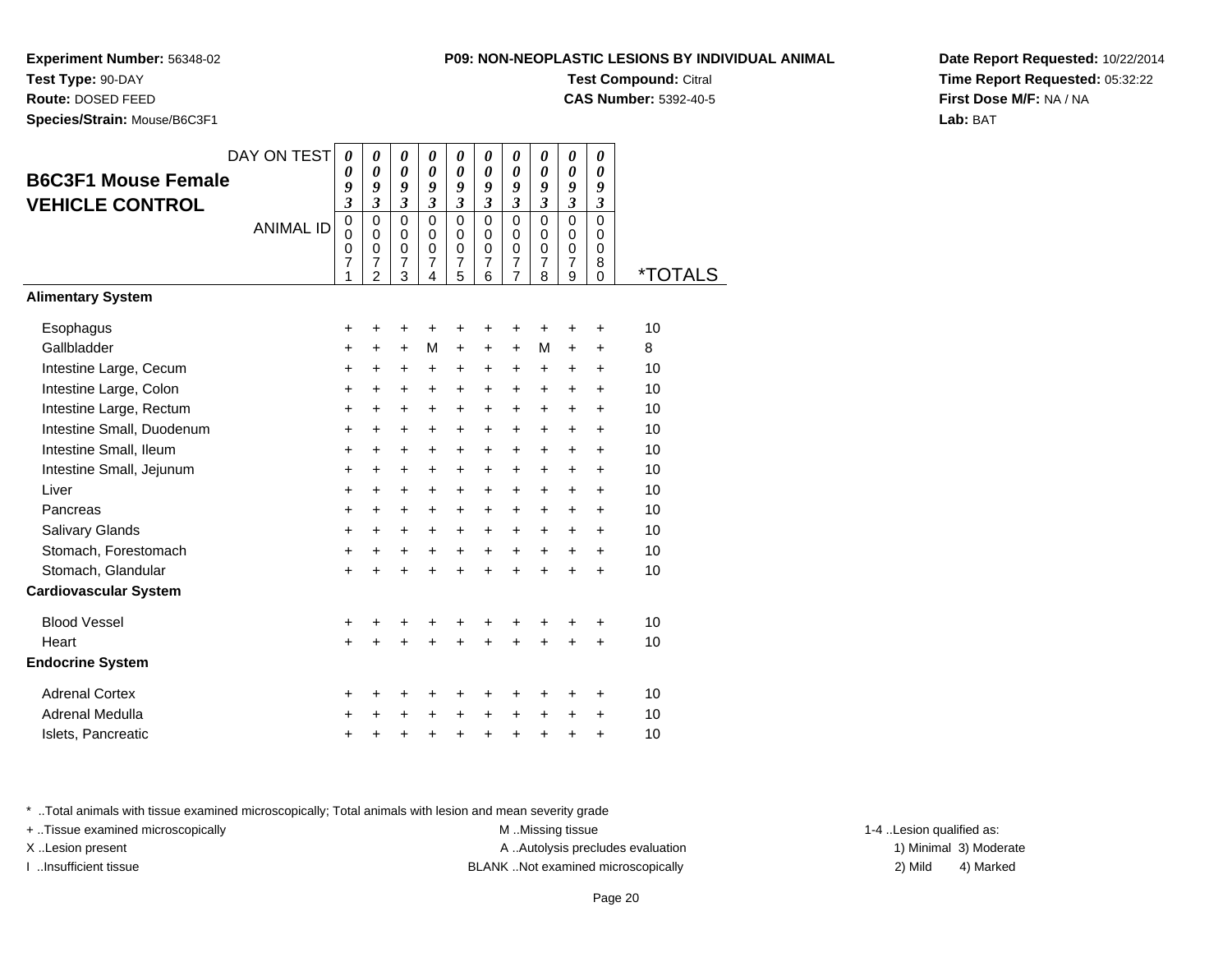# **P09: NON-NEOPLASTIC LESIONS BY INDIVIDUAL ANIMALTest Compound:** Citral

**CAS Number:** 5392-40-5

**Experiment Number:** 56348-02

**Test Type:** 90-DAY

**Route:** DOSED FEED

**Species/Strain:** Mouse/B6C3F1

| <b>B6C3F1 Mouse Female</b><br><b>VEHICLE CONTROL</b> | DAY ON TEST      | $\boldsymbol{\theta}$<br>0<br>9<br>$\overline{\mathbf{3}}$ | 0<br>0<br>9<br>$\overline{\mathbf{3}}$                           | 0<br>$\boldsymbol{\theta}$<br>9<br>$\mathfrak{z}$ | $\pmb{\theta}$<br>$\boldsymbol{\theta}$<br>9<br>$\mathfrak{z}$ | 0<br>0<br>9<br>$\mathfrak{z}$   | 0<br>0<br>9<br>$\mathfrak{z}$                   | 0<br>$\boldsymbol{\theta}$<br>9<br>$\mathfrak{z}$ | 0<br>0<br>9<br>$\mathfrak{z}$                             | 0<br>$\boldsymbol{\theta}$<br>9<br>$\boldsymbol{\beta}$   | $\boldsymbol{\theta}$<br>$\boldsymbol{\theta}$<br>9<br>$\boldsymbol{\beta}$ |         |
|------------------------------------------------------|------------------|------------------------------------------------------------|------------------------------------------------------------------|---------------------------------------------------|----------------------------------------------------------------|---------------------------------|-------------------------------------------------|---------------------------------------------------|-----------------------------------------------------------|-----------------------------------------------------------|-----------------------------------------------------------------------------|---------|
|                                                      | <b>ANIMAL ID</b> | $\mathbf 0$<br>$\mathbf 0$<br>$\mathbf 0$<br>7<br>1        | $\mathbf 0$<br>$\mathbf 0$<br>$\mathbf 0$<br>7<br>$\overline{2}$ | $\mathbf 0$<br>0<br>$\mathbf 0$<br>7<br>3         | $\mathbf 0$<br>$\mathbf 0$<br>$\mathbf 0$<br>7<br>4            | 0<br>0<br>$\mathbf 0$<br>7<br>5 | $\overline{0}$<br>0<br>0<br>$\overline{7}$<br>6 | $\mathbf 0$<br>0<br>$\mathbf 0$<br>7<br>7         | $\overline{0}$<br>0<br>$\mathbf 0$<br>$\overline{7}$<br>8 | $\overline{0}$<br>0<br>$\mathbf 0$<br>$\overline{7}$<br>9 | $\mathsf 0$<br>0<br>$\mathbf 0$<br>8<br>0                                   | *TOTALS |
| Parathyroid Gland                                    |                  | $\ddot{}$                                                  | $\ddot{}$                                                        | M                                                 | $\ddot{}$                                                      | $\ddot{}$                       | $\ddot{}$                                       | M                                                 | M                                                         | $+$                                                       | M                                                                           | 6       |
| <b>Pituitary Gland</b>                               |                  | +                                                          | $\ddot{}$                                                        | $\ddot{}$                                         | $\ddot{}$                                                      | $\ddot{}$                       | $\ddot{}$                                       | $\ddot{}$                                         | $\ddot{}$                                                 | $\ddot{}$                                                 | $\ddot{}$                                                                   | 10      |
| <b>Thyroid Gland</b>                                 |                  | $\ddot{}$                                                  | $\ddot{}$                                                        | $\ddot{}$                                         | $\ddot{}$                                                      | ÷                               | ÷                                               | ÷                                                 | $\ddot{}$                                                 | $\ddot{}$                                                 | $\ddot{}$                                                                   | 10      |
| <b>General Body System</b>                           |                  |                                                            |                                                                  |                                                   |                                                                |                                 |                                                 |                                                   |                                                           |                                                           |                                                                             |         |
| <b>NONE</b>                                          |                  |                                                            |                                                                  |                                                   |                                                                |                                 |                                                 |                                                   |                                                           |                                                           |                                                                             |         |
| <b>Genital System</b>                                |                  |                                                            |                                                                  |                                                   |                                                                |                                 |                                                 |                                                   |                                                           |                                                           |                                                                             |         |
| <b>Clitoral Gland</b>                                |                  | +                                                          |                                                                  |                                                   | ٠                                                              | ÷                               | +                                               | +                                                 | ٠                                                         | ٠                                                         | $\ddot{}$                                                                   | 10      |
| Ovary                                                |                  | +                                                          | +                                                                | $\ddot{}$                                         | +                                                              | +                               | +                                               | $\ddot{}$                                         | +                                                         | $\ddot{}$                                                 | +                                                                           | 10      |
| Uterus                                               |                  | +                                                          |                                                                  |                                                   | $\ddot{}$                                                      | $\ddot{}$                       | $\ddot{}$                                       | $\ddot{}$                                         | $\ddot{}$                                                 | $\ddot{}$                                                 | $\ddot{}$                                                                   | 10      |
| <b>Hematopoietic System</b>                          |                  |                                                            |                                                                  |                                                   |                                                                |                                 |                                                 |                                                   |                                                           |                                                           |                                                                             |         |
| <b>Bone Marrow</b>                                   |                  | +                                                          | ٠                                                                | ÷                                                 | +                                                              | ٠                               | +                                               | +                                                 | +                                                         | ٠                                                         | +                                                                           | 10      |
| Lymph Node, Mandibular                               |                  | +                                                          | $\ddot{}$                                                        | $\ddot{}$                                         | $+$                                                            | $\ddot{}$                       | $\ddot{}$                                       | $\ddot{}$                                         | $\ddot{}$                                                 | $\ddot{}$                                                 | $\ddot{}$                                                                   | 10      |
| Lymph Node, Mesenteric                               |                  | +                                                          | $\ddot{}$                                                        | $\ddot{}$                                         | $\ddot{}$                                                      | $\ddot{}$                       | +                                               | $\ddot{}$                                         | $\ddot{}$                                                 | $\ddot{}$                                                 | $\ddot{}$                                                                   | 10      |
| Spleen                                               |                  | +                                                          | +                                                                | $\ddot{}$                                         | +                                                              | $\ddot{}$                       | +                                               | +                                                 | $\ddot{}$                                                 | $\ddot{}$                                                 | $\ddot{}$                                                                   | 10      |
| Thymus                                               |                  | +                                                          |                                                                  | +                                                 | +                                                              | +                               | $\ddot{}$                                       | $\ddot{}$                                         | $\ddot{}$                                                 | $\ddot{}$                                                 | $\ddot{}$                                                                   | 10      |
| <b>Integumentary System</b>                          |                  |                                                            |                                                                  |                                                   |                                                                |                                 |                                                 |                                                   |                                                           |                                                           |                                                                             |         |
| Mammary Gland                                        |                  | ٠                                                          | ٠                                                                |                                                   | +                                                              | +                               | +                                               | ٠                                                 | +                                                         | +                                                         | +                                                                           | 10      |
| Skin                                                 |                  | +                                                          | $\ddot{}$                                                        | $\ddot{}$                                         | $\ddot{}$                                                      | $\ddot{}$                       | $\ddot{}$                                       | $\ddot{}$                                         | $\ddot{}$                                                 | $\ddot{}$                                                 | $\ddot{}$                                                                   | 10      |
| <b>Musculoskeletal System</b>                        |                  |                                                            |                                                                  |                                                   |                                                                |                                 |                                                 |                                                   |                                                           |                                                           |                                                                             |         |
| <b>Bone</b>                                          |                  |                                                            |                                                                  |                                                   |                                                                |                                 |                                                 |                                                   |                                                           |                                                           | +                                                                           | 10      |
|                                                      |                  |                                                            |                                                                  |                                                   |                                                                |                                 |                                                 |                                                   |                                                           |                                                           |                                                                             |         |

\* ..Total animals with tissue examined microscopically; Total animals with lesion and mean severity grade

+ ..Tissue examined microscopically examined microscopically examined as:  $M$  ..Missing tissue 1-4 ..Lesion qualified as: X..Lesion present **A ..Autolysis precludes evaluation** A ..Autolysis precludes evaluation 1) Minimal 3) Moderate I ..Insufficient tissue BLANK ..Not examined microscopically 2) Mild 4) Marked

Page 21

**Date Report Requested:** 10/22/2014**Time Report Requested:** 05:32:22**First Dose M/F:** NA / NA**Lab:** BAT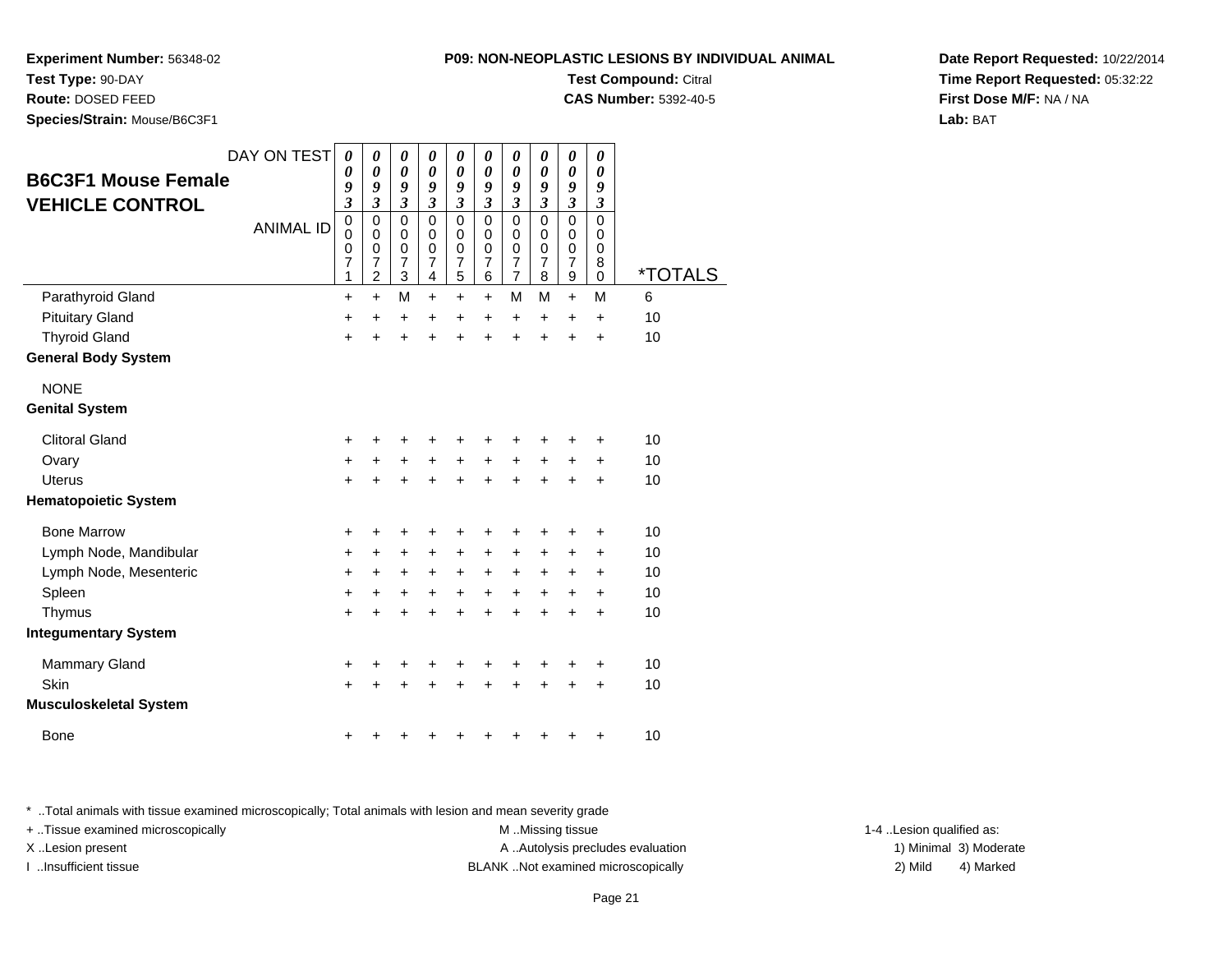# **P09: NON-NEOPLASTIC LESIONS BY IND**

**Experiment Number:** 56348-02

**Test Type:** 90-DAY

**Route:** DOSED FEED

**Species/Strain:** Mouse/B6C3F1

| ASTIC LESIONS BY INDIVIDUAL ANIMAL |  |
|------------------------------------|--|
| <b>Test Compound: Citral</b>       |  |
| <b>CAS Number:</b> 5392-40-5       |  |
|                                    |  |

**Date Report Requested:** 10/22/2014**Time Report Requested:** 05:32:22**First Dose M/F:** NA / NA**Lab:** BAT

| <b>B6C3F1 Mouse Female</b><br><b>VEHICLE CONTROL</b> | DAY ON TEST<br><b>ANIMAL ID</b> | 0<br>0<br>9<br>3<br>$\mathbf 0$<br>$\mathbf 0$<br>0 | 0<br>0<br>9<br>3<br>0<br>0<br>0 | 0<br>$\boldsymbol{\theta}$<br>9<br>$\overline{\mathbf{3}}$<br>$\mathbf 0$<br>$\pmb{0}$<br>$\pmb{0}$ | 0<br>0<br>9<br>3<br>0<br>$\mathbf 0$<br>0 | 0<br>$\boldsymbol{\theta}$<br>9<br>$\overline{\mathbf{3}}$<br>$\mathbf 0$<br>$\pmb{0}$<br>$\mathbf 0$ | $\boldsymbol{\theta}$<br>$\boldsymbol{\theta}$<br>9<br>3<br>$\mathbf 0$<br>$\mathbf 0$<br>$\mathbf 0$ | 0<br>$\boldsymbol{\theta}$<br>9<br>$\mathfrak{z}$<br>$\mathbf 0$<br>$\mathbf 0$<br>$\pmb{0}$ | 0<br>0<br>9<br>3<br>$\Omega$<br>0<br>$\mathbf 0$ | 0<br>$\boldsymbol{\theta}$<br>9<br>$\mathfrak{z}$<br>$\mathbf 0$<br>0<br>0 | 0<br>0<br>9<br>3<br>$\Omega$<br>$\Omega$<br>0 |                       |
|------------------------------------------------------|---------------------------------|-----------------------------------------------------|---------------------------------|-----------------------------------------------------------------------------------------------------|-------------------------------------------|-------------------------------------------------------------------------------------------------------|-------------------------------------------------------------------------------------------------------|----------------------------------------------------------------------------------------------|--------------------------------------------------|----------------------------------------------------------------------------|-----------------------------------------------|-----------------------|
|                                                      |                                 | $\overline{7}$<br>1                                 | 7<br>2                          | 7<br>3                                                                                              | 7<br>4                                    | 7<br>5                                                                                                | 7<br>6                                                                                                | 7<br>$\overline{7}$                                                                          | 7<br>8                                           | 7<br>9                                                                     | 8<br>$\Omega$                                 | <i><b>*TOTALS</b></i> |
| <b>Nervous System</b>                                |                                 |                                                     |                                 |                                                                                                     |                                           |                                                                                                       |                                                                                                       |                                                                                              |                                                  |                                                                            |                                               |                       |
| <b>Brain</b>                                         |                                 | $\ddot{}$                                           |                                 | +                                                                                                   | ٠                                         | $\ddot{}$                                                                                             | +                                                                                                     | $\pm$                                                                                        | $\ddot{}$                                        | $\ddot{}$                                                                  | $\ddot{}$                                     | 10                    |
| <b>Respiratory System</b>                            |                                 |                                                     |                                 |                                                                                                     |                                           |                                                                                                       |                                                                                                       |                                                                                              |                                                  |                                                                            |                                               |                       |
| Lung                                                 |                                 | $\ddot{}$                                           | $\pm$                           | $\ddot{}$                                                                                           | $\ddot{}$                                 | $\ddot{}$                                                                                             | +                                                                                                     | $\pm$                                                                                        | $\ddot{}$                                        | $\ddot{}$                                                                  | $\ddot{}$                                     | 10                    |
| <b>Nose</b>                                          |                                 | $+$                                                 | $\ddot{}$                       | $\ddot{}$                                                                                           | $\ddot{}$                                 | $\ddot{}$                                                                                             | $\ddot{}$                                                                                             | $\ddot{}$                                                                                    | $\ddot{}$                                        | $\ddot{}$                                                                  | $\ddot{}$                                     | 10                    |
| Trachea                                              |                                 | $\ddot{}$                                           | $\ddot{}$                       | $+$                                                                                                 | $\ddot{}$                                 | $+$                                                                                                   | $\ddot{}$                                                                                             | $\ddot{}$                                                                                    | $\ddot{}$                                        | $\ddot{}$                                                                  | $\ddot{}$                                     | 10                    |
| <b>Special Senses System</b>                         |                                 |                                                     |                                 |                                                                                                     |                                           |                                                                                                       |                                                                                                       |                                                                                              |                                                  |                                                                            |                                               |                       |
| <b>NONE</b>                                          |                                 |                                                     |                                 |                                                                                                     |                                           |                                                                                                       |                                                                                                       |                                                                                              |                                                  |                                                                            |                                               |                       |
| <b>Urinary System</b>                                |                                 |                                                     |                                 |                                                                                                     |                                           |                                                                                                       |                                                                                                       |                                                                                              |                                                  |                                                                            |                                               |                       |
| Kidney                                               |                                 | $\ddot{}$                                           |                                 | ٠                                                                                                   | ٠                                         | +                                                                                                     | ٠                                                                                                     | +                                                                                            | ٠                                                |                                                                            | ÷                                             | 10                    |
| Urinary Bladder                                      |                                 | $\ddot{}$                                           | ٠                               | $\ddot{}$                                                                                           | +                                         | +                                                                                                     | +                                                                                                     | +                                                                                            | +                                                | $\ddot{}$                                                                  | $\ddot{}$                                     | 10                    |

\* ..Total animals with tissue examined microscopically; Total animals with lesion and mean severity grade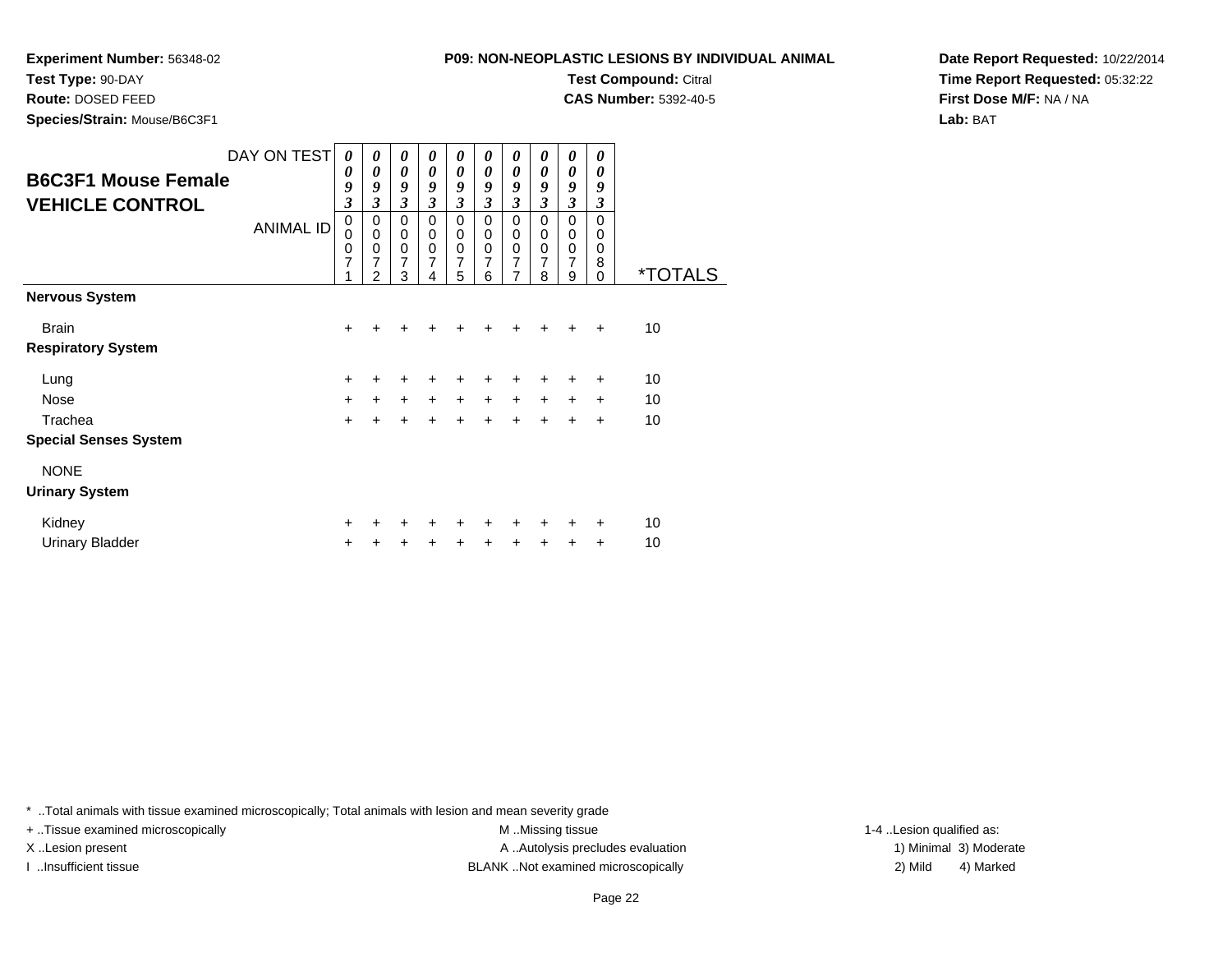| <b>Experiment Number: 56348-02</b>           |                  |                                                                                                         | <b>P09: NON-NEOPLASTIC LESIONS BY INDIVIDUAL ANIMAL</b> | Date Report Requested: 10/22/2014                          |
|----------------------------------------------|------------------|---------------------------------------------------------------------------------------------------------|---------------------------------------------------------|------------------------------------------------------------|
| Test Type: 90-DAY<br>Route: DOSED FEED       |                  |                                                                                                         | Test Compound: Citral<br><b>CAS Number: 5392-40-5</b>   | Time Report Requested: 05:32:22<br>First Dose M/F: NA / NA |
| Species/Strain: Mouse/B6C3F1                 |                  |                                                                                                         |                                                         | Lab: BAT                                                   |
|                                              |                  |                                                                                                         |                                                         |                                                            |
|                                              | DAY ON TEST      |                                                                                                         |                                                         |                                                            |
| <b>B6C3F1 Mouse Female</b>                   |                  |                                                                                                         |                                                         |                                                            |
| 3900 PPM                                     | <b>ANIMAL ID</b> |                                                                                                         |                                                         |                                                            |
|                                              |                  | <i><b>*TOTALS</b></i>                                                                                   |                                                         |                                                            |
| <b>Alimentary System</b>                     |                  |                                                                                                         |                                                         |                                                            |
| <b>NONE</b>                                  |                  |                                                                                                         |                                                         |                                                            |
| <b>Cardiovascular System</b>                 |                  |                                                                                                         |                                                         |                                                            |
| <b>NONE</b>                                  |                  |                                                                                                         |                                                         |                                                            |
| <b>Endocrine System</b>                      |                  |                                                                                                         |                                                         |                                                            |
| <b>NONE</b>                                  |                  |                                                                                                         |                                                         |                                                            |
| <b>General Body System</b>                   |                  |                                                                                                         |                                                         |                                                            |
|                                              |                  |                                                                                                         |                                                         |                                                            |
| <b>NONE</b><br><b>Genital System</b>         |                  |                                                                                                         |                                                         |                                                            |
|                                              |                  |                                                                                                         |                                                         |                                                            |
| <b>NONE</b><br><b>Hematopoietic System</b>   |                  |                                                                                                         |                                                         |                                                            |
|                                              |                  |                                                                                                         |                                                         |                                                            |
| <b>NONE</b><br><b>Integumentary System</b>   |                  |                                                                                                         |                                                         |                                                            |
|                                              |                  |                                                                                                         |                                                         |                                                            |
| <b>NONE</b><br><b>Musculoskeletal System</b> |                  |                                                                                                         |                                                         |                                                            |
|                                              |                  |                                                                                                         |                                                         |                                                            |
| <b>NONE</b><br><b>Nervous System</b>         |                  |                                                                                                         |                                                         |                                                            |
|                                              |                  |                                                                                                         |                                                         |                                                            |
| <b>NONE</b>                                  |                  |                                                                                                         |                                                         |                                                            |
|                                              |                  |                                                                                                         |                                                         |                                                            |
|                                              |                  |                                                                                                         |                                                         |                                                            |
|                                              |                  | * Total animals with tissue examined microscopically; Total animals with lesion and mean severity grade |                                                         |                                                            |
| + Tissue examined microscopically            |                  | M Missing tissue                                                                                        |                                                         | 1-4 Lesion qualified as:                                   |

X ..Lesion present **A ..**Autolysis precludes evaluation I ..Insufficient tissue BLANK ..Not examined microscopically 2) Mild 4) Marked

1) Minimal 3) Moderate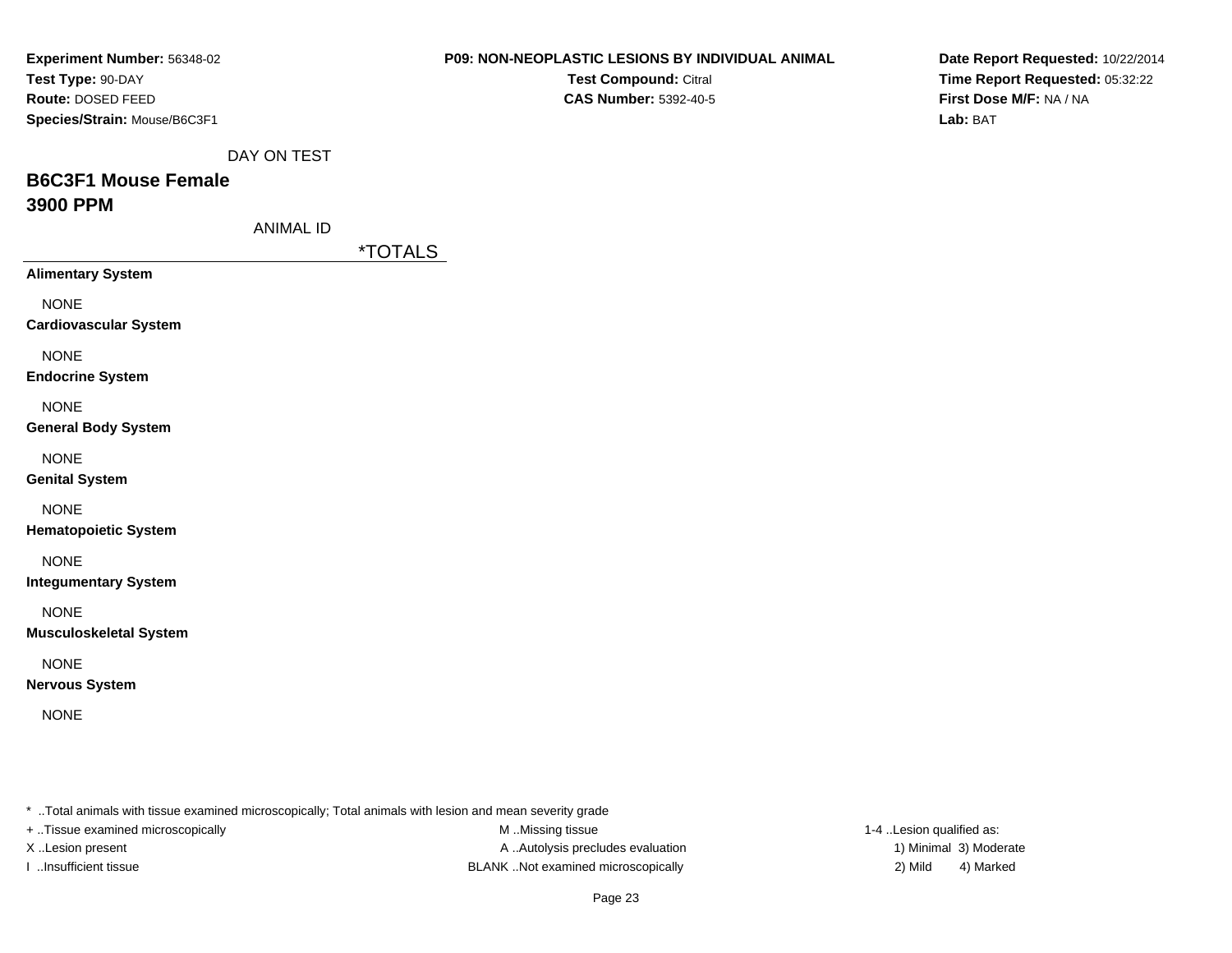| <b>Experiment Number: 56348-02</b> |
|------------------------------------|
| Test Type: 90-DAY                  |
| <b>Route: DOSED FEED</b>           |
| Species/Strain: Mouse/B6C3F1       |

**Test Compound:** Citral **CAS Number:** 5392-40-5

**Date Report Requested:** 10/22/2014**Time Report Requested:** 05:32:22**First Dose M/F:** NA / NA**Lab:** BAT

DAY ON TEST

# **B6C3F1 Mouse Female3900 PPM**

ANIMAL ID

\*TOTALS

**Respiratory System**

NONE

**Special Senses System**

NONE

**Urinary System**

NONE

\* ..Total animals with tissue examined microscopically; Total animals with lesion and mean severity grade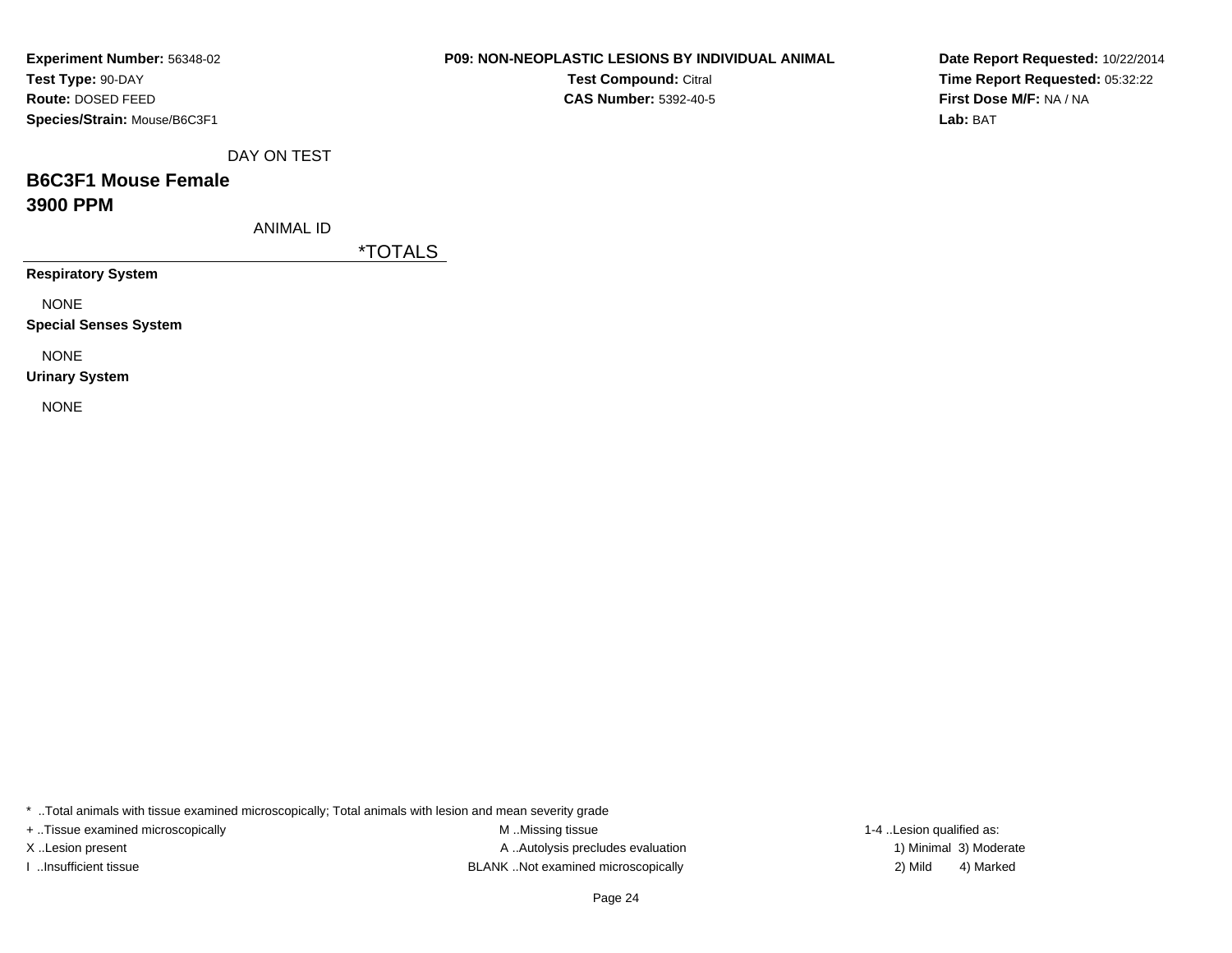**Experiment Number:** 56348-02

**Test Type:** 90-DAY

**Route:** DOSED FEED

**Species/Strain:** Mouse/B6C3F1

| )N-NEOPLASTIC LESIONS BY INDIVIDUAL ANIMA |  |
|-------------------------------------------|--|
| <b>Test Compound: Citral</b>              |  |
| <b>CAS Number: 5392-40-5</b>              |  |
|                                           |  |

**Date Report Requested:** 10/22/2014**Time Report Requested:** 05:32:22**First Dose M/F:** NA / NA**Lab:** BAT

| <b>B6C3F1 Mouse Female</b><br><b>7800 PPM</b>        | DAY ON TEST      | $\boldsymbol{\theta}$<br>0<br>9<br>$\overline{\mathbf{3}}$ | $\pmb{\theta}$<br>$\boldsymbol{\theta}$<br>9<br>$\overline{\mathbf{3}}$ | $\boldsymbol{\theta}$<br>$\boldsymbol{\theta}$<br>9<br>$\overline{\mathbf{3}}$ | 0<br>0<br>9<br>$\overline{\mathbf{3}}$                    | 0<br>$\boldsymbol{\theta}$<br>9<br>$\mathfrak{z}$                 | 0<br>$\boldsymbol{\theta}$<br>9<br>$\mathfrak{z}$ | 0<br>$\boldsymbol{\theta}$<br>9<br>$\mathfrak{z}$              | 0<br>$\boldsymbol{\theta}$<br>9<br>$\mathfrak{z}$           | $\boldsymbol{\theta}$<br>$\boldsymbol{\theta}$<br>9<br>$\overline{\mathbf{3}}$ | 0<br>0<br>9<br>$\mathfrak{z}$             |                       |
|------------------------------------------------------|------------------|------------------------------------------------------------|-------------------------------------------------------------------------|--------------------------------------------------------------------------------|-----------------------------------------------------------|-------------------------------------------------------------------|---------------------------------------------------|----------------------------------------------------------------|-------------------------------------------------------------|--------------------------------------------------------------------------------|-------------------------------------------|-----------------------|
|                                                      | <b>ANIMAL ID</b> | $\pmb{0}$<br>$\mathbf 0$<br>0<br>9<br>1                    | $\pmb{0}$<br>$\mathbf 0$<br>$\mathbf 0$<br>9<br>$\overline{2}$          | $\mathbf 0$<br>0<br>$\mathbf 0$<br>9<br>3                                      | $\overline{0}$<br>0<br>$\mathbf 0$<br>9<br>$\overline{4}$ | $\overline{0}$<br>$\pmb{0}$<br>$\mathbf 0$<br>9<br>$\overline{5}$ | $\mathsf 0$<br>$\pmb{0}$<br>$\mathbf 0$<br>9<br>6 | $\mathbf 0$<br>$\pmb{0}$<br>$\mathbf 0$<br>9<br>$\overline{7}$ | $\mathbf 0$<br>$\mathbf 0$<br>$\pmb{0}$<br>$\mathsf g$<br>8 | $\mathbf 0$<br>$\mathbf 0$<br>$\mathbf 0$<br>9<br>9                            | $\mathbf 0$<br>0<br>1<br>0<br>$\mathbf 0$ | <i><b>*TOTALS</b></i> |
| <b>Alimentary System</b>                             |                  |                                                            |                                                                         |                                                                                |                                                           |                                                                   |                                                   |                                                                |                                                             |                                                                                |                                           |                       |
| Stomach, Forestomach<br><b>Cardiovascular System</b> |                  | +                                                          |                                                                         |                                                                                |                                                           |                                                                   | +                                                 | +                                                              | +                                                           | $\ddot{}$                                                                      | $\ddot{}$                                 | 10                    |
| <b>NONE</b><br><b>Endocrine System</b>               |                  |                                                            |                                                                         |                                                                                |                                                           |                                                                   |                                                   |                                                                |                                                             |                                                                                |                                           |                       |
| <b>NONE</b><br><b>General Body System</b>            |                  |                                                            |                                                                         |                                                                                |                                                           |                                                                   |                                                   |                                                                |                                                             |                                                                                |                                           |                       |
| <b>NONE</b><br><b>Genital System</b>                 |                  |                                                            |                                                                         |                                                                                |                                                           |                                                                   |                                                   |                                                                |                                                             |                                                                                |                                           |                       |
| Ovary<br><b>Hematopoietic System</b>                 |                  |                                                            |                                                                         |                                                                                |                                                           |                                                                   |                                                   |                                                                |                                                             | +                                                                              | $\ddot{}$                                 | 10                    |
| <b>NONE</b><br><b>Integumentary System</b>           |                  |                                                            |                                                                         |                                                                                |                                                           |                                                                   |                                                   |                                                                |                                                             |                                                                                |                                           |                       |
| <b>NONE</b><br><b>Musculoskeletal System</b>         |                  |                                                            |                                                                         |                                                                                |                                                           |                                                                   |                                                   |                                                                |                                                             |                                                                                |                                           |                       |
| <b>NONE</b><br><b>Nervous System</b>                 |                  |                                                            |                                                                         |                                                                                |                                                           |                                                                   |                                                   |                                                                |                                                             |                                                                                |                                           |                       |
| <b>NONE</b>                                          |                  |                                                            |                                                                         |                                                                                |                                                           |                                                                   |                                                   |                                                                |                                                             |                                                                                |                                           |                       |

\* ..Total animals with tissue examined microscopically; Total animals with lesion and mean severity grade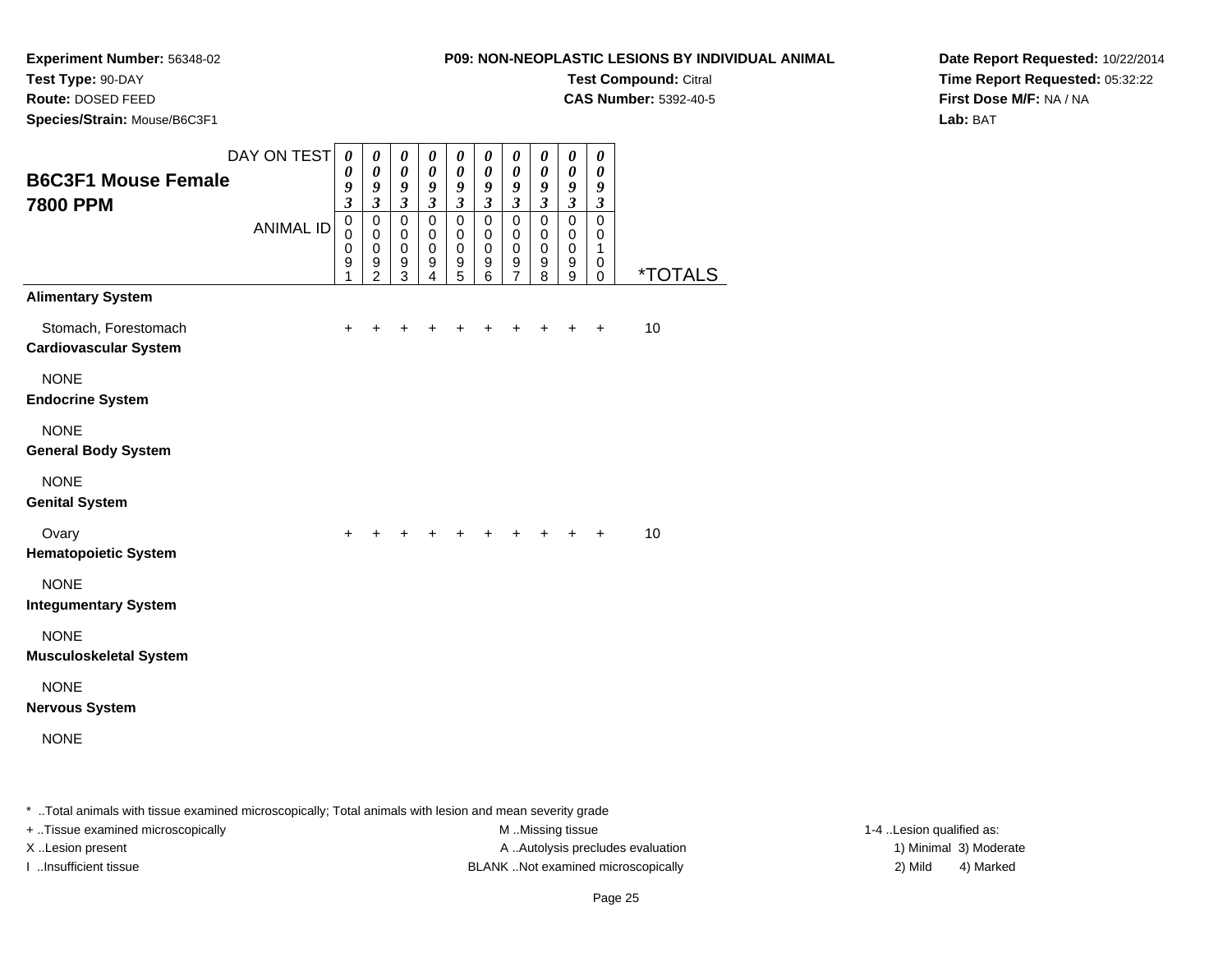**Experiment Number:** 56348-02

## **Test Type:** 90-DAY

**Route:** DOSED FEED

**Species/Strain:** Mouse/B6C3F1

**Test Compound:** Citral

**CAS Number:** 5392-40-5

**Date Report Requested:** 10/22/2014**Time Report Requested:** 05:32:22**First Dose M/F:** NA / NA**Lab:** BAT

| DAY ON TEST<br>0<br>0<br>0<br>$\boldsymbol{\theta}$<br>$\boldsymbol{\theta}$<br>$\boldsymbol{\theta}$<br>$\boldsymbol{\theta}$<br>U<br>U<br>U<br>0<br>0<br>0<br>0<br>0<br>U<br><b>B6C3F1 Mouse Female</b><br>Q<br>Q<br>Q<br>o<br>q<br>a<br>a<br>a<br>a<br>7800 PPM<br>0<br>0<br>0<br>O<br>O<br>O<br>ANIMAL ID |   |   |   |   |   |   |               |
|---------------------------------------------------------------------------------------------------------------------------------------------------------------------------------------------------------------------------------------------------------------------------------------------------------------|---|---|---|---|---|---|---------------|
|                                                                                                                                                                                                                                                                                                               |   |   |   |   |   |   |               |
|                                                                                                                                                                                                                                                                                                               |   |   |   |   |   |   |               |
|                                                                                                                                                                                                                                                                                                               |   |   |   |   |   |   |               |
|                                                                                                                                                                                                                                                                                                               |   |   |   |   |   |   |               |
|                                                                                                                                                                                                                                                                                                               |   |   |   |   |   |   |               |
|                                                                                                                                                                                                                                                                                                               | 0 | 0 | 0 | 0 | 0 | 0 |               |
| 0<br>0<br>0<br>0<br>0<br>0<br>0<br>0                                                                                                                                                                                                                                                                          |   |   |   |   |   |   |               |
| 9<br>9<br>9<br>9<br>9<br>9<br>9<br>9<br>9<br>0<br>∗⊤                                                                                                                                                                                                                                                          |   |   |   |   |   |   |               |
| າ<br>ີ<br>9<br>8<br>5<br>h<br>$\prime$                                                                                                                                                                                                                                                                        |   |   |   |   |   |   | <b>FOTALS</b> |

**Respiratory System**

NONE

### **Special Senses System**

NONE

### **Urinary System**

NONE

\* ..Total animals with tissue examined microscopically; Total animals with lesion and mean severity grade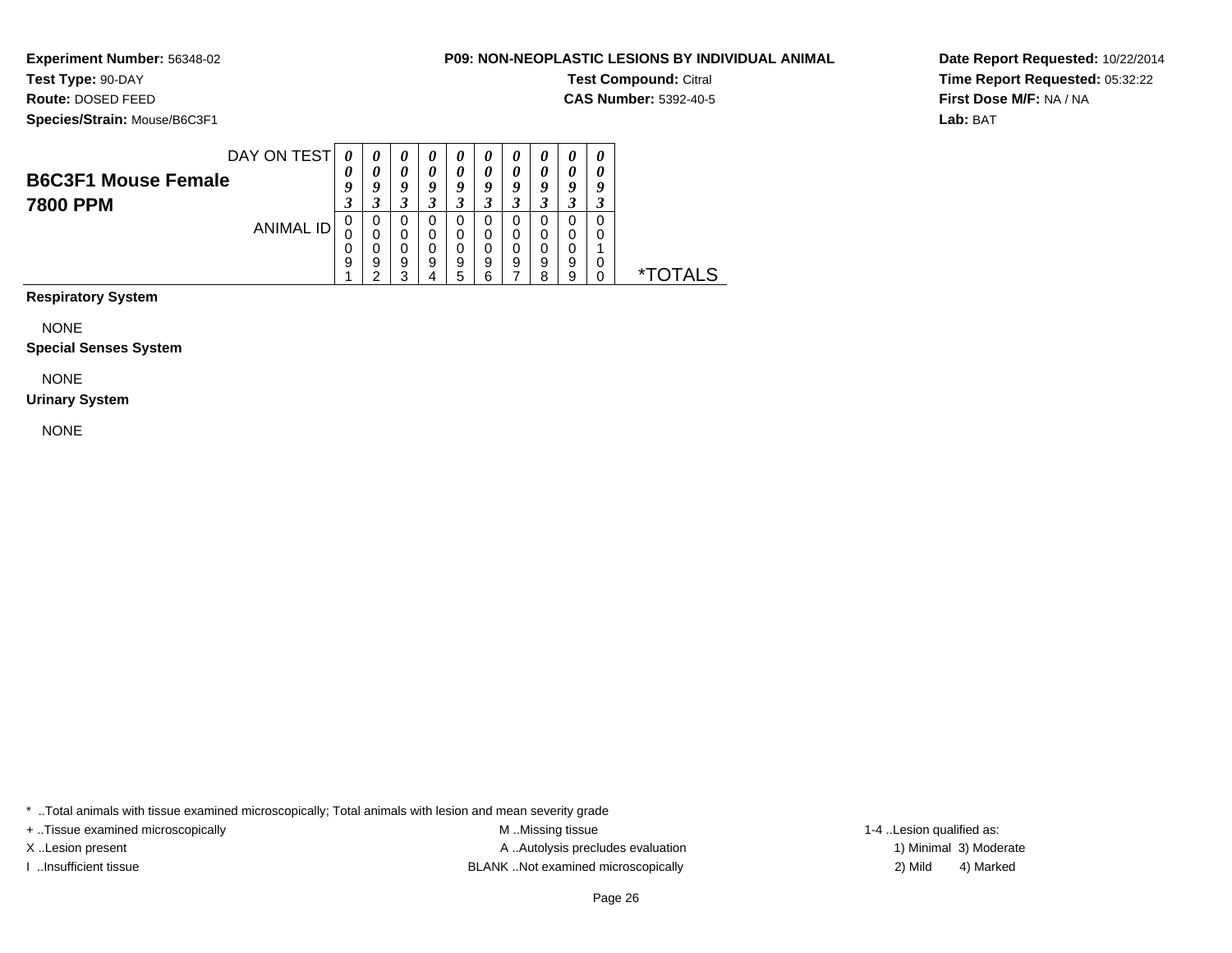**Experiment Number:** 56348-02

**Test Type:** 90-DAY

**Route:** DOSED FEED

**Species/Strain:** Mouse/B6C3F1

**Test Compound:** Citral

**CAS Number:** 5392-40-5

**Date Report Requested:** 10/22/2014**Time Report Requested:** 05:32:22**First Dose M/F:** NA / NA**Lab:** BAT

| <b>B6C3F1 Mouse Female</b><br>15600 PPM                                                           | DAY ON TEST<br><b>ANIMAL ID</b> | $\boldsymbol{\theta}$<br>0<br>9<br>$\overline{\mathbf{3}}$<br>$\pmb{0}$<br>$\mathbf 0$<br>1<br>0<br>1 | 0<br>0<br>9<br>$\mathfrak{z}$<br>$\pmb{0}$<br>0<br>1<br>$\mathbf 0$<br>2 | $\boldsymbol{\theta}$<br>$\boldsymbol{\theta}$<br>9<br>$\mathfrak{z}$<br>$\mathbf 0$<br>0<br>1<br>$\mathbf 0$<br>3 | 0<br>$\boldsymbol{\theta}$<br>9<br>$\mathfrak{z}$<br>$\mathbf 0$<br>0<br>1<br>$\pmb{0}$<br>4 | 0<br>$\boldsymbol{\theta}$<br>$\boldsymbol{g}$<br>$\mathfrak{z}$<br>$\mathbf 0$<br>0<br>1<br>$\pmb{0}$<br>$\overline{5}$ | 0<br>0<br>9<br>$\mathfrak{z}$<br>$\mathbf 0$<br>0<br>1<br>$\mathbf 0$<br>6 | 0<br>0<br>9<br>$\boldsymbol{\mathfrak{z}}$<br>$\mathbf 0$<br>0<br>$\mathbf{1}$<br>0<br>$\overline{7}$ | 0<br>0<br>9<br>$\mathfrak{z}$<br>$\mathbf 0$<br>0<br>1<br>$\mathbf 0$<br>8 | 0<br>0<br>9<br>$\boldsymbol{\beta}$<br>0<br>0<br>1<br>$\pmb{0}$<br>9 | 0<br>0<br>9<br>$\boldsymbol{\beta}$<br>$\mathbf 0$<br>0<br>1<br>1<br>$\mathbf 0$ |    |                | *TOTALS    |
|---------------------------------------------------------------------------------------------------|---------------------------------|-------------------------------------------------------------------------------------------------------|--------------------------------------------------------------------------|--------------------------------------------------------------------------------------------------------------------|----------------------------------------------------------------------------------------------|--------------------------------------------------------------------------------------------------------------------------|----------------------------------------------------------------------------|-------------------------------------------------------------------------------------------------------|----------------------------------------------------------------------------|----------------------------------------------------------------------|----------------------------------------------------------------------------------|----|----------------|------------|
| <b>Alimentary System</b>                                                                          |                                 |                                                                                                       |                                                                          |                                                                                                                    |                                                                                              |                                                                                                                          |                                                                            |                                                                                                       |                                                                            |                                                                      |                                                                                  |    |                |            |
| Stomach, Forestomach<br>Epithelium, Hyperplasia<br>Hyperkeratosis<br><b>Cardiovascular System</b> |                                 | +                                                                                                     | +                                                                        | +<br>1<br>1                                                                                                        |                                                                                              |                                                                                                                          |                                                                            |                                                                                                       |                                                                            |                                                                      | +                                                                                | 10 | 1<br>1         | 1.0<br>1.0 |
| <b>NONE</b><br><b>Endocrine System</b>                                                            |                                 |                                                                                                       |                                                                          |                                                                                                                    |                                                                                              |                                                                                                                          |                                                                            |                                                                                                       |                                                                            |                                                                      |                                                                                  |    |                |            |
| <b>NONE</b><br><b>General Body System</b>                                                         |                                 |                                                                                                       |                                                                          |                                                                                                                    |                                                                                              |                                                                                                                          |                                                                            |                                                                                                       |                                                                            |                                                                      |                                                                                  |    |                |            |
| <b>NONE</b><br><b>Genital System</b>                                                              |                                 |                                                                                                       |                                                                          |                                                                                                                    |                                                                                              |                                                                                                                          |                                                                            |                                                                                                       |                                                                            |                                                                      |                                                                                  |    |                |            |
| Ovary<br>Corpus Luteum, Atrophy<br><b>Hematopoietic System</b>                                    |                                 | +<br>4                                                                                                | +                                                                        | +<br>$\overline{2}$                                                                                                | +<br>$\overline{2}$                                                                          | +<br>$\mathfrak{p}$                                                                                                      | +<br>$\overline{2}$                                                        | +                                                                                                     | +<br>$\overline{2}$                                                        | +                                                                    | $\ddot{}$<br>$\overline{4}$                                                      | 10 | $\overline{7}$ | 2.6        |
| <b>NONE</b><br><b>Integumentary System</b>                                                        |                                 |                                                                                                       |                                                                          |                                                                                                                    |                                                                                              |                                                                                                                          |                                                                            |                                                                                                       |                                                                            |                                                                      |                                                                                  |    |                |            |
| <b>NONE</b><br><b>Musculoskeletal System</b>                                                      |                                 |                                                                                                       |                                                                          |                                                                                                                    |                                                                                              |                                                                                                                          |                                                                            |                                                                                                       |                                                                            |                                                                      |                                                                                  |    |                |            |

\* ..Total animals with tissue examined microscopically; Total animals with lesion and mean severity grade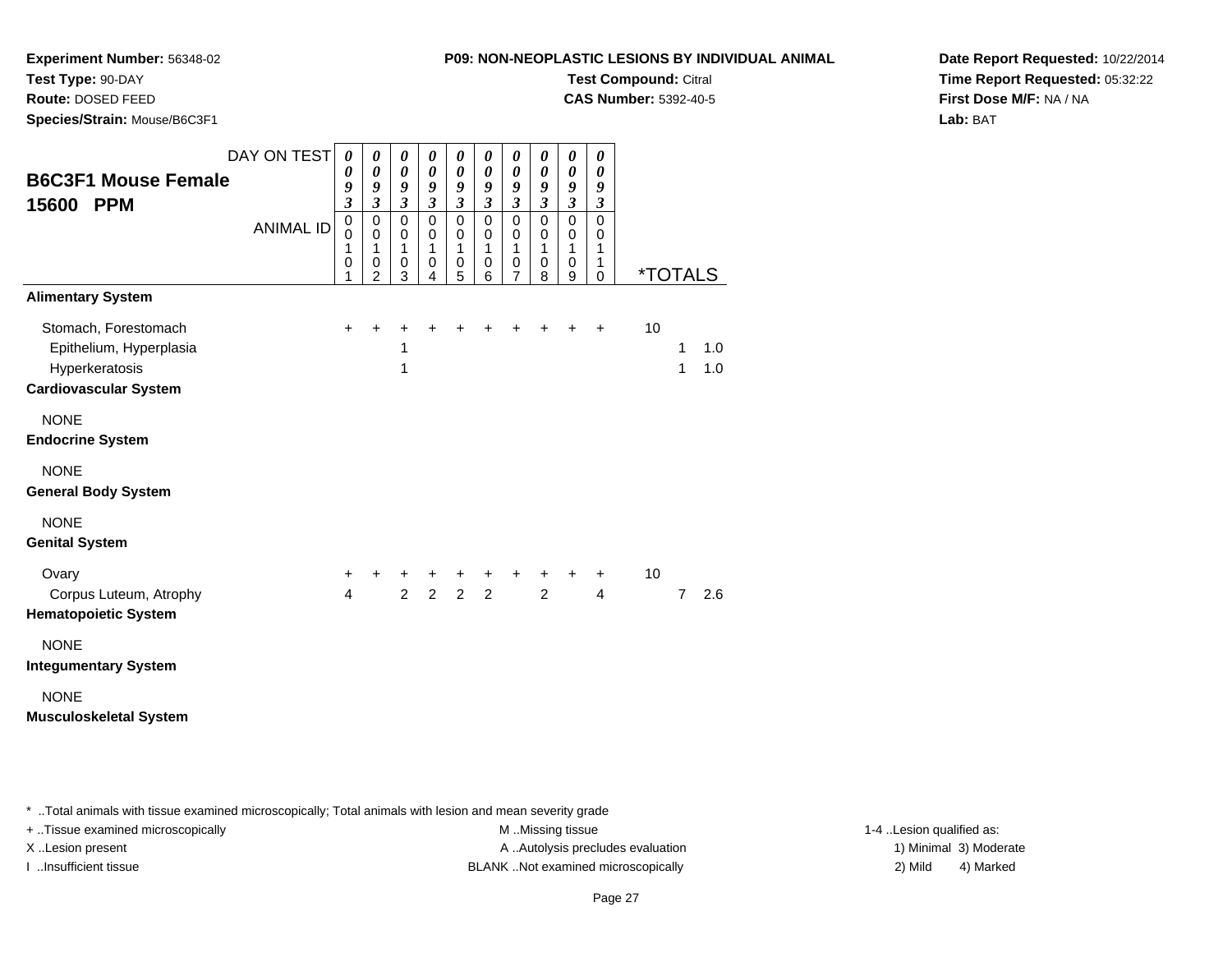**Experiment Number:** 56348-02

**Test Type:** 90-DAY

**Route:** DOSED FEED

**Species/Strain:** Mouse/B6C3F1

**Test Compound:** Citral

**CAS Number:** 5392-40-5

**Date Report Requested:** 10/22/2014**Time Report Requested:** 05:32:22**First Dose M/F:** NA / NA**Lab:** BAT

| DAY ON TEST                | $\boldsymbol{\theta}$ | $\boldsymbol{\theta}$ | $\boldsymbol{\theta}$ |    | $\boldsymbol{\theta}$ |     | U       | U  | $\theta$ | $\boldsymbol{\theta}$ |              |
|----------------------------|-----------------------|-----------------------|-----------------------|----|-----------------------|-----|---------|----|----------|-----------------------|--------------|
| <b>B6C3F1 Mouse Female</b> | U                     |                       |                       |    |                       |     |         |    | 0        |                       |              |
|                            |                       | a                     | Q                     | c. | Q                     |     |         |    |          |                       |              |
| <b>PPM</b><br>15600        | J.                    |                       |                       |    |                       |     | $\cdot$ |    | J.       |                       |              |
| ANIMAL ID                  | υ                     | 0                     | 0                     | U  | U                     |     |         |    |          |                       |              |
|                            | ι.                    | 0                     | 0                     | 0  | 0                     |     | 0       |    | 0        |                       |              |
|                            |                       |                       |                       |    |                       |     |         |    |          |                       |              |
|                            | U                     | U                     | 0                     | O  | U                     | U   | U       | υ  | 0        |                       |              |
|                            |                       | ◠                     | ว                     |    | 5                     | ี่ค |         | ິດ | 9        |                       | ∗⊤<br>ITAL S |
|                            |                       |                       |                       |    |                       |     |         |    |          |                       |              |

NONE

**Nervous System**

NONE

**Respiratory System**

NONE

**Special Senses System**

NONE

**Urinary System**

NONE

\* ..Total animals with tissue examined microscopically; Total animals with lesion and mean severity grade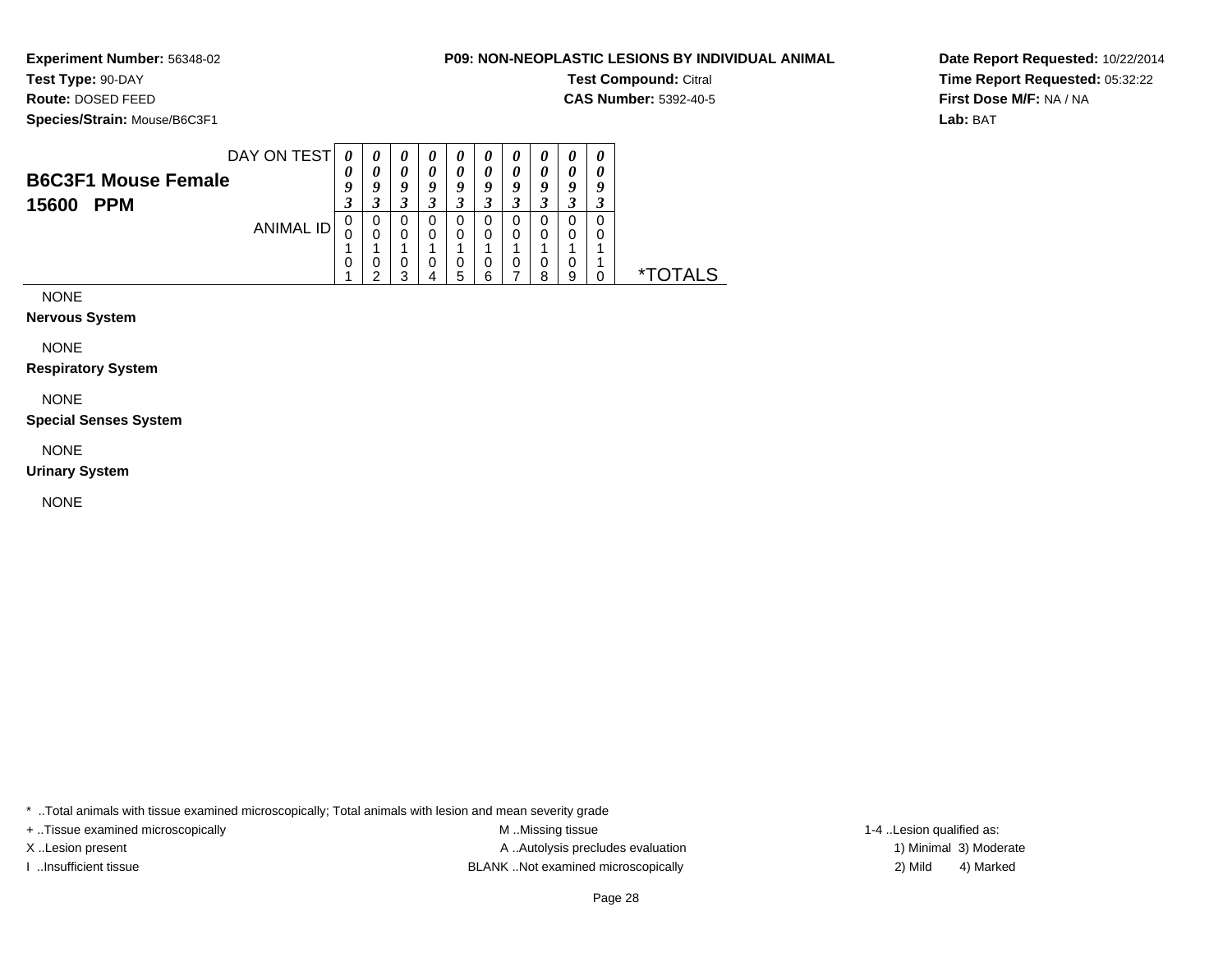**Experiment Number:** 56348-02

**Test Type:** 90-DAY

**Route:** DOSED FEED

**Species/Strain:** Mouse/B6C3F1

| NON-NEOPLASTIC LESIONS BY INDIVIDUAL ANIMA |
|--------------------------------------------|
| <b>Test Compound: Citral</b>               |

**CAS Number:** 5392-40-5

**Date Report Requested:** 10/22/2014**Time Report Requested:** 05:32:22**First Dose M/F:** NA / NA**Lab:** BAT

|                              | DAY ON TEST      | 0                          | 0                          | 0                          | 0                          | 0                       | 0                          | 0                           | 0                          | 0                          | 0                          |                       |   |     |
|------------------------------|------------------|----------------------------|----------------------------|----------------------------|----------------------------|-------------------------|----------------------------|-----------------------------|----------------------------|----------------------------|----------------------------|-----------------------|---|-----|
| <b>B6C3F1 Mouse Female</b>   |                  | 0<br>9                     | $\boldsymbol{\theta}$<br>9 | $\boldsymbol{\theta}$<br>9 | 0<br>9                     | 0<br>9                  | $\boldsymbol{\theta}$<br>9 | $\boldsymbol{\theta}$<br>9  | $\boldsymbol{\theta}$<br>9 | $\boldsymbol{\theta}$<br>9 | 0<br>9                     |                       |   |     |
| 31300<br><b>PPM</b>          |                  | $\mathfrak{z}$             | $\overline{\mathbf{3}}$    | $\mathfrak{z}$             | $\overline{\mathbf{3}}$    | $\overline{\mathbf{3}}$ | $\mathfrak{z}$             | $\boldsymbol{\mathfrak{z}}$ | $\mathfrak{z}$             | $\mathfrak{z}$             | $\mathfrak{z}$             |                       |   |     |
|                              | <b>ANIMAL ID</b> | $\mathbf 0$<br>$\mathbf 0$ | $\mathbf 0$<br>$\mathbf 0$ | $\mathbf 0$<br>$\mathbf 0$ | $\mathbf 0$<br>$\mathbf 0$ | 0<br>0                  | $\Omega$<br>$\mathbf 0$    | 0<br>$\mathbf 0$            | $\mathbf 0$<br>$\mathbf 0$ | $\mathbf 0$<br>$\mathbf 0$ | $\mathbf 0$<br>$\mathbf 0$ |                       |   |     |
|                              |                  | 1                          | 1                          | 1                          | 1                          | 1                       | 1                          | 1                           | 1                          | 1                          | $\mathbf{1}$               |                       |   |     |
|                              |                  | 1<br>1                     | 1<br>$\overline{2}$        | 1<br>3                     | 1<br>4                     | 1<br>5                  | 1<br>6                     | 1<br>$\overline{7}$         | 1<br>8                     | 1<br>9                     | $\overline{c}$<br>$\Omega$ | <i><b>*TOTALS</b></i> |   |     |
| <b>Alimentary System</b>     |                  |                            |                            |                            |                            |                         |                            |                             |                            |                            |                            |                       |   |     |
| Esophagus                    |                  | +                          | $\ddot{}$                  | M                          | +                          | +                       | ٠                          | ٠                           |                            |                            | ٠                          | 9                     |   |     |
| Gallbladder                  |                  | +                          | $\ddot{}$                  | +                          | +                          | +                       | +                          | +                           | +                          | +                          | +                          | 10                    |   |     |
| Intestine Large, Cecum       |                  | $\ddot{}$                  | +                          | $\ddot{}$                  | +                          | +                       | +                          | +                           | $\ddot{}$                  | +                          | $\pm$                      | 10                    |   |     |
| Intestine Large, Colon       |                  | $\ddot{}$                  | $\ddot{}$                  | $\ddot{}$                  | $\ddot{}$                  | $\ddot{}$               | $\ddot{}$                  | $\ddot{}$                   | $\ddot{}$                  | $\ddot{}$                  | $\ddot{}$                  | 10                    |   |     |
| Intestine Large, Rectum      |                  | $\ddot{}$                  | $\ddot{}$                  | $\ddot{}$                  | $\ddot{}$                  | $\ddot{}$               | $\ddot{}$                  | $\ddot{}$                   | $\ddot{}$                  | $\ddot{}$                  | $\pm$                      | 10                    |   |     |
| Intestine Small, Duodenum    |                  | +                          | $\ddot{}$                  | $\ddot{}$                  | $\ddot{}$                  | +                       | $\ddot{}$                  | $\ddot{}$                   | $\ddot{}$                  | +                          | $\pm$                      | 10                    |   |     |
| Intestine Small, Ileum       |                  | $\ddot{}$                  | +                          | $\ddot{}$                  | $\ddot{}$                  | $\pm$                   | $\ddot{}$                  | +                           | $\ddot{}$                  | $\ddot{}$                  | $\pm$                      | 10                    |   |     |
| Intestine Small, Jejunum     |                  | +                          | $\ddot{}$                  | $\ddot{}$                  | $\ddot{}$                  | $\ddot{}$               | $\ddot{}$                  | $\ddot{}$                   | $\ddot{}$                  | $\ddot{}$                  | +                          | 10                    |   |     |
| Liver                        |                  | $\ddot{}$                  | $\ddot{}$                  | $\ddot{}$                  | $\ddot{}$                  | $\ddot{}$               | $\ddot{}$                  | $+$                         | $\ddot{}$                  | $\ddot{}$                  | $\ddot{}$                  | 10                    |   |     |
| Vacuolization Cytoplasmic    |                  |                            | 1                          |                            |                            |                         |                            |                             |                            |                            |                            |                       | 1 | 1.0 |
| Pancreas                     |                  | +                          | +                          | +                          | +                          | +                       | +                          | +                           | +                          | +                          | +                          | 10                    |   |     |
| Salivary Glands              |                  | +                          | +                          | +                          | $\ddot{}$                  | $\ddot{}$               | $\ddot{}$                  | $\ddot{}$                   | $\ddot{}$                  | $\ddot{}$                  | $\pm$                      | 10                    |   |     |
| Stomach, Forestomach         |                  | +                          | +                          | +                          | +                          | $\ddot{}$               | $\ddot{}$                  | +                           | $\ddot{}$                  | +                          | $\pm$                      | 10                    |   |     |
| Stomach, Glandular           |                  | $\ddot{}$                  | $\ddot{}$                  | $\ddot{}$                  | $\ddot{}$                  | $\ddot{}$               | $\ddot{}$                  | $\ddot{}$                   | $\ddot{}$                  | $\ddot{}$                  | $\ddot{}$                  | 10                    |   |     |
| <b>Cardiovascular System</b> |                  |                            |                            |                            |                            |                         |                            |                             |                            |                            |                            |                       |   |     |
| <b>Blood Vessel</b>          |                  | +                          | +                          | +                          |                            | +                       | +                          | +                           |                            |                            | +                          | 10                    |   |     |
| Heart                        |                  | $+$                        | $\ddot{}$                  | $\ddot{}$                  | $\ddot{}$                  | +                       | $\ddot{}$                  | $\ddot{}$                   | $\ddot{}$                  | $\ddot{}$                  | $\ddot{}$                  | 10                    |   |     |
| <b>Endocrine System</b>      |                  |                            |                            |                            |                            |                         |                            |                             |                            |                            |                            |                       |   |     |
| <b>Adrenal Cortex</b>        |                  | +                          |                            |                            |                            |                         |                            |                             |                            |                            | ٠                          | 10                    |   |     |
| Adrenal Medulla              |                  | $\pmb{+}$                  | +                          | +                          | +                          | +                       | +                          | +                           | +                          | +                          | +                          | 10                    |   |     |

\* ..Total animals with tissue examined microscopically; Total animals with lesion and mean severity grade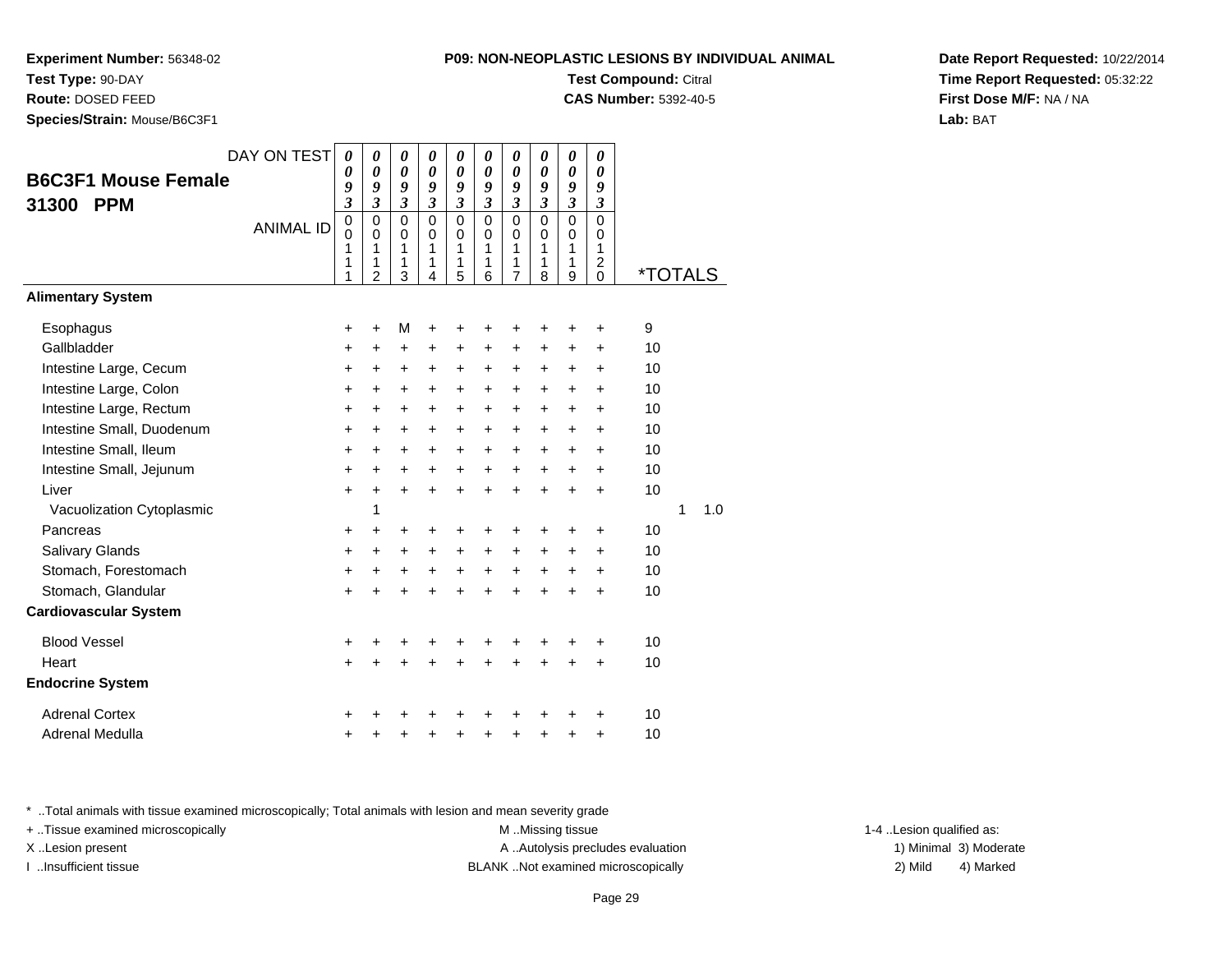**P09: NON-NEOPLASTIC LESIONS BY INDIVIDUAL ANIMALTest Compound:** Citral

**CAS Number:** 5392-40-5

**Experiment Number:** 56348-02

**Test Type:** 90-DAY

**Route:** DOSED FEED

**Species/Strain:** Mouse/B6C3F1

| <b>B6C3F1 Mouse Female</b><br>31300<br><b>PPM</b><br>Islets, Pancreatic | DAY ON TEST<br><b>ANIMAL ID</b> | 0<br>0<br>9<br>$\overline{\mathbf{3}}$<br>$\mathbf 0$<br>$\mathbf 0$<br>1<br>1<br>1<br>$\ddot{}$ | 0<br>$\boldsymbol{\theta}$<br>9<br>$\mathfrak{z}$<br>$\mathbf 0$<br>$\mathbf 0$<br>1<br>1<br>$\overline{c}$<br>$\ddot{}$ | 0<br>$\boldsymbol{\theta}$<br>9<br>$\mathfrak{z}$<br>$\mathbf 0$<br>$\mathbf 0$<br>1<br>1<br>3<br>$\ddot{}$ | $\boldsymbol{\theta}$<br>$\boldsymbol{\theta}$<br>9<br>$\mathfrak{z}$<br>$\mathbf 0$<br>0<br>1<br>1<br>4<br>$\ddot{}$ | 0<br>$\boldsymbol{\theta}$<br>9<br>$\boldsymbol{\mathfrak{z}}$<br>$\mathbf 0$<br>0<br>1<br>1<br>5<br>$\ddot{}$ | 0<br>0<br>9<br>$\boldsymbol{\beta}$<br>$\mathbf 0$<br>$\mathbf 0$<br>1<br>1<br>6<br>$\ddot{}$ | $\boldsymbol{\theta}$<br>$\boldsymbol{\theta}$<br>9<br>$\mathfrak{z}$<br>$\mathbf 0$<br>$\mathbf 0$<br>1<br>1<br>7<br>$\ddot{}$ | 0<br>$\boldsymbol{\theta}$<br>9<br>$\boldsymbol{\beta}$<br>$\mathbf 0$<br>$\mathbf 0$<br>1<br>1<br>8<br>$\ddot{}$ | $\boldsymbol{\theta}$<br>$\boldsymbol{\theta}$<br>9<br>$\boldsymbol{\beta}$<br>$\mathbf 0$<br>$\mathbf 0$<br>1<br>1<br>$\boldsymbol{9}$<br>$\ddot{}$ | 0<br>$\boldsymbol{\theta}$<br>9<br>$\mathfrak{z}$<br>$\mathbf 0$<br>$\mathbf 0$<br>1<br>$\boldsymbol{2}$<br>$\pmb{0}$<br>$\ddot{}$ | *TOTALS<br>10 |     |
|-------------------------------------------------------------------------|---------------------------------|--------------------------------------------------------------------------------------------------|--------------------------------------------------------------------------------------------------------------------------|-------------------------------------------------------------------------------------------------------------|-----------------------------------------------------------------------------------------------------------------------|----------------------------------------------------------------------------------------------------------------|-----------------------------------------------------------------------------------------------|---------------------------------------------------------------------------------------------------------------------------------|-------------------------------------------------------------------------------------------------------------------|------------------------------------------------------------------------------------------------------------------------------------------------------|------------------------------------------------------------------------------------------------------------------------------------|---------------|-----|
| Parathyroid Gland                                                       |                                 | +                                                                                                | +                                                                                                                        | M                                                                                                           | +                                                                                                                     | +                                                                                                              | +                                                                                             | +                                                                                                                               | $\ddot{}$                                                                                                         | M                                                                                                                                                    | $\ddot{}$                                                                                                                          | 8             |     |
| <b>Pituitary Gland</b>                                                  |                                 | +                                                                                                | +                                                                                                                        | +                                                                                                           | +                                                                                                                     | +                                                                                                              | +                                                                                             | +                                                                                                                               | +                                                                                                                 | +                                                                                                                                                    | +                                                                                                                                  | 10            |     |
| <b>Thyroid Gland</b>                                                    |                                 | $\ddot{}$                                                                                        | $\ddot{}$                                                                                                                | M                                                                                                           | $\ddot{}$                                                                                                             | +                                                                                                              | $\ddot{}$                                                                                     | $\ddot{}$                                                                                                                       | $\ddot{}$                                                                                                         | $\ddot{}$                                                                                                                                            | $\ddot{}$                                                                                                                          | 9             |     |
| <b>General Body System</b>                                              |                                 |                                                                                                  |                                                                                                                          |                                                                                                             |                                                                                                                       |                                                                                                                |                                                                                               |                                                                                                                                 |                                                                                                                   |                                                                                                                                                      |                                                                                                                                    |               |     |
| <b>NONE</b><br><b>Genital System</b>                                    |                                 |                                                                                                  |                                                                                                                          |                                                                                                             |                                                                                                                       |                                                                                                                |                                                                                               |                                                                                                                                 |                                                                                                                   |                                                                                                                                                      |                                                                                                                                    |               |     |
|                                                                         |                                 |                                                                                                  |                                                                                                                          |                                                                                                             |                                                                                                                       |                                                                                                                |                                                                                               |                                                                                                                                 |                                                                                                                   |                                                                                                                                                      |                                                                                                                                    |               |     |
| <b>Clitoral Gland</b>                                                   |                                 | +                                                                                                | +                                                                                                                        | +                                                                                                           | +                                                                                                                     | +                                                                                                              | +                                                                                             | +                                                                                                                               | +                                                                                                                 | +                                                                                                                                                    | +                                                                                                                                  | 10            |     |
| Ovary                                                                   |                                 | +                                                                                                | +                                                                                                                        | +                                                                                                           | $\ddot{}$                                                                                                             | +                                                                                                              | +                                                                                             | +                                                                                                                               | $\ddot{}$                                                                                                         | +                                                                                                                                                    | $\ddot{}$                                                                                                                          | 10            |     |
| Corpus Luteum, Atrophy                                                  |                                 | 4                                                                                                | 4                                                                                                                        | 4                                                                                                           | 4                                                                                                                     | 4                                                                                                              | $\overline{\mathbf{4}}$                                                                       | $\overline{\mathbf{4}}$                                                                                                         | $\overline{4}$                                                                                                    | 4                                                                                                                                                    | $\overline{c}$                                                                                                                     | 10            | 3.8 |
| <b>Uterus</b>                                                           |                                 | $\ddot{}$                                                                                        | Ŧ.                                                                                                                       | +                                                                                                           | $\ddot{}$                                                                                                             | ۰                                                                                                              | +                                                                                             | +                                                                                                                               | +                                                                                                                 |                                                                                                                                                      | $\ddot{}$                                                                                                                          | 10            |     |
| <b>Hematopoietic System</b>                                             |                                 |                                                                                                  |                                                                                                                          |                                                                                                             |                                                                                                                       |                                                                                                                |                                                                                               |                                                                                                                                 |                                                                                                                   |                                                                                                                                                      |                                                                                                                                    |               |     |
| <b>Bone Marrow</b>                                                      |                                 | +                                                                                                | +                                                                                                                        | +                                                                                                           | +                                                                                                                     | +                                                                                                              | +                                                                                             | +                                                                                                                               | +                                                                                                                 | +                                                                                                                                                    | +                                                                                                                                  | 10            |     |
| Lymph Node, Mandibular                                                  |                                 | $\ddot{}$                                                                                        | $\ddot{}$                                                                                                                | M                                                                                                           | $\ddot{}$                                                                                                             | +                                                                                                              | $\ddot{}$                                                                                     | $\ddot{}$                                                                                                                       | $\ddot{}$                                                                                                         | +                                                                                                                                                    | +                                                                                                                                  | 9             |     |
| Lymph Node, Mesenteric                                                  |                                 | +                                                                                                | +                                                                                                                        | +                                                                                                           | $\ddot{}$                                                                                                             | +                                                                                                              | +                                                                                             | +                                                                                                                               | $\ddot{}$                                                                                                         | +                                                                                                                                                    | +                                                                                                                                  | 10            |     |
| Spleen                                                                  |                                 | $\ddot{}$                                                                                        | +                                                                                                                        | +                                                                                                           | $\ddot{}$                                                                                                             | $\ddot{}$                                                                                                      | $\ddot{}$                                                                                     | $\ddot{}$                                                                                                                       | $\ddot{}$                                                                                                         | +                                                                                                                                                    | $\ddot{}$                                                                                                                          | 10            |     |
| Thymus                                                                  |                                 | $\ddot{}$                                                                                        | $\ddot{}$                                                                                                                | $\ddot{}$                                                                                                   | $\ddot{}$                                                                                                             | $\ddot{}$                                                                                                      | $\ddot{}$                                                                                     | $\ddot{}$                                                                                                                       | $\ddot{}$                                                                                                         | $\ddot{}$                                                                                                                                            | $\ddot{}$                                                                                                                          | 10            |     |
| <b>Integumentary System</b>                                             |                                 |                                                                                                  |                                                                                                                          |                                                                                                             |                                                                                                                       |                                                                                                                |                                                                                               |                                                                                                                                 |                                                                                                                   |                                                                                                                                                      |                                                                                                                                    |               |     |
| <b>Mammary Gland</b>                                                    |                                 | +                                                                                                |                                                                                                                          |                                                                                                             |                                                                                                                       | +                                                                                                              | +                                                                                             |                                                                                                                                 |                                                                                                                   |                                                                                                                                                      | +                                                                                                                                  | 10            |     |
| Skin                                                                    |                                 | +                                                                                                | +                                                                                                                        | +                                                                                                           | +                                                                                                                     | +                                                                                                              | +                                                                                             | +                                                                                                                               | +                                                                                                                 | +                                                                                                                                                    | +                                                                                                                                  | 10            |     |

\* ..Total animals with tissue examined microscopically; Total animals with lesion and mean severity grade

+ ..Tissue examined microscopically examined microscopically examined as:  $M$  ..Missing tissue 1-4 ..Lesion qualified as: X..Lesion present **A ..Autolysis precludes evaluation** A ..Autolysis precludes evaluation 1) Minimal 3) Moderate

I ..Insufficient tissue BLANK ..Not examined microscopically 2) Mild 4) Marked

**Date Report Requested:** 10/22/2014**Time Report Requested:** 05:32:22**First Dose M/F:** NA / NA**Lab:** BAT